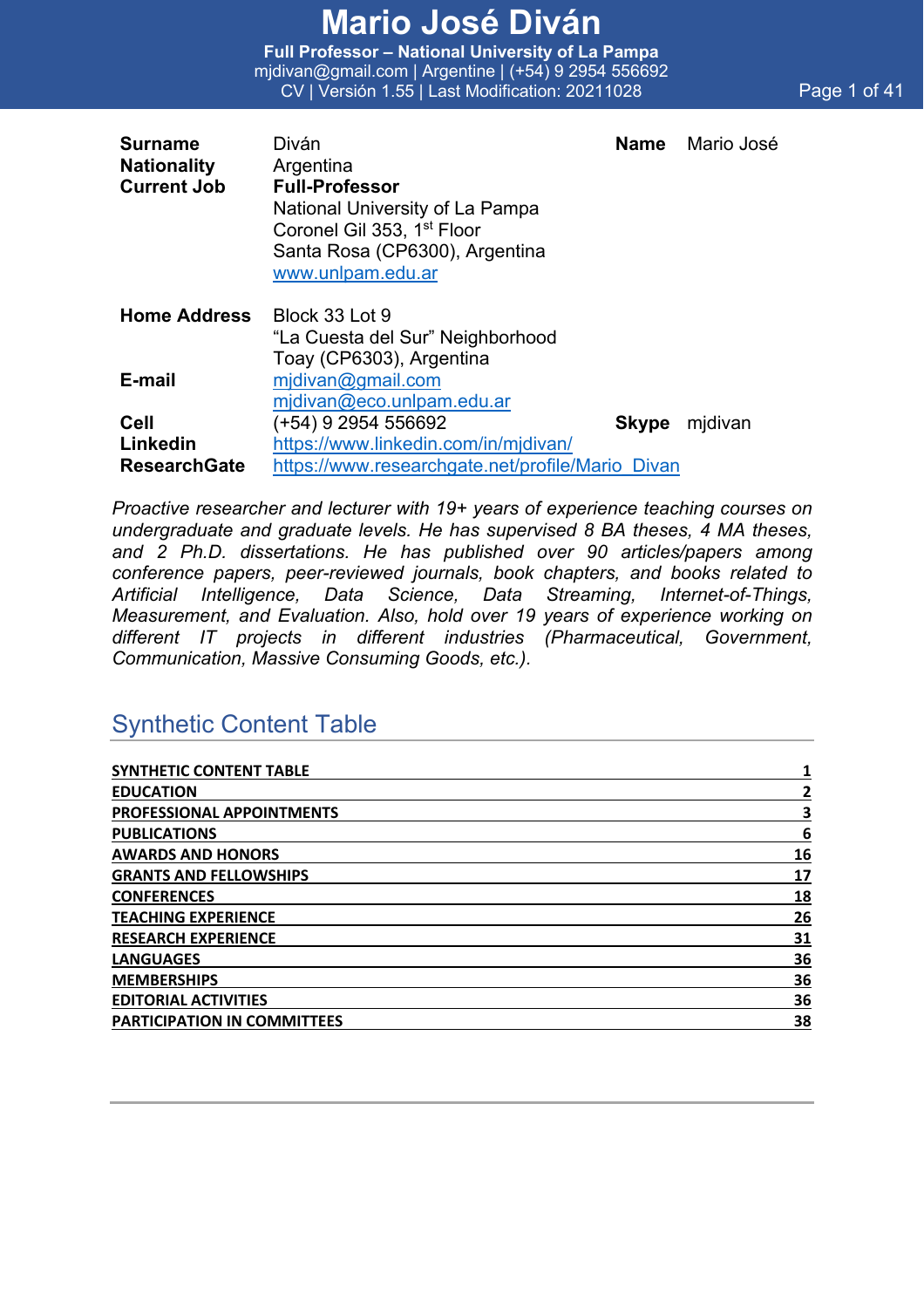**Full Professor – National University of La Pampa** mjdivan@gmail.com | Argentine | (+54) 9 2954 556692 CV | Versión 1.55 | Last Modification: 20211028 Page 2 of 41

### **Education**

|              | [2011; 2006] Ph.D. in Computer Science<br>Computer Science School, National University of La Plata<br>La Plata, Buenos Aires, Argentina<br>https://www.info.unlp.edu.ar<br>Thesis title: "An Integrated Approach for the Data Stream Processing<br>based on Measurement Metadata" (In Spanish)<br>DOI: https://doi.org/10.13140/RG.2.2.36591.89762<br>Thesis supervisor: Dr. Luis Olsina Santos & Dra. Silvia Gordillo |  |  |
|--------------|------------------------------------------------------------------------------------------------------------------------------------------------------------------------------------------------------------------------------------------------------------------------------------------------------------------------------------------------------------------------------------------------------------------------|--|--|
| [2011; 2007] | <b>Specialty in High-Performance and Grid Computing</b><br>Computer Science School, National University of La Plata<br>La Plata, Buenos Aires, Argentina<br>https://www.info.unlp.edu.ar<br>Thesis title: "Gathering and Ordering of Concurrent<br>and<br>Simultaneous Data Streams" (In Spanish)<br>DOI: https://doi.org/10.13140/RG.2.2.30510.15687<br>Thesis supervisor: Dr. Marcelo Naiouf                         |  |  |
| [2007; 2006] | <b>Specialty in Data Mining and Knowledge Discovery</b><br><b>School of Natural and Exact Sciences</b><br>Computer Science Department, University of Buenos Aires<br>Buenos Aires, Argentina<br>http://dc.uba.ar                                                                                                                                                                                                       |  |  |
| [2006; 2002] | <b>MBA</b><br><b>National Technological University</b><br>Córdoba, Argentina<br>http://www.frc.utn.edu.ar<br>Thesis title: "Creating a Distribution Cellular Center for gathering<br>honey in the Doblas' Cooperative" (In Spanish)<br>DOI: https://doi.org/10.13140/RG.2.2.27154.71360<br>Thesis supervisor: Dr. Nelson Gustavo Specchia Checura                                                                      |  |  |
| [2004; 2002] | <b>Specialty in Managerial Engineering</b><br><b>National Technological University</b><br>Córdoba, Argentina<br>http://www.frc.utn.edu.ar                                                                                                                                                                                                                                                                              |  |  |
| [2002; 1997] | <b>Information System Engineer</b><br><b>National Technological University</b><br>Córdoba, Argentina<br>http://www.frc.utn.edu.ar<br>Minor: System Analyst                                                                                                                                                                                                                                                             |  |  |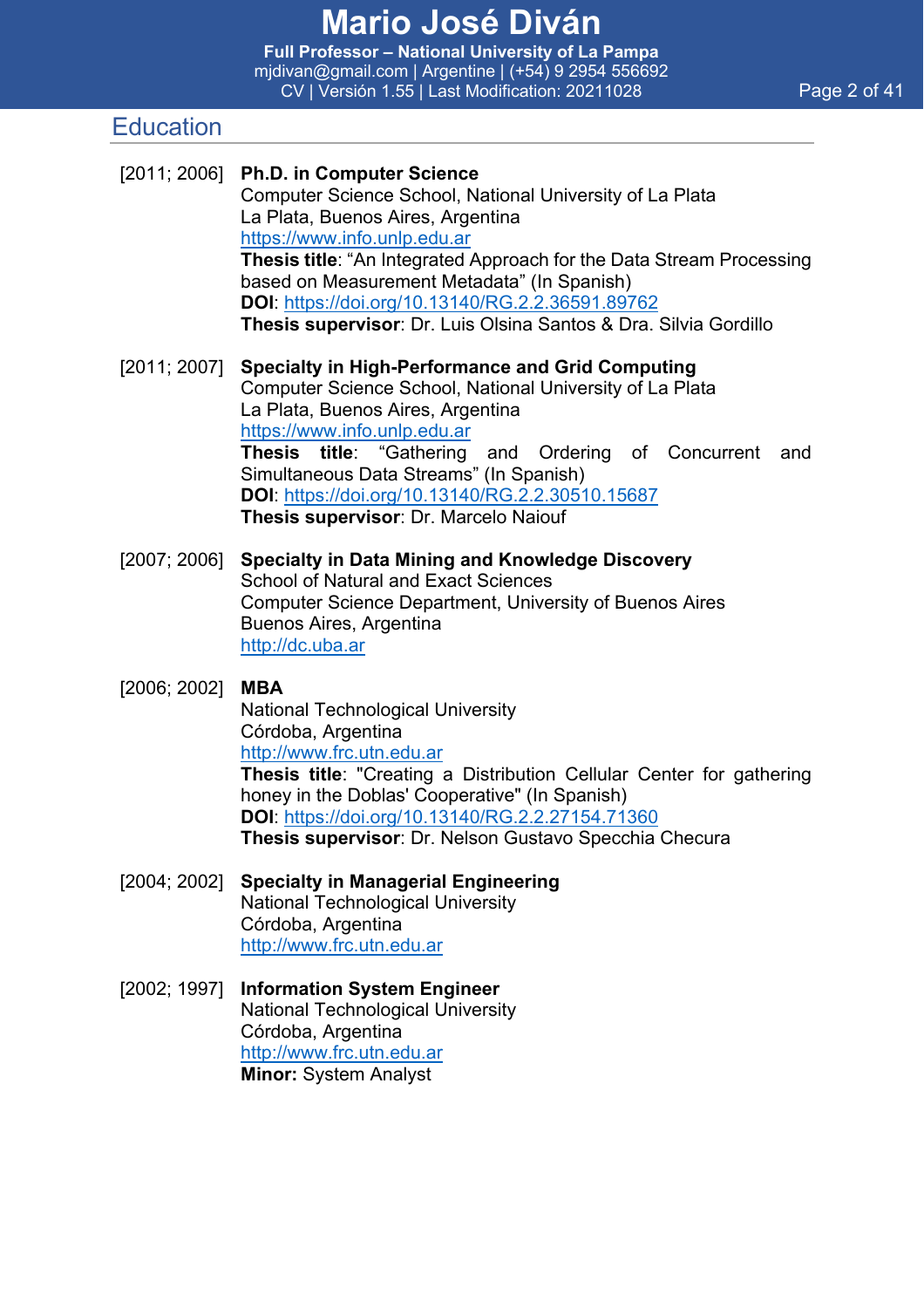**Full Professor – National University of La Pampa** mjdivan@gmail.com | Argentine | (+54) 9 2954 556692 CV | Versión 1.55 | Last Modification: 20211028 Page 3 of 41

### Professional Appointments

[2004; till now] **Full Professor of Information Technology at Economy School of the National University of La Pampa.** La Pampa, Argentina. www.eco.unlpam.edu.ar.*Taught a total of 2 undergraduate and 2 graduate courses, mainly focused on databases, data management, and data visualization using QlikSense and Tableau. Supervised 5 BA theses, 4 MA theses, and 2 Ph.D. dissertations. Head of the Data Science Research Group integrating into interdisciplinary way researchers and students from the Engineering School and Economy School.*

[Jul-2019; Dec-2019] **Visiting Professor of Data Science at National Technological University. Córdoba**, Argentina. www.frc.utn.edu.ar.*Taught a graduate course focused on data sciences related to the doctoral and master programs in Information Systems. Collaboration with students pursuing their Ph.D. in research lines associated with advances database, data mining, and data sciences.*

**[Jul-2018; Dec-2019] Chief Technology Officer (CTO).** LU 89 TV Channel 3. La Pampa, Argentina. https://canal3.lapampa.gob.ar/. *Coordination of the whole technical operations of the TV Channel, from the signal generation up to the uplink to the satellite and its broadcast.*

[Sep-2017; Nov-2017] **Visiting Professor of Data Science at National Technological University. Tucumán**, Argentina. www.frt.utn.edu.ar. *Taught a graduate course focused on data science related to the master's program in Information Systems. Collaboration with students pursuing the Information System master, in research lines associated with advanced databases, data mining, and data sciences.*

[Aug-2017; Sep-2017] **Visiting Professor of Business Intelligence and Data Mining at National Technological University. Córdoba**, Argentina. www.frc.utn.edu.ar. *Taught a graduate course focused on business intelligence and data mining related to the doctoral and master programs in Information Systems. Collaboration with students pursuing their Ph.D. in research lines associated with advances database, data mining, and data sciences.*

[Apr-2017; May-2017] **Visiting Professor of Organization Models and Information Systems at National Technological University. Villa María**, Argentina. www.frvm.utn.edu.ar. *Taught a graduate course focused on organization models and information systems related to the Information System master.*

[Mar-2016; Apr-2016] **Visiting Professor of Business Intelligence and Data Mining at National Technological University. Entre Ríos**, Argentina. www.frcu.utn.edu.ar. *Taught a graduate course focused on business intelligence and data mining related to the computer science master. Collaboration with students pursuing the computer science master, in research lines associated with advanced databases, data mining, and data sciences.*

[Jun-2016; Mar-2017] **Adjunct Professor of Computer Science Applied to the University Management at the National University of La Pampa. La Pampa**,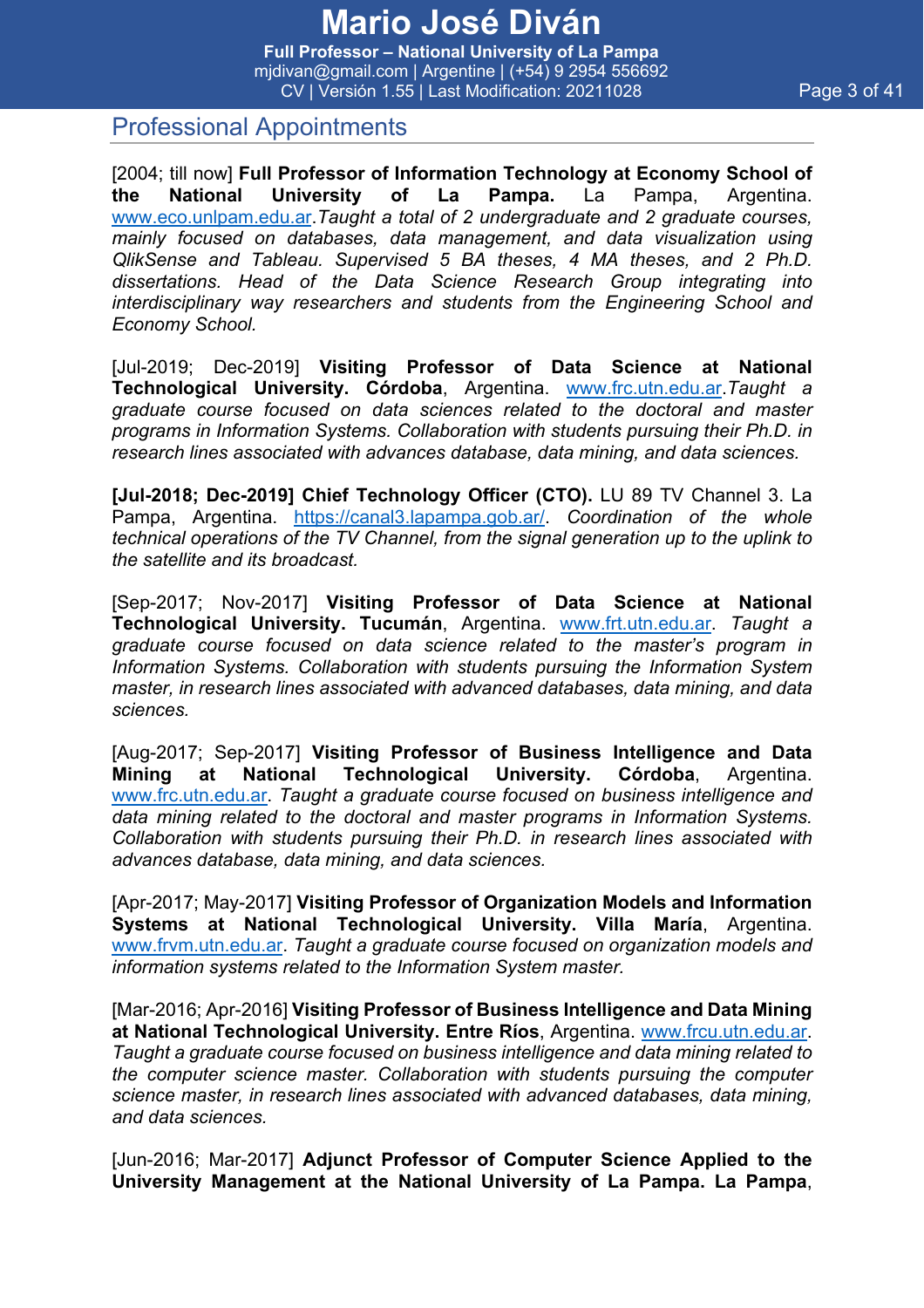**Full Professor – National University of La Pampa** mjdivan@gmail.com | Argentine | (+54) 9 2954 556692 CV | Versión 1.55 | Last Modification: 20211028 Page 4 of 41

Argentina. www.unlpam.edu.ar. *Taught a total of 1 undergraduate course focused on different technologies applied to the University Management. The course was completely implemented on Moodle jointly with the students' mentoring and supervising was performed.*

[2016; till now] **Doctoral Committee Member of the Doctoral Program of Information Systems at National Technological University. Córdoba**, Argentina. www.frc.utn.edu.ar. *Supervised the courses' contents related to the Ph.D. program, helped in the students monitoring and their advance status, reviewed students' applications to the program, reviewed different thesis plans previous to the elevation to the graduate secretary and collaborated in related activities with the program.*

[Sep-2015; Oct-2015] **Visiting Professor of Business Intelligence and Data Mining at National Technological University. Villa María**, Argentina. www.frvm.utn.edu.ar. *Taught a graduate course focused on business intelligence and data mining related to the computer science master. Collaboration with students pursuing the computer science master, in research lines associated with advanced databases, data mining, and data sciences*

[May-2015; Jul-2015] **Visiting Professor of Business Intelligence and Data Mining at National Technological University. Córdoba**, Argentina. www.frc.utn.edu.ar. *Taught a graduate course focused on business intelligence and data mining related to the doctoral and master programs in Information Systems. Collaboration with students pursuing their Ph.D. in research lines associated with advances database, data mining, and data sciences.*

[Oct-2013; Nov-2013] **Visiting Professor of Business Intelligence and Data Mining at The National University of Asunción. Asunción**, Paraguay. www.una.py. *Taught a graduate course focused on business intelligence and data mining related to the Information Technology and Communication Master.* 

[Sep-2013; Oct-2013] **Visiting Professor of Advanced Databases at National Technological University. Córdoba**, Argentina. www.frc.utn.edu.ar. *Taught a graduate course focused on advanced databases related to the master's program in Information Systems. Collaboration with students pursuing the Information System master, in research lines associated with advanced databases, data mining, data streaming, and data sciences.*

[Mar-2013; Dec-2013] **Adjunct Professor of Mathematics at Agricultural School of the National University of La Pampa. La Pampa**, Argentina. www.agro.unlpam.edu.ar. *Taught a total of 2 undergraduate courses focused on the introduction to Algebra and Mathematical Analysis for students of the Administration Bachelor's oriented to Agricultural Business.*

[Jul-2012; Sep-2012] **Visiting Professor of Advanced Databases at National Technological University. Córdoba**, Argentina. www.frc.utn.edu.ar. *Taught a graduate course focused on advanced databases related to the master's program in Information Systems. Collaboration with students pursuing the Information System master, in research lines associated with advanced databases, data mining, data streaming, and data sciences.*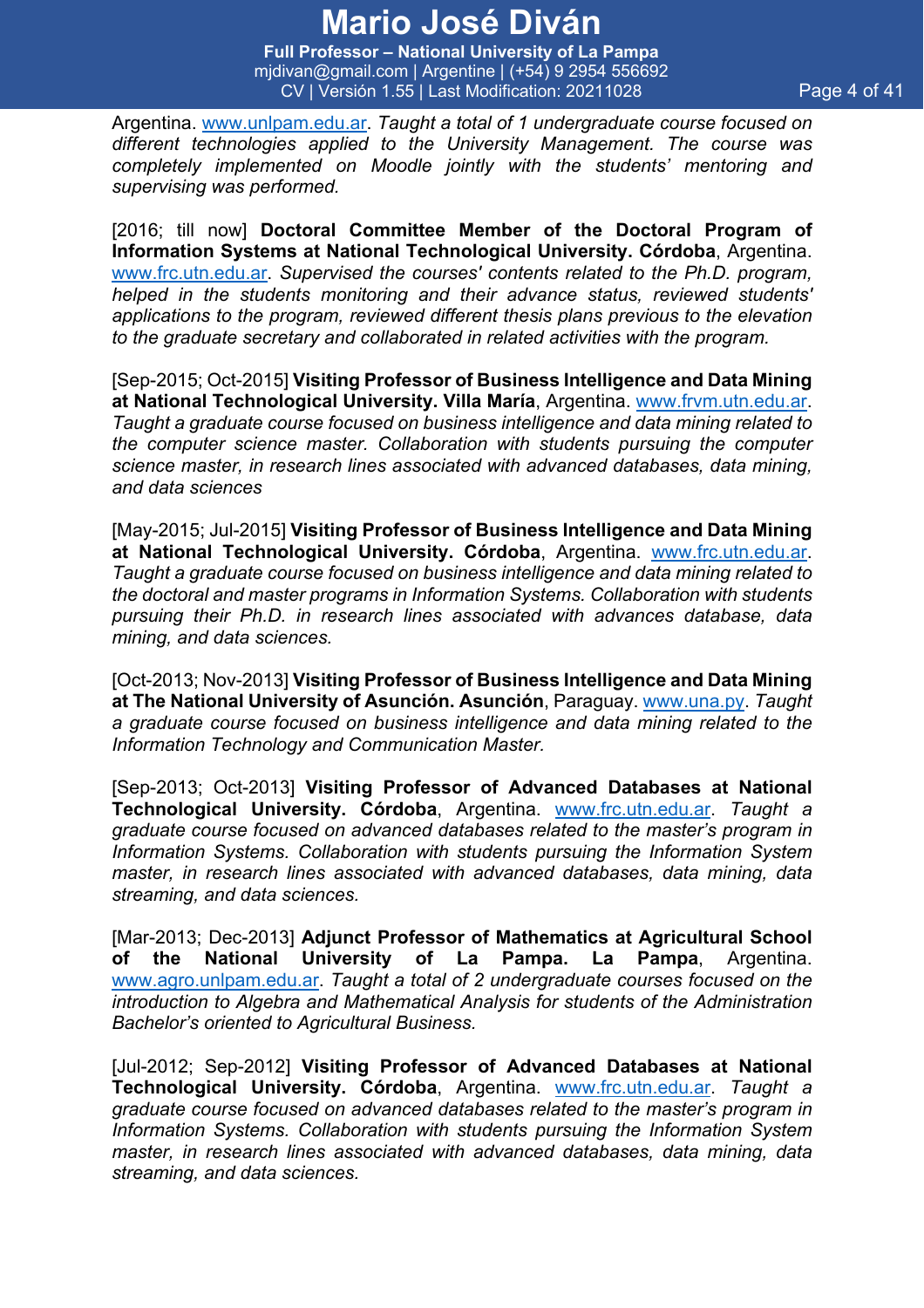**Full Professor – National University of La Pampa** mjdivan@gmail.com | Argentine | (+54) 9 2954 556692 CV | Versión 1.55 | Last Modification: 20211028 Page 5 of 41

[2012; till now] **Committee Member of the master's program of Information Systems at National Technological University. Córdoba**, Argentina. www.frc.utn.edu.ar. *Supervised the courses' contents related to the master's program for the Information System Mention, helped in the students' monitoring, reviewed students' applications to the program, reviewed different thesis plans previous to the elevation to the graduate secretary and collaborated in related activities with the program.*

[Sep-2011; Nov-2011] **Visiting Professor of Advanced Databases at National Technological University. Córdoba**, Argentina. www.frc.utn.edu.ar. *Taught a graduate course focused on advanced databases related to the master's program in Information Systems. Collaboration with students pursuing the Information System master, in research lines associated with advanced databases, data mining, data streaming, and data sciences.*

[Jul-2010; Sep-2010] **Visiting Professor of Advanced Databases at National Technological University. Córdoba**, Argentina. www.frc.utn.edu.ar. *Taught a graduate course focused on advanced databases related to the master's program in Information Systems. Collaboration with students pursuing the Information System master, in research lines associated with advanced databases, data mining, data streaming, and data sciences.*

[Jul-2009; Sep-2009] **Visiting Professor of Advanced Databases at National Technological University. Córdoba**, Argentina. www.frc.utn.edu.ar. *Taught a graduate course focused on advanced databases related to the master's program in Information Systems. Collaboration with students pursuing the Information System master, in research lines associated with advanced databases, data mining, data streaming, and data sciences.*

[Mar-2007; Dec-2017] **Adjunct Professor of Design and Analysis System at Engineering School of the National University of La Pampa. La Pampa**, Argentina. www.ing.unlpam.edu.ar.*Taught a total of 1 undergraduate and 2 graduate courses focused on System Analysis and Design and Data Science related to the Information System Engineering. Collaboration in research lines of the GIDIS\_Web group associated with advanced databases, data streaming, data mining, measurement, and evaluation. Coordinator of the Technical Cooperation Agreement between the National Institute of Agricultural Technology and the Engineering School oriented to the data stream processing coming from a Gematronik Weather Radar.*

[2004; till now] **Chief Executive Officer (CEO) at Divsar**. Santa Rosa, La Pampa, Argentina. www.divsar.com.ar. Main responsibilities: Business Management and Plan, Intelligent Systems Integration, Knowledge Transfer, & Integration of batch and real-time data processing.

[2002;2004] **Assistant Professor of Data Management at National Technological University. Córdoba**, Argentina. www.frc.utn.edu.ar. *Taught a total of 1 undergraduate course focused on Data Management related to the Information System Engineering. Collaboration in research lines associated with data warehousing and data mining in the Microsoft Lab.*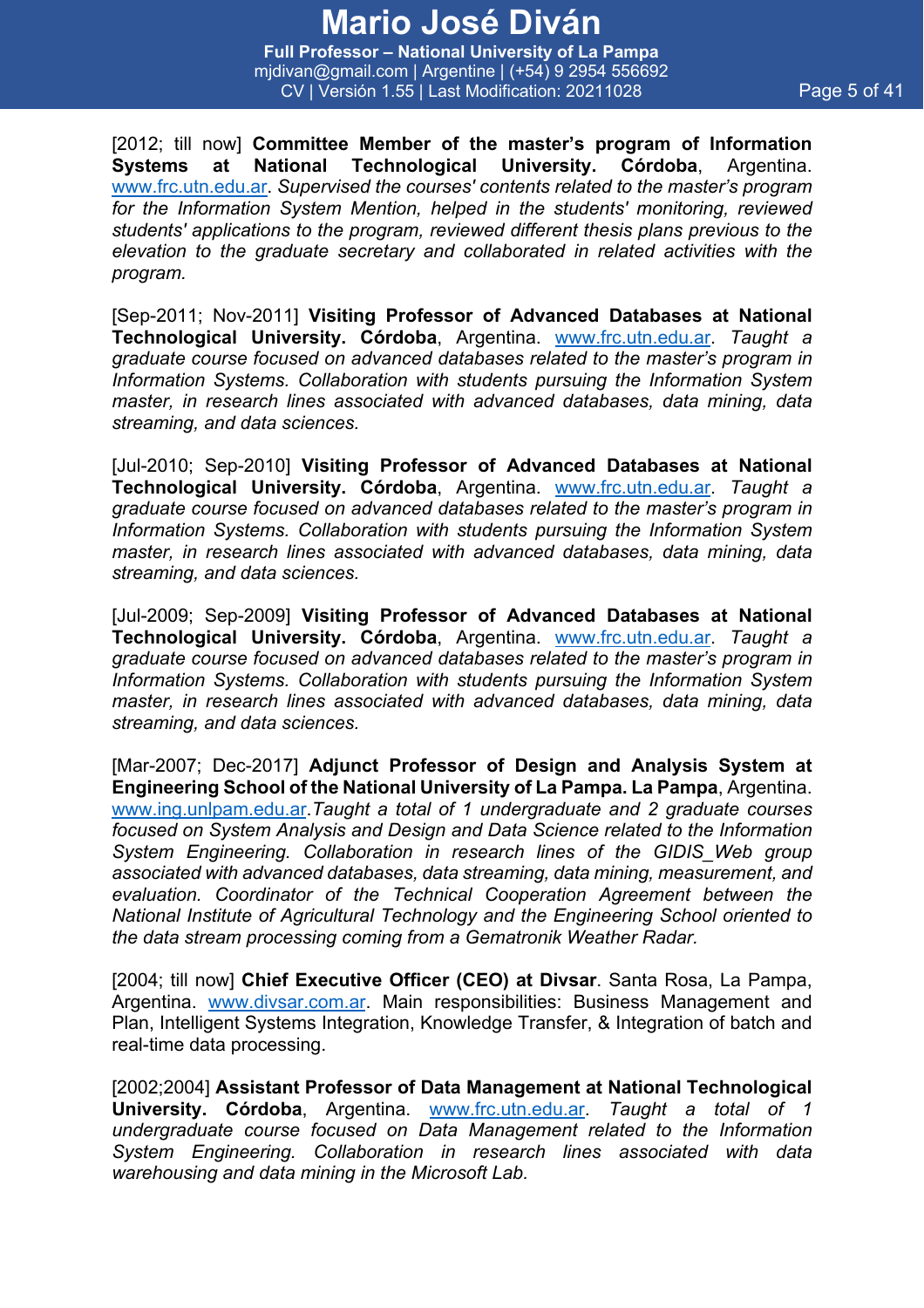### **Publications**

#### **Peer-Reviewed**

#### Books

Johri, P, Diván, M, Khanam, R, Marciszack, M & Will, A (2022) "**Recent Trends and**  Advancements of Image Processing and Its Applications". 1<sup>st</sup> Edition. EAI/Springer Innovations in Communications and Computing Series. Springer. 317 pages. ISBN: 978-3030759445. https://link.springer.com/book/9783030759445. In production.

Bali, V, Bhatnagar, V, Aggarwal, D, Bali, S & Diván, M (2022) "**Cyber-Physical, IoT, and Autonomous Systems in Industry 4.0**". CRC Taylor and Francis. https://www.routledge.com/Cyber-Physical-IoT-and-Autonomous-Systems-in-Industry-40/Bali-Bhatnagar-Aggarwal-Bali-Divan/p/book/9780367705152. In production.

Poonia, R.C., Singh, V., Singh Jat, D., Divan, M.J., Khan, M.S. -Eds.- (2021) "**Proceedings of Third International Conference on Sustainable Computing. SUSCOM 2021".** 1<sup>st</sup> Edition. Vol. 1404 in Advances in Intelligent Systems and Computing Series, ISSN: 2194-5357. Springer Singapore. 530 pages. e-ISBN: 978- 981-16-4538-9, p-ISBN: 978-981-16-4537-2. DOI: 10.1007/978-981-16-4538-9. https://www.springer.com/gp/book/9789811645372

Diván, M (2012) "**Information Technology Fundamentals for Economy**" (In Spanish). Publishing House of the National University of La Pampa. 353 pages. ISBN 978-950-863-863-1. DOI: https://doi.org/10.6084/m9.figshare.9947204

Diván, M (2007) "**Data Structures and Algorithms with C/C++**" (In Spanish: Algorithms and Data Structures with C/C++). Publishing House of the National University of La Pampa. 410 pages. ISBN 978-950-863-084-1. DOI: https://doi.org//10.6084/m9.figshare.9947357

Diván, M (2007) "**Introduction to the Information Technology for Economic Science Practitioners**" (In Spanish). Publishing House of the National University of La Pampa. 345 pages. ISBN 978-950-863-863-4. DOI: https://doi.org/10.6084/m9.figshare.9947303

Book Chapters

Diván, M & Sánchez-Reynoso, M (2021/2) "**A Blockchain-based distributed record of data collector nodes**". Book Chapter in "Transformations through Blockchain Technology", Nowostawski, M & Idress, S (Eds.). Springer. Accepted. In press.

Khanam, R, Johri, P & Diván, M (2021/2) "**Human Skin Color Detection Technique Using Different Color Models**". Book Chapter in "Recent Trends and Advancements of Image Processing and Its Applications", Johri, P, Diván, M, Khanam, R, Marciszack, M & Will, A (Eds.). Springer. Accepted. In press.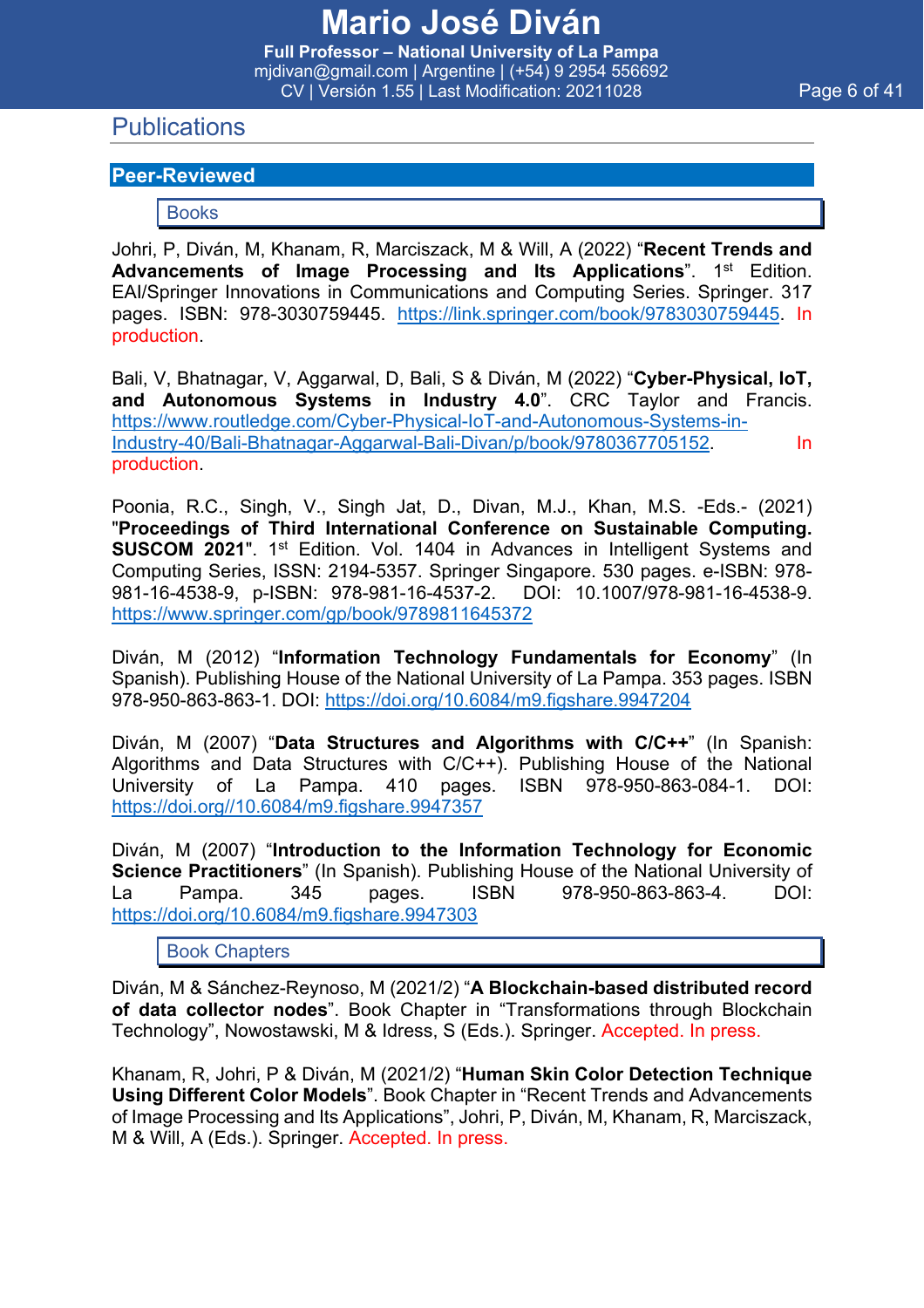**Full Professor – National University of La Pampa** mjdivan@gmail.com | Argentine | (+54) 9 2954 556692 CV | Versión 1.55 | Last Modification: 20211028 Page 7 of 41

Diván, M & Sánchez-Reynoso, M (2021) "**Effect of the measurement on Big Data Analytics. An evolutive perspective with Business Intelligence**". Book Chapter in "Big Data Analysis for Green Computing: Concepts and Applications", Sharma, Sharma, Bhatt, Pham (Eds.). CRC Taylor and Francis. Chapter 4. Pp. 50-69. http://dx.doi.org/10.1201/9781003032328-4.

Diván, M & Sánchez Reynoso, M (2020) "**Modeling the meaning of data streams and its impact on the system performance**". Book Chapter in "Systems Performance Modeling", A. Anand & M. Ram (Eds.). Walter de Gruyter GmbH. DOI: https://doi.org/10.1515/9783110619058-006

Yuvaraj, N., Arshath Raja, R., Kousik, N.V., Johri, P., & Diván, M (2020) "**Analysis on The Prediction of Central Line-Associated Bloodstream Infections (Clabsi) Using Deep Neural Network Classification**". Book Chapter in "Computational Intelligence and Its Applications in Healthcare", P. Johri, J. Verma, and S. Paul (Eds.). Academic Press (Elsevier). https://www.elsevier.com/books/computationalintelligence-and-its-applications-in-healthcare/johri/978-0-12-820604-1. DOI: https://doi.org/10.1016/C2019-0-01685-8

Diván, M & Sánchez Reynoso, M (2020) "**The impact of Internet-of-Things and Data Semantics on the Decision Making for Outpatients' Monitoring**". Book Chapter in "Computational Intelligence and Its Applications in Healthcare", P. Johri, J. Verma, and S. Paul (Eds.). Academic Press (Elsevier). https://www.elsevier.com/books/computational-intelligence-and-its-applications-inhealthcare/johri/978-0-12-820604-1. DOI: https://doi.org/10.1016/C2019-0-01685-8

Diván, M & Sánchez Reynoso, M (2020) "**Managing the Data Meaning in the Data Stream Processing: A Systematic Literature Mapping**". Book Chapter in "Applications of Machine Learning", P. Johri, J. Verma, and S. Paul (Eds.). Springer Nature (Singapore). Book Series "Algorithms for Intelligent Systems (AIS)". pp. 31-46. https://www.springer.com/gp/book/9789811533563. DOI: https://doi.org/10.1007/978- 981-15-3357-0\_3

Frittelli, V & Diván, M (2020) "**An Architecture for e-Health Recommender Systems based on Similarity of Patients' Symptoms**". Book Chapter in "Blockchain Technology for Smart Cities", D. Singh & N. Rajput (Eds.). Springer Nature. Pp. 155- 180. DOI: https://doi.org/10.1007/978-981-15-2205-5\_8

Diván, M & Sánchez Reynoso, M (2019) "**An Architecture for the Real-Time Data Stream Monitoring in IoT**". Book Chapter in "Multimedia Big Data Computing for IoT Applications: Concepts, Paradigms, and Solutions", S. Tanwar, S.Tyagi, and N. Kumar (Eds.). pp. 59-100. ISBN 978-981-13-8759-3, Springer. https://doi.org/10.1007/978- 981-13-8759-3\_3

Diván, M & Sánchez Reynoso, M (2018) "**The Real-Time Measurement and Evaluation as System Reliability Driver**". Book Chapter in "System Reliability Management: Solutions and Technologies". Anand, A & Ram, M (Eds.). CRC Press, Taylor & Francis Group. Pp. 161-188. https://doi.org/10.1201/9781351117661-11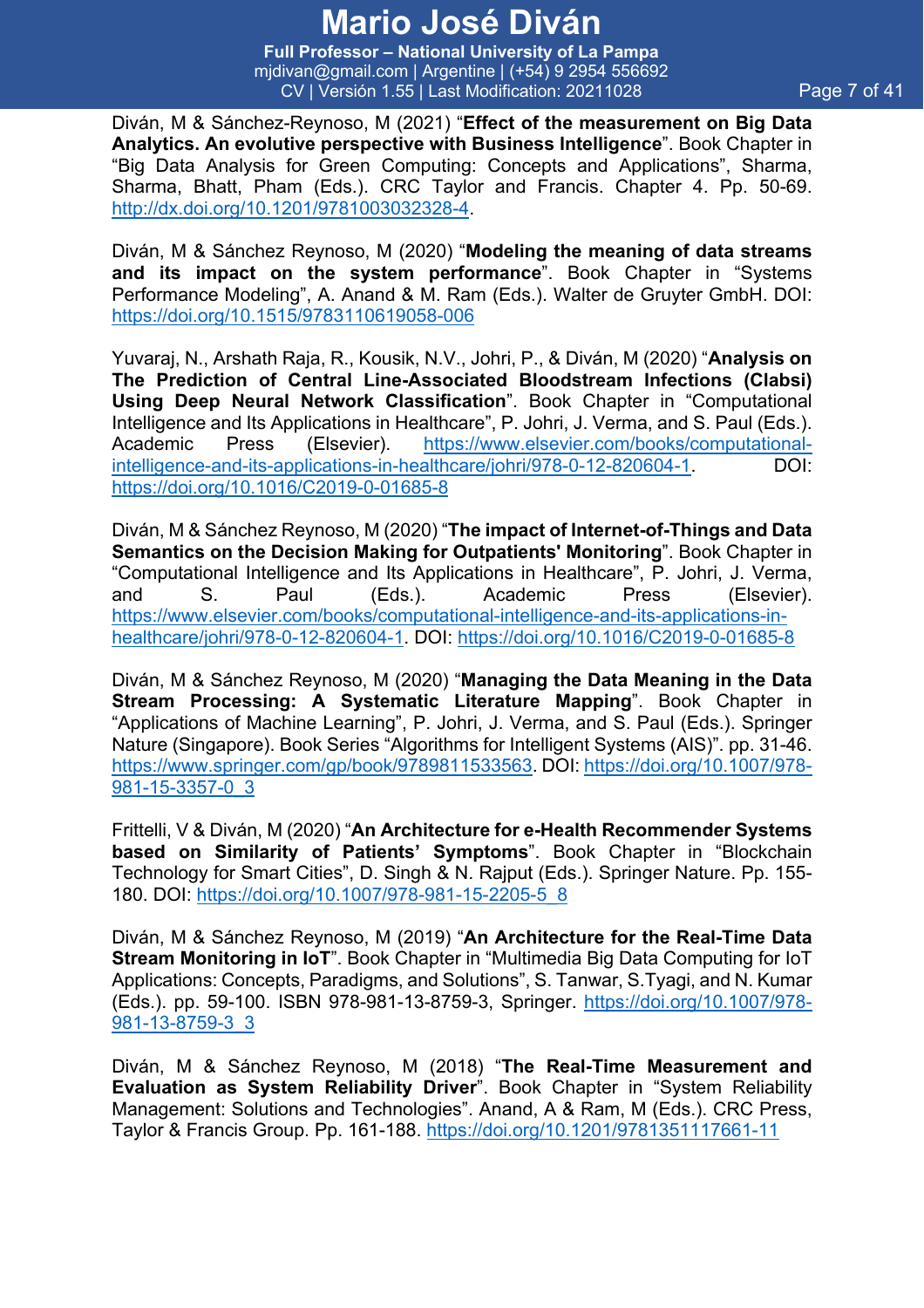**Full Professor – National University of La Pampa** mjdivan@gmail.com | Argentine | (+54) 9 2954 556692 CV | Versión 1.55 | Last Modification: 20211028 Page 8 of 41

Journal Articles

Kumar, R, Khatri, S & Diván, M (2021/2) "**Optimization of Power Consumption in Data Centers Using Machine Learning Based Approaches: A Review**". International Journal of Electrical and Computer Engineering (IJECE). Institute of Advanced Engineering and Science (IAES). ISSN: 2088-8708. Accepted. *Accepted. In press.*

Diván, M & Frittelli, V (2021/2) "**A Systematic Mapping Study about Applications of Knowledge Graphs in Agribusiness**". International Journal of Reasoning-based Intelligent Systems (IJRIS). Special Issue on Advanced Intelligent Technologies and their Industrial Applications. ISSN: 1755-0564. *Accepted. In press.*

Kumar, R, Khatri, S & Diván, M (2021/2) "**Power Usage Efficiency (PUE) Optimization with Counterpointing Machine Learning Techniques for Data Center Temperatures**". International Journal of Mathematical, Engineering, and Management Sciences (IJMEMS). ISSN: 2455-7749. Accepted. *Accepted. In press.*

Diván, M, Sánchez-Reynoso, M, Wahab, MHA, & Idrus, SZS (2021) "**IoT-based Measurement Collection Distributed Architecture**". Annals of Emerging Technologies in Computing (AETiC). Special Issue on Computing and Communication Engineering: Future Directions. International Association for Educators and Researchers (IAER). ISSN: 2516-0281. *Accepted. In press.*

Diván, M, Sánchez Reynoso, Panebianco, J & Méndez, M (2021) "**IoT-based Approaches for Monitoring the Particulate Matter and its Impact on Health**". IEEE Internet of Things Journal. Vol. 8(15):11983-12003. ISSN: 2327-4662. http://dx.doi.org/10.1109/JIOT.2021.3068898

Diván, M & Sánchez Reynoso, M (2021) "**Metadata-based measurements transmission verified by a Merkle Tree**". Knowledge-based Systems. Vol. 219 106871-1:106871:17. ISSN: 0950-7051. https://doi.org/10.1016/j.knosys.2021.106871

Diván, M & Sánchez Reynoso (2021) "**A Metadata and Z-score based Load-Shedding Technique in IoT-based Data Collection Systems**". International Journal of Mathematical, Engineering, and Management Sciences (IJMEMS). Vol.6(1) 363- 382. ISSN: 2455-7749. https://doi.org/10.33889/IJMEMS.2021.6.1.023

Diván, M & Sánchez Reynoso (2020) "**A Real-Time Entity Monitoring based on States and Scenarios**". CLEI Electronic Journal, CLEI (Publisher). Vol.23(1) 2-1:2- 25. ISSN: 0717-5000. https://doi.org/10.19153/cleiej.23.1.2

Diván, M & Sánchez Reynoso (2020) "**Optimizing Data Transmission from IoT devices through Weighted Online Data Changing Detectors**". Advances in Data Science and Adaptive Analysis, World Scientific (Publisher). Vol 12(2) 2041001-1: 2041001-33. ISSN: 2424-922X. https://doi.org/10.1142/S2424922X20410016

Diván, M & Sánchez Reynoso, M (2020) "**Strategies based on IoT for supporting the decision making in Agriculture: A Systematic Literature Mapping**".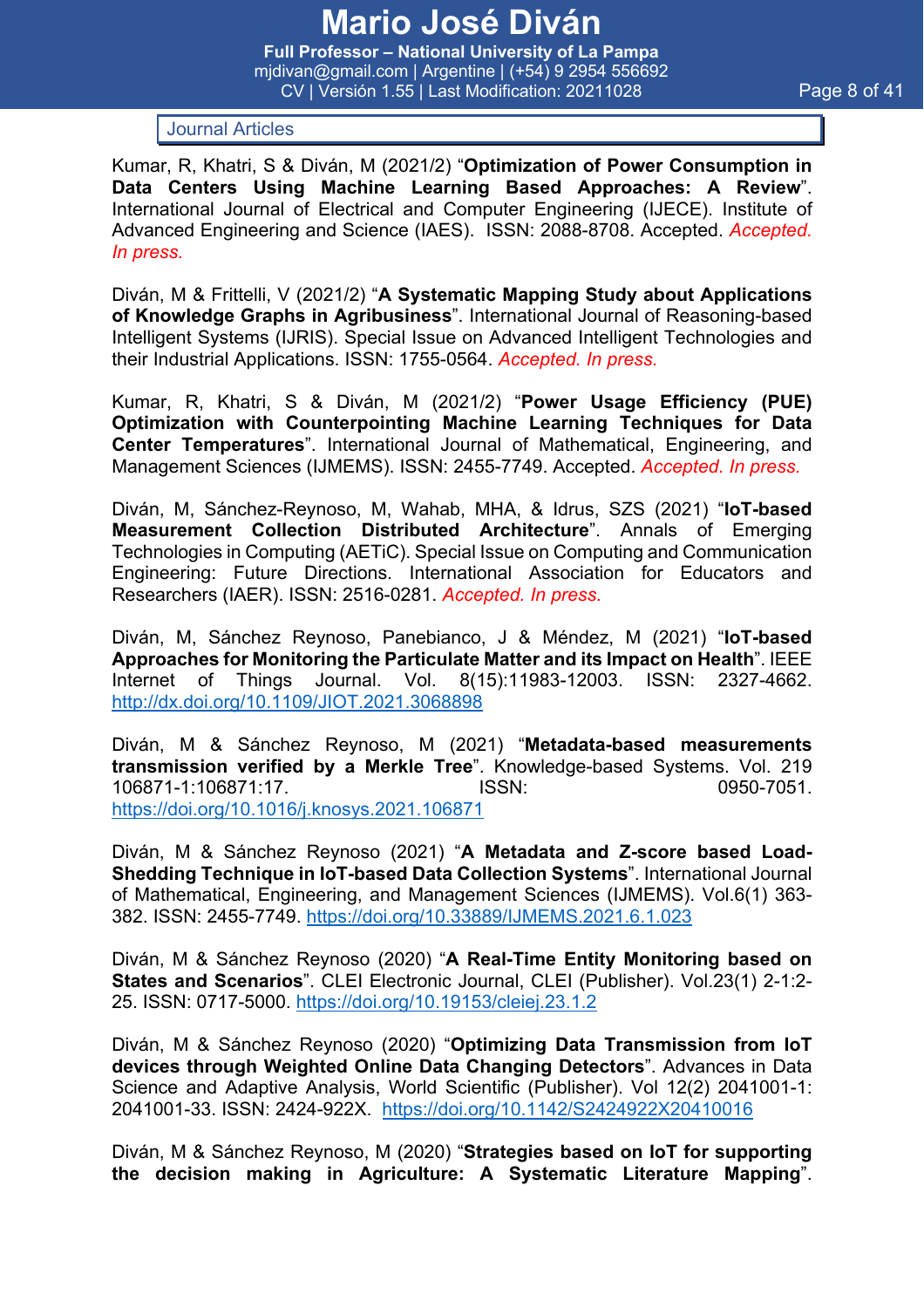**Full Professor – National University of La Pampa** mjdivan@gmail.com | Argentine | (+54) 9 2954 556692 CV | Versión 1.55 | Last Modification: 20211028 Page 9 of 41

International Journal of Reasoning-based Intelligent Systems, InderScience (Publisher). Vol 13(3) 155:171. ISSN: 1755-0556. https://www.inderscience.com/info/ingeneral/forthcoming.php?jcode=ijris

Sánchez-Reynoso, M & Diván, M (2020) "**Assessment of semantic similarity in entities under monitoring: A systematic literature mapping**". Revista Facultad de Ingeniería Universidad de Antioquía. ISSN 0120-6230. https://doi.org/10.17533/udea.redin.20200476.

Diván, M, Sánchez Reynoso, M & Abd Wahab, M (2020) "**Dynamic Switching in the Measurements' Collecting from Heterogeneous Data Sources**". Journal of Physics: Conference Series. IOP Publishing. 1529 022058:1-8. ISSN 1742-6596. https://doi.org/10.1088/1742-6596/1529/2/022058.

Kumar, R, Khatri, S. & Diván, M (2020) "**Efficiency Measurement of Data Centers: An Elucidative Review**". Journal of Discrete Mathematical Sciences and Cryptography, Vol. 23(1):221-236. https://doi.org/10.1080/09720529.2020.1721886

Tanwar S., Goel P., Johri P. and Diván M. (2020) "**Classification of Benign and Malignant Colorectal Polyps using Pit Pattern Classification**". SSRN Electronic Journal. Elsevier (Publisher). Pp. 1-6. ISSN 1556-5068. http://dx.doi.org/10.2139/ssrn.3558374

Diván, M and Sánchez Reynoso (2019) "**Extending the Data Stream Processing Strategy to Scenario Analysis**". International Journal of Advanced Trends in Computer Science and Engineering (IJATCSE). World Academy of Research in Science and Engineering (Publisher). 8(1.4):1-8. ISSN 2278-3091. https://doi.org/10.30534/ijatcse/2019/0181.42019

Sánchez Reynoso, M & Diván, M (2019) "**Improving the Real-Time Searching in the Organizational Memory**". Procedia Computer Science. Elsevier Ltd. Vol. 154, pp. 293-304. ISSN: 1877-0509. https://doi.org/10.1016/j.procs.2019.06.043

Diván, M & Sánchez Reynoso (2019) "**A Load-Shedding Technique based on the Measurement Project Definition**". In V. Jain, S. Patnaik, F. Popentiu Vladicescu, and I.K. Sethi (Eds.). Proceedings of 5th International Conference on Intelligent Computing, Communication & Devices (ICCD 2018), Xi'an, China, November 22-24 of 2018. In Advances in Intelligent Systems and Computing, Springer Nature Singapore. Vol. 1006:1027-1033. ISSN 2194-5357. https://doi.org/10.1007/978-981- 13-9406-5\_122

Diván, M & Sánchez Reynoso, M (2019) "**Articulating Heterogeneous Data Streams with the Attribute-Relation File Format**". In International Conference on Electrical and Electronic Engineering 2019 (ICON3E2019). Putrajaya, Malaysia, June 24-25 of 2019. American Institute of Physics (AIP), AIP Conference Proceedings 2173(1):1-10. https://doi.org/10.1063/1.5133936

Diván, M & Sánchez Reynoso, M (2018) "**A library for articulating the measurement streams with columnar data**". International Journal of Engineering and Technology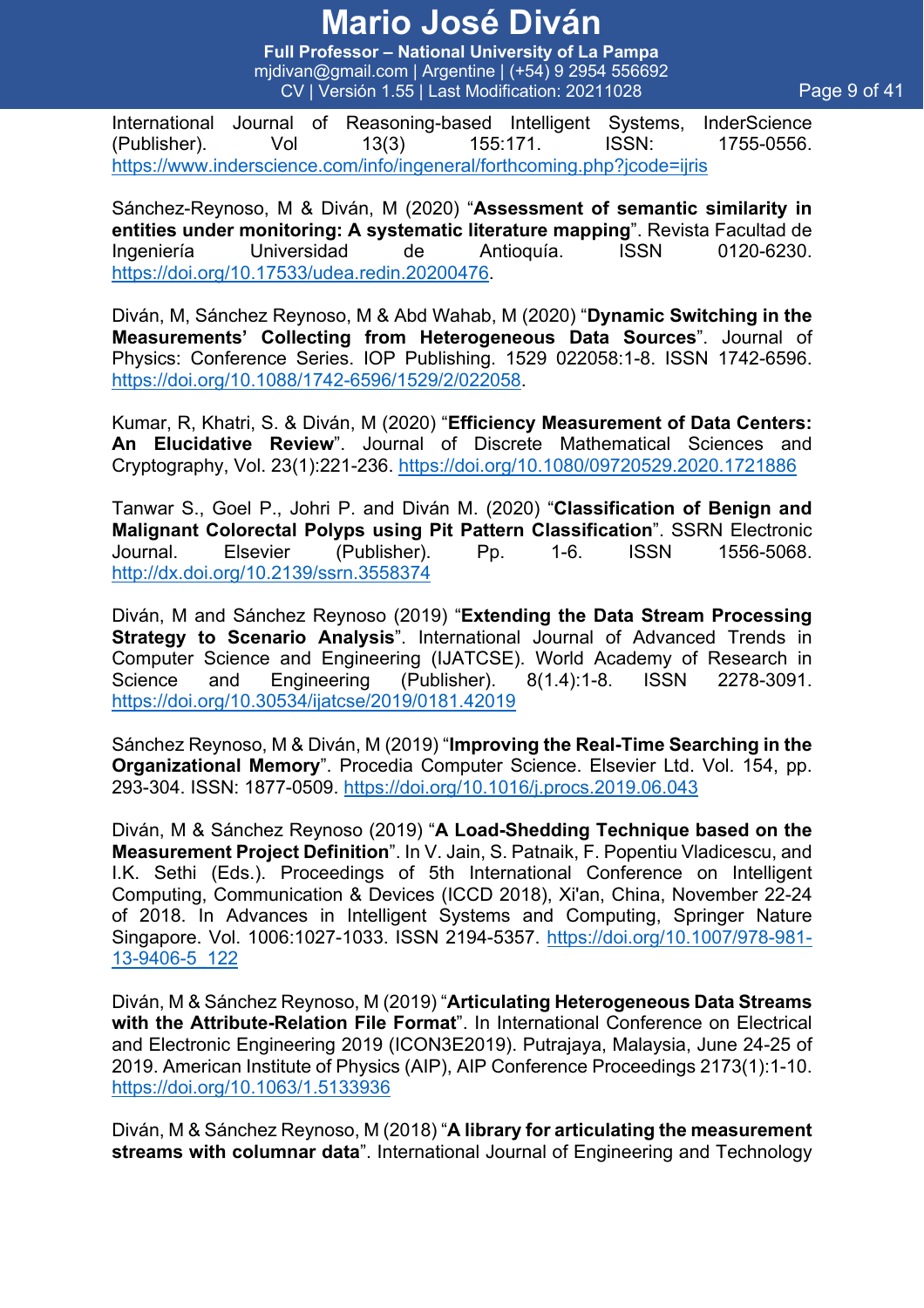**Full Professor – National University of La Pampa** mjdivan@gmail.com | Argentine | (+54) 9 2954 556692 CV | Versión 1.55 | Last Modification: 20211028 Page 10 of 41

(UAE). Science Publishing Corporation. 7(4.31):234-241. ISSN: 2227-524X. https://www.sciencepubco.com/index.php/ijet/article/download/23373/11680

Martín, M & Diván, M (2017) "**Applications of Case Based Organizational Memory Supported by the PAbMM Architecture**". Advances in Science, Technology and Engineering Systems Journal (ASTES). Vol. 2, Issue 3, pp. 12-23. ISSN: 2415-6698. https://doi.org/10.25046/aj020303

Diván, M & Martín, M (2017) "**Towards a Consistent Measurement Stream Processing from Heterogeneous Data Sources**". International Journal of Electrical and Computer Engineering (IJECE). Vol.7 Issue 6, pp. 3164-3175. http://doi.org/10.11591/ijece.v7i6.pp3164-3175

Diván, M, Bellini, Y, Martin, M, Belmonte, L, Lafuente, G & Caldera, J (2017) "**Towards a Data Processing Architecture of the Weather Radar of INTA Anguil**" (In Spanish). Publishing House of the National Institute of Agricultural Technology, Argentina. ISSN: 0325-2132, Vol. 105, May, pp. 125-135.

Diván, M & Olsina, L (2014) "**Process View for a Data Stream Processing Strategy based on Measurement Metadata**". Electronic Journal of the Computer Science Argentinean Society. Vol.13 Issue 1, pp.16-34. https://publicaciones.sadio.org.ar/index.php/EJS/article/view/39

Sánchez Reynoso, M & Diván, M (2014) "**A Monitoring Strategy of the Social Security Institute's Processes, supported by a Measurement and Evaluation Framework for preventive analysis in the decision making**" (In Spanish). Perspectives Journal (Economy and Law School), Publishing House of the National University of La Pampa. Vol. 4 Issue 1, pp.11-26. http://www.biblioteca.unlpam.edu.ar/pubpdf/perspe/v04n1a02sanchez.pdf

Diván, M, Olsina, L & Gordillo, S (2012) "**Strategy for Data Stream Processing based on Measurement Metadata: An Outpatient Monitoring Scenario**". Journal of Software Engineering and Applications. Vol.4, Issue 12, pp.653-665. https://doi.org/10.4236/jsea.2011.412077

Conference Papers

Diván, M, Sánchez-Reynoso, M & Gonnet, S (2021) "**Recent Applications of Federated Learning in Edge and IoT Environments: A Review**". In 2021 IEEE 5th International Conference on Information Systems and Computer Networks (ISCON). Mathura, India. October 22-23 of 2021. https://www.gla.ac.in/iscon2021/. Accepted & Presented. In press.

Alvarado Domínguez, J, Pairol Fuente, R, Vegetti, M, Roldán, L, Gonnet, S & Diván, M (2021) "**Ontology Implementation of OPC UA and AutomationML: A Review**". In 2nd International Conference on Advanced Intelligent Technologies (ICAIT). Xi'an, China. October 15-17 of 2021. http://www.icaitconference.com/2021/menu/home. Accepted. In press.

Kumar, R, Khatri, S & Diván, M (2021) "**Data Center Air Handling Unit Fan Speed Optimization Using Machine Learning Techniques**". In 2021 IEEE 9th International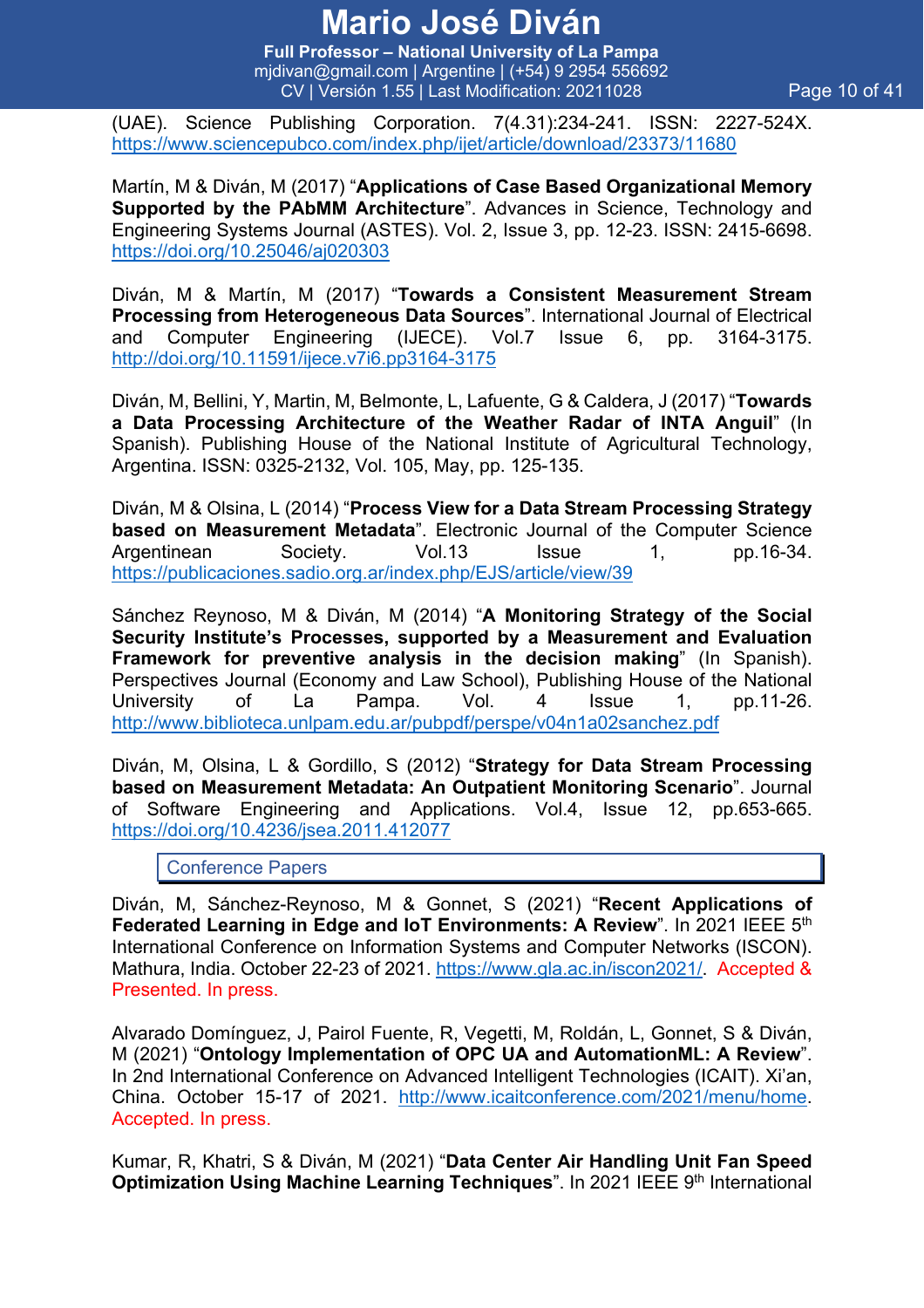**Full Professor – National University of La Pampa** mjdivan@gmail.com | Argentine | (+54) 9 2954 556692 CV | Versión 1.55 | Last Modification: 20211028 Page 11 of 41

Conference on Reliability, Infocom Technologies, and Optimization (ICRITO). Noida, India. September 3-4 of 2021. Pp. 1-10. https://doi.org/10.1109/ICRITO51393.2021.9596311.

Diván, M & Singh, M (2021) "**The Impact of the Measurement Process in Intelligent System of Data Gathering Strategies**". In: Singh M., Kang DK., Lee JH., Tiwary U.S., Singh D., Chung WY. (eds) Intelligent Human Computer Interaction. IHCI 2020. Daegu, South Korea. November 24-26 of 2020. Lecture Notes in Computer Science, vol 12615. Springer, Cham. https://doi.org/10.1007/978-3-030-68449-5\_43

Diván, M & Sánchez-Reynoso, M (2020) "**Relocating the Load-Shedding Strategy in the Data Stream Processing Architecture**". In 2020 IEEE Argencon. Resistencia, Chaco, Argentina. December 1-4 of 2020. Pp. 1-8. https://doi.org/10.1109/ARGENCON49523.2020.9505446.

Kumar, R, Khatri, S, & Diván, M (2020) "**Effect of Cooling Systems on the Energy Efficiency of Data Centers: Machine Learning Optimization**". In 2020 International Conference on Computational Performance Evaluation (ComPE). Shillong, India. July 2-4 of 2020. Pp. 596-600. https://doi.org/10.1109/ComPE49325.2020.9200088

Sánchez Reynoso, M & Diván, M (2020) "**Applying Data Visualization Guideline on Forest Fires in Argentina**". In 10th International Conference on Cloud Computing, Data Science, and Engineering (CONFLUENCE). Noida, Uttar Pradesh, India. January 29-31 of 2020. Pp. 617-622. https://doi.org/10.1109/Confluence47617.2020.9058174

Sánchez Reynoso, M and Diván, M (2019) "**Contributions to the Communication of the Official Advertising's Distribution in Argentina**". 4th International Conference on Information Systems and Computer Networks. November 21 and 22, Mathura, India. pp. 508-513. https://doi.org/10.1109/ISCON47742.2019.9036298

Arias, A and Diván, M (2019) "**Contributions to the Genre Violence Analysis in Jujuy: Initial Characterization of Crimes**". 4th International Conference on Information Systems and Computer Networks. November 21 and 22, Mathura, India. pp. 514-519. https://doi.org/10.1109/ISCON47742.2019.9036189

Diván, M and Sánchez Reynoso (2019) "**Incorporating Scenarios and States Definitions on Real-Time Entity Monitoring in PAbMM**". In proc. XLV Latin-American Computer Conference, Panamá, September 30-October 4 of 2019. https://doi.org/10.1109/CLEI47609.2019.235072.

Sánchez Reynoso, M & Diván, M (2019) "**A Systematic Literature Mapping on the Similar Semantically Entities in Measurement Projects**". In Edutainment, The 13th International Conference on E-Learning and Games. Cali, Colombia, August 15-17 of 2019. https://doi.org/10.1109/ICVRV47840.2019.00033

Diván, M & Sánchez Reynoso, M (2018) "**Fostering the Interoperability of the Measurement and Evaluation Project Definitions in PAbMM**". In Proceedings of 7th International Conference on Reliability, Infocom Technologies and Optimization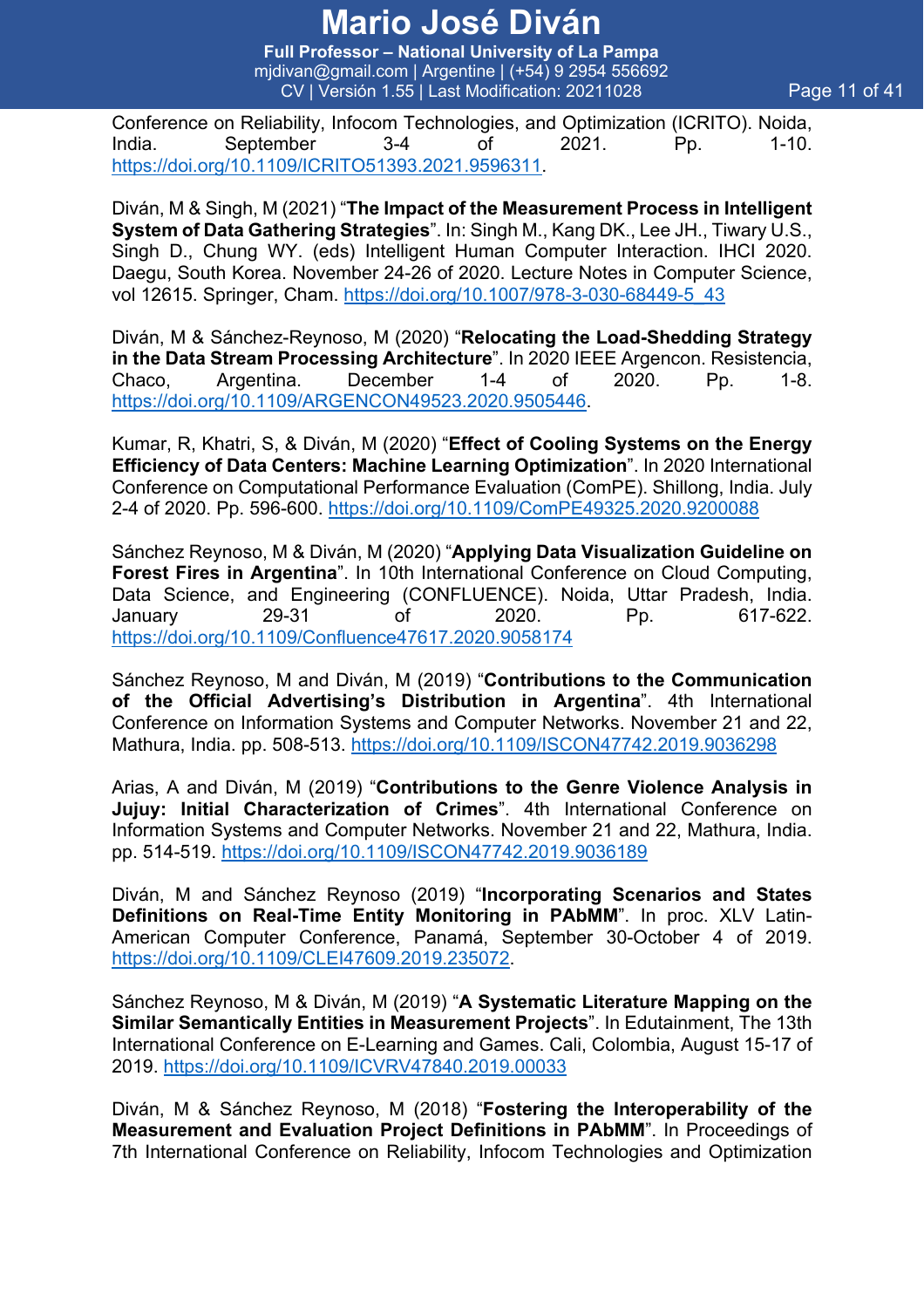**Full Professor – National University of La Pampa** mjdivan@gmail.com | Argentine | (+54) 9 2954 556692 CV | Versión 1.55 | Last Modification: 20211028 Page 12 of 41

(ICRITO). Amity University & IEEE. Noida, Uttar Pradesh, India. pp. 228-234. https://doi.org/10.1109/ICRITO.2018.8748766

Fritelli, V & Diván, M (2018) "**Classification Models for Information Retrieval**" (In Spanish). In Proceedings of VI National Conference on Computer Science/Information System Engineering, CAECE University. Mar del Plata, Argentina. pp. 446-458. http://ria.utn.edu.ar/bitstream/handle/123456789/3774/CONAIISI%202018%20v1.pdf ?sequence=1&isAllowed=y

Diván, M & Martín, M (2017) "**A New Storm Topology for Synopsis Management in the Processing Architecture**". In Proceedings of XLIII Latin-American Computer Conference. National Technological University, Computer Science Argentinean Society and Latin-American Computer Centre. Córdoba, Argentina. https://doi.org/10.1109/CLEI.2017.8226398

Diván, M, Sánchez Reynoso, M, Veralli, F & Ostoich, M (2017) "**Experiences in the Business Process Modelling at Public Organizations of La Pampa**". In Proceedings of 6th International Conference on Reliability, Infocom Technologies and Optimization (ICRITO). Amity University & IEEE. Noida, Uttar Pradesh, India. pp. 326- 332. http://doi.org/10.1109/ICRITO.2017.8342446

Sánchez Reynoso, Diván, M & Veralli, F (2017) "**Associative Data Model: Academic Experiences and A Study Case in Small and Medium Business of La Pampa**" (In Spanish). In Proceedings of V National Conference on Computer Science/Information System Engineering, National Technological University, Delegation: Santa Fe. Santa Fe, Argentina. http://tecnomate.xyz/Actas-CONAIISI-2017.pdf

Diván, M & Sánchez Reynoso, M (2017) "**Behavioural Similarity Analysis for Supporting the Recommendation in PAbMM**". In Proceedings of International Conference on Infocom Technologies and Unmanned Systems (ICTUS). Amity University 8 IEEE. Dubai, UAE. Pp.133-139. https://doi.org/10.1109/ICTUS.2017.8285992

Diván, M, & Martín, M (2016) "**Processing Architecture oriented to Measurement Metadata**" (In Spanish). In Proceedings of Argentine Symposium of Software Engineering. Computer Science Argentinean Conference. Buenos Aires, Argentina. ISSN 2451-7593. pp.64-75. http://45jaiio.sadio.org.ar/sites/default/files/asse-07.pdf

Martín, M & Diván, M (2016) "**Case-based Organizational Memory for Processing Architecture based on Measurement Metadata**". In Proceedings of 5th International Conference on Reliability, Infocom Technologies and Optimization (ICRITO). Amity University & IEEE. Noida, Uttar Pradesh, India. pp. 214-220. https://doi.org/10.1109/ICRITO.2016.7784954

Diván, M & Martín, M (2016) "**Organizational Memory with Feedback from Data Streams applied to the Prediction of Pastures**" (In Spanish). In Proceedings of IV National Conference on Computer Science/Information System Engineering, Salta's Catholic University. Salta, Argentina. ISSN 2347-0372. Full proceedings available at http://www.ucasal.edu.ar/conaiisi2016/book/memorias.html. Direct Paper Access: https://drive.google.com/file/d/0Byd3HXEW6NCBWWtPZlM2VlItZ0U/view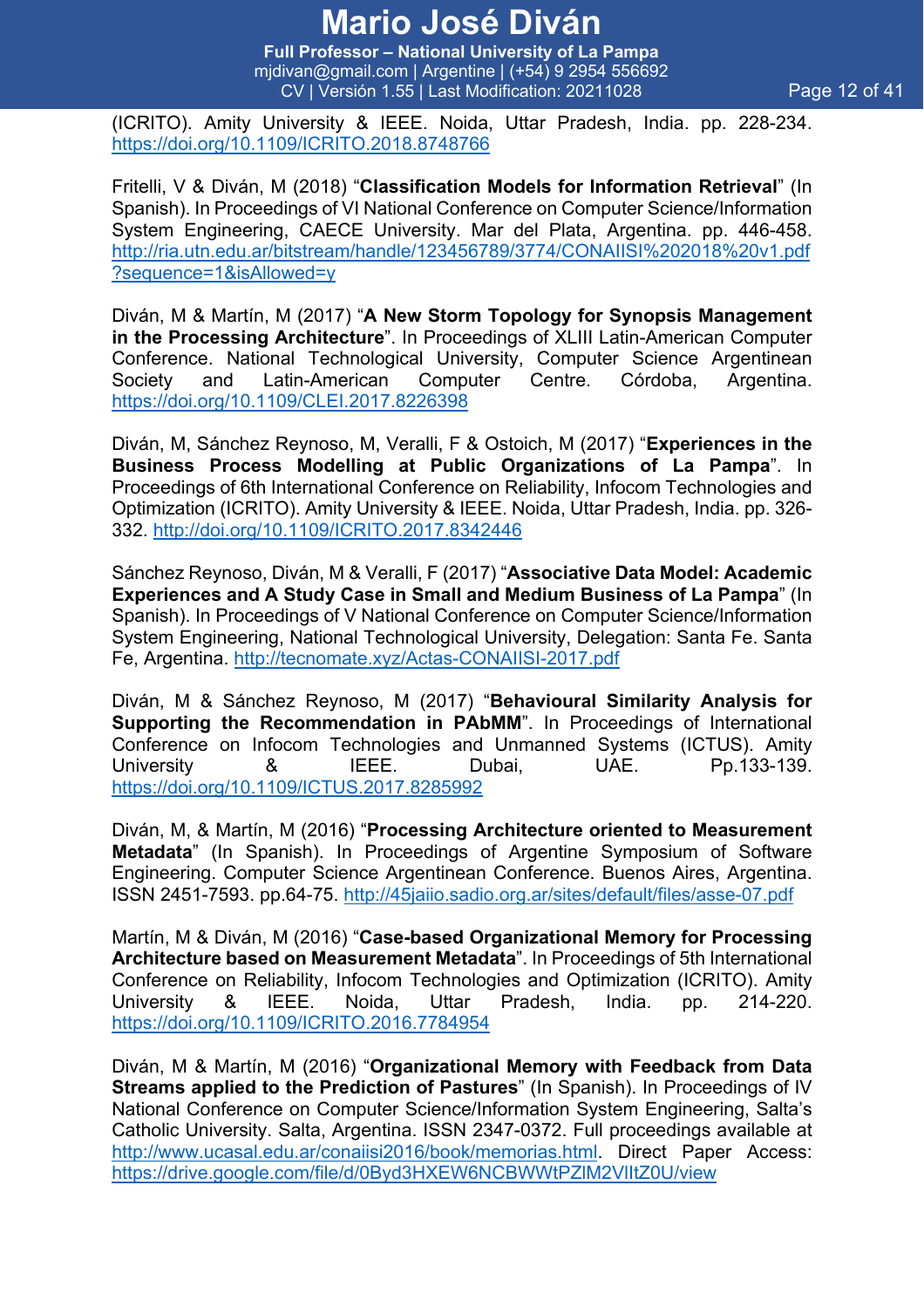**Full Professor – National University of La Pampa** mjdivan@gmail.com | Argentine | (+54) 9 2954 556692 CV | Versión 1.55 | Last Modification: 20211028 Page 13 of 41

Ostoich, M & Diván, M (2016) "**Towards the Monitoring of Processes in the Prosecutor of Administrative Researching of La Pampa**" (In Spanish). In Proceedings of 1st International Conference on Institutions and Multidisciplinary. Economic and Law School, National University of La Pampa. La Pampa, Argentina. ISBN 978-950-863-277-7. pp. 236-256. Full proceedings available at DOI: https://doi.org/10.6084/m9.figshare.9947408

Ávalos Serrano, V & Diván, M (2015) "**An Integrated Strategy based on Processes, Requirements, Measurement, and Evaluation for the formalization of necessities in Data Warehouse Projects**". In Proceedings of International Workshop on Data Mining with Industrial Applications. National University of Asunción. San Lorenzo, Paraguay. pp 8-17. https://doi.org/10.1109/DMIA.2015.13

Diván, M, Bellini, Y, Martin, M, Belmonte, L, Lafuente, G & Caldera, J (2015) "**Towards a Data Processing Architecture for the Weather Radar of the INTA Anguil**". In Proceedings of International Workshop on Data Mining with Industrial Applications. National University of Asunción. San Lorenzo, Paraguay. Pp 72-78. https://doi.org/10.1109/DMIA.2015.12

Diván, M, Sánchez Reynoso, M, Fredes, M, Oddone, A, Cavallo, S & Martínez, A (2015) "**A Process-guided Automatization in the Autarchic Institute of Housing of La Pampa**" (In Spanish). In Proceedings of III National Conference on Computer Science/Information System Engineering, National Technological University, Delegation Buenos Aires. Buenos Aires, Argentina. https://doi.org/10.6084/m9.figshare.9939203

Diván, M, Bellini, Y, Martin, M, Belmonte, L, LaFuente, G & Caldera, J (2015) "**Perspectives in the Data Stream Processing of the Weather Radar of INTA Anguil**" (In Spanish). In Proceedings of the Computer Science Argentine Conference. Computer Science Argentine Society. National University of Rosario. Santa Fe, Argentina. ISSN 2451-7534. pp.31-33. http://44jaiio.sadio.org.ar/sites/default/files/agranda31-33.pdf

Diván, M, Bellini, Y, Martin, M, Belmonte, L, LaFuente, G & Caldera, J (2015) "**Architectural Synthesis for the Data Stream Processing of the Weather Radar of INTA Anguil**" (In Spanish). In Proceedings of the Computer Science Argentine Conference. Computer Science Argentine Society. National University of Rosario. Santa Fe, Argentina. ISSN 2451-7534. pp.74-87. http://44jaiio.sadio.org.ar/sites/default/files/sie74-87.pdf

Diván, M & Martín, M (2015) "**A Strategy for Data Stream Processing based on an Organizational Memory and Big Data**" (In Spanish). In Proceedings of III National Conference on Computer Science/Information System Engineering, National Technological University, Delegation Buenos Aires. Buenos Aires, Argentina. https://doi.org/10.6084/m9.figshare.9939206

Ostoich, M & Diván, M (2015) "**Monitoring the Processes of the Prosecutor's Office in La Pampa**" (In Spanish). In Proceedings of III National Conference on Computer Science/Information System Engineering, National Technological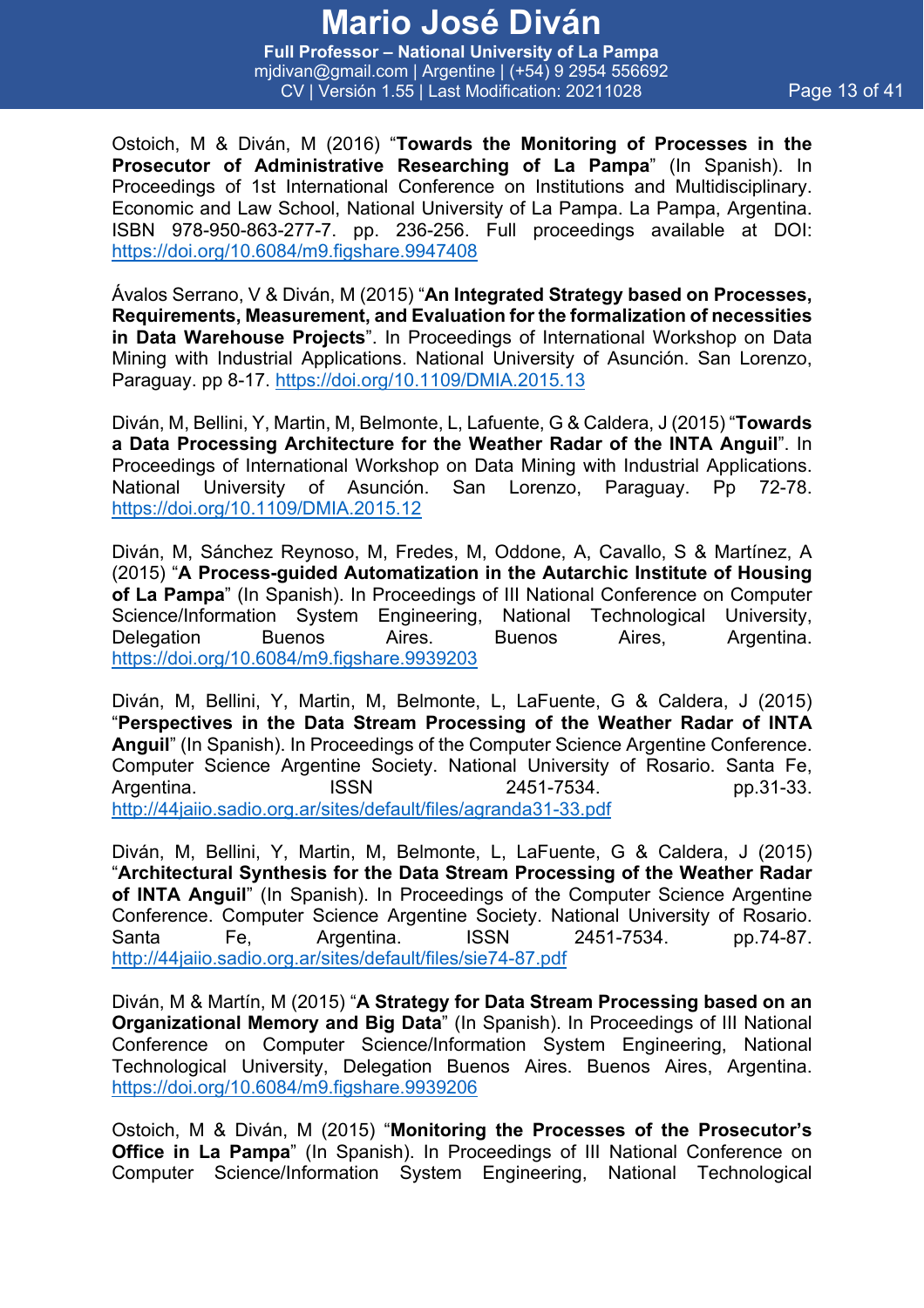**Full Professor – National University of La Pampa** mjdivan@gmail.com | Argentine | (+54) 9 2954 556692 CV | Versión 1.55 | Last Modification: 20211028 Page 14 of 41

University, Delegation Buenos Aires. Buenos Aires, Argentina. https://doi.org/10.6084/m9.figshare.9939209

Diván, M, Sánchez Reynoso, M, Fredes, M, Oddone, A, Cavallo, S & Martínez, A (2014) "**Towards a Service-Oriented Architecture in the Autarchic Provincial Institute of Housing of La Pampa**" (In Spanish). In Proceedings of The Computer Science Argentinean Conference. Computer Science Argentinean Society. The University of Palermo. Buenos Aires, Argentina. ISSN 1851-2526. pp. 49-60. http://43jaiio.sadio.org.ar/proceedings/SIE/5-SIE622.pdf

Diván, M, Sánchez Reynoso, M, Fredes, M, Oddone, A, Cavallo, S & Martínez, A (2014) "**A Data Monitoring Strategy based on Snapshots for the Score Calculation in the Housing Distribution**". In Proceedings of Latin-American Computer Conference. Latin-American Computer Centre. Montevideo, Uruguay. https://doi.org/10.1109/CLEI.2014.6965104

Ávalos, V & Diván, M (2014) "**An Integrated Strategy based on Processes, Requirements, Measurement and Evaluation for the Requirement Engineering in Data Warehouse Projects**" (In Spanish). In Proceedings of II National Conference on Computer Science/Information System Engineering, National University of San Luis. San Luis, Argentina. ISSN 2346-9927, pp. 358-367. https://doi.org/10.6084/m9.figshare.9939338 http://conaiisi.unsl.edu.ar/ProceedingsCoNaIISI2014.pdf

Diván, M & Sánchez Reynoso, M (2013) "**Software Perspectives as a Public Work in La Pampa**" (In Spanish). In Proceedings of I National Conference on Computer Science/Information System Engineering, National Technological University, Delegation: Córdoba. Córdoba, Argentina. http://conaiisi.frc.utn.edu.ar/PDFsParaPublicar/1/schedConfs/2/2-454-1-DR.pdf https://doi.org/10.6084/m9.figshare.9939410

Diván, M & Olsina, L (2013) "**A Process Perspective related to the Integrated Approaching for Data Stream Processing based on Measurement Metadata**" (In Spanish). In Proceedings of Computer Science Argentinean Conference. Computer Science Argentine Society. ISSN 1850-2792, pp.66-80. http://42jaiio.sadio.org.ar/proceedings/simposios/Trabajos/ASSE/06.pdf https://doi.org/10.6084/m9.figshare.9939467

Diván, M, Martín, M, & Olsina, L (2013) "**Towards the feedback in the data stream strategy based on the organizational memory**" (In Spanish). In Proceedings of I National Conference on Computer Science/Information System Engineering, National Technological University, Delegation: Córdoba. Córdoba, Argentina. http://conaiisi.frc.utn.edu.ar/PDFsParaPublicar/1/schedConfs/7/30-453-1-DR.pdf https://doi.org/10.6084/m9.figshare.9939491

Diván, M & Sánchez Reynoso, M (2012) "**Formalizing the Social Security Institute's Processes**" (In Spanish). In Proceedings of Computer Science Argentine Conference. Computer Science Argentine Society. La Plata, Argentina, August 27-31 of 2012. ISSN 1851-2526, pp.233-247. DOI: https://doi.org/10.6084/m9.figshare.9947270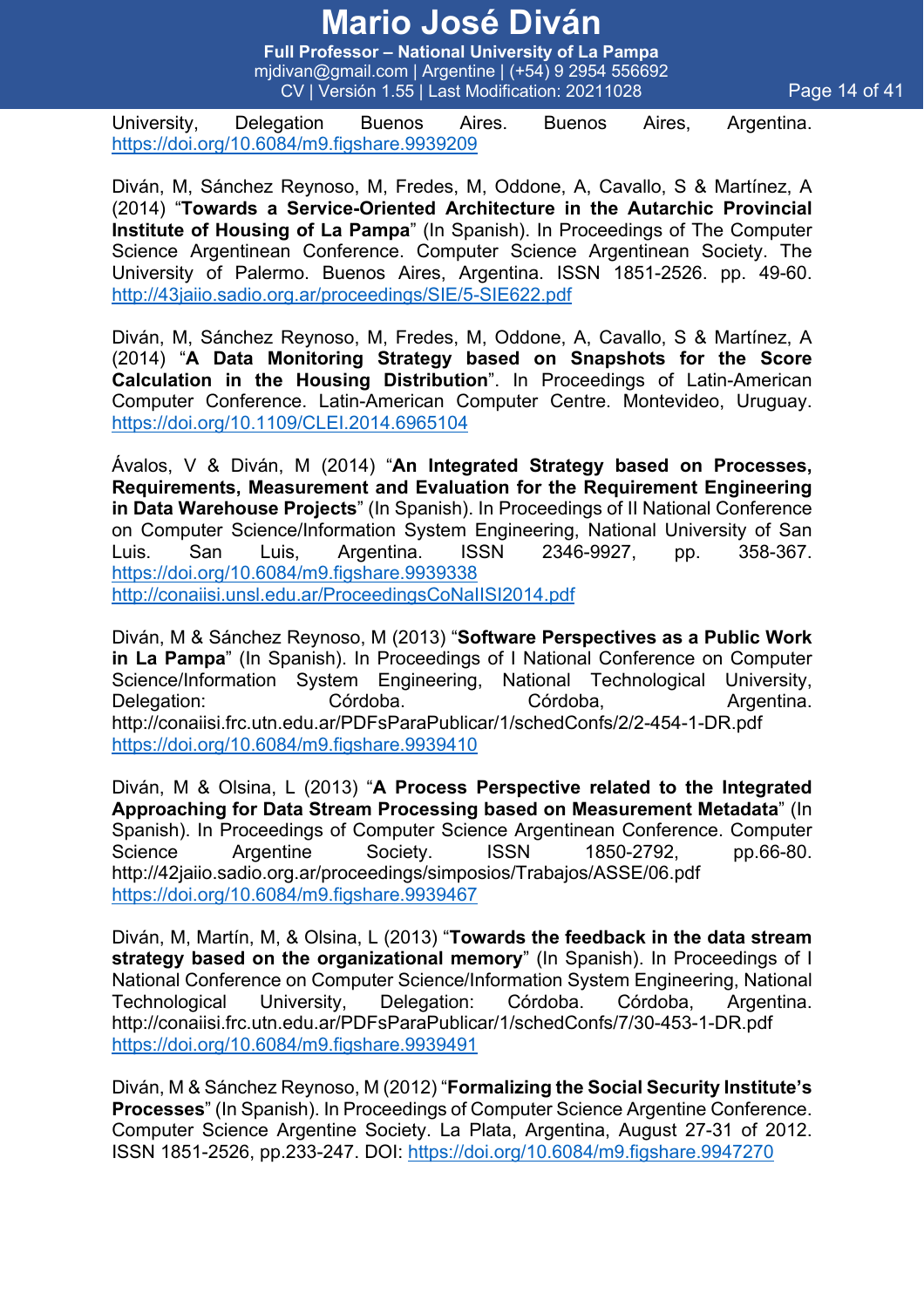**Full Professor – National University of La Pampa** mjdivan@gmail.com | Argentine | (+54) 9 2954 556692 CV | Versión 1.55 | Last Modification: 20211028 Page 15 of 41

Diván, M, Olsina, L & Gordillo, S (2011) "**Data Stream Processing enriched with Measurement Metadata**" (In Spanish). In Proceedings of Iberoamerican Software Engineering Conference. Pontifical Catholic University. Rio de Janeiro, Brazil, April 27-29 of 2011. pp.251- DOI: https://doi.org/10.6084/m9.figshare.9947234

Diván, M, Olsina, L & Gordillo, S (2011) "**Simulating an Integrated Strategy of Data Stream Processing applied to an Outpatient Scenario**" (In Spanish). In Proceedings of Computer Science Argentine Conference. Computer Science Argentine Society. La Plata, Argentina. ISSN 1850-2792, pp.61-72. DOI: https://doi.org/10.6084/m9.figshare.9947273

Diván, M & Olsina, L (2009) "**Specifying data sources in the Integrated Schema of Stream Processing**" (In Spanish). In Proceedings of the Computer Science Conference. The National University of Jujuy. Jujuy, Argentina. ISBN 978-897-24068- 4-1. DOI: https://doi.org/10.6084/m9.figshare.9947243

Diván, M & Olsina, L (2009) "**An Integrated Approach for the Data Stream Processing: An Application Scenario**" (In Spanish: "Enfoque integrado para el procesamiento de flujos de datos: Un escenario de uso"). In Proceedings of 12th Iberoamerican Conference on Requirements Engineering and Software Environments, IDEAS 2009. EAFIT University. Medellín, Colombia, April 13-17 of 2009. Pp. 374-387. DOI: https://doi.org/10.6084/m9.figshare.9947258

Diván, M & Olsina, L (2008) "**Integrating Measurement and Evaluation Approaches with Data Mining and Data Stream Processing**" (In Spanish). In Proceedings of Computer Science Workshop. The National University of La Pampa. La Pampa, Argentina. ISBN 978-950-863-101-5. DOI: https://doi.org/10.6084/m9.figshare.9947276

Diván, M, Molina, H & Olsina, L (2008) "**Towards an Integrated Model for the Data Stream Processing**" (In Spanish). In Proceedings of The Computer Science Conference. The National University of Chilecito. La Rioja, Argentina. DOI: https://doi.org/10.6084/m9.figshare.9947279

#### **Other**

Frittelli, V & Diván, M (2019) "**A Strategy of Approach and Visualization based on Semantic Graphs for Big Data**". AJEA. Issue 4. pp. 1:4. Córdoba, Argentina. DOI: https://doi.org/10.33414/ajea.4.407.2019

Sánchez Reynoso, M & Diván, M (2019) "**Similarity-based Recommendation Strategy for Big Measurement Repositories**". AJEA Issue 4. pp. 1:6. Córdoba, Argentina. DOI: https://doi.org/10.33414/ajea.4.414.2019

Diván, M, Aimar, R, Santa Marta, R, Lezcano, E, Veralli, F, Barbero, C, Casadio Martínez, C, Segovia, D, Farias, C, Rulli, M & Rio, T (2015) "**Practical Guide Series on Information Technology applied to the Economic Sciences**" (In Spanish).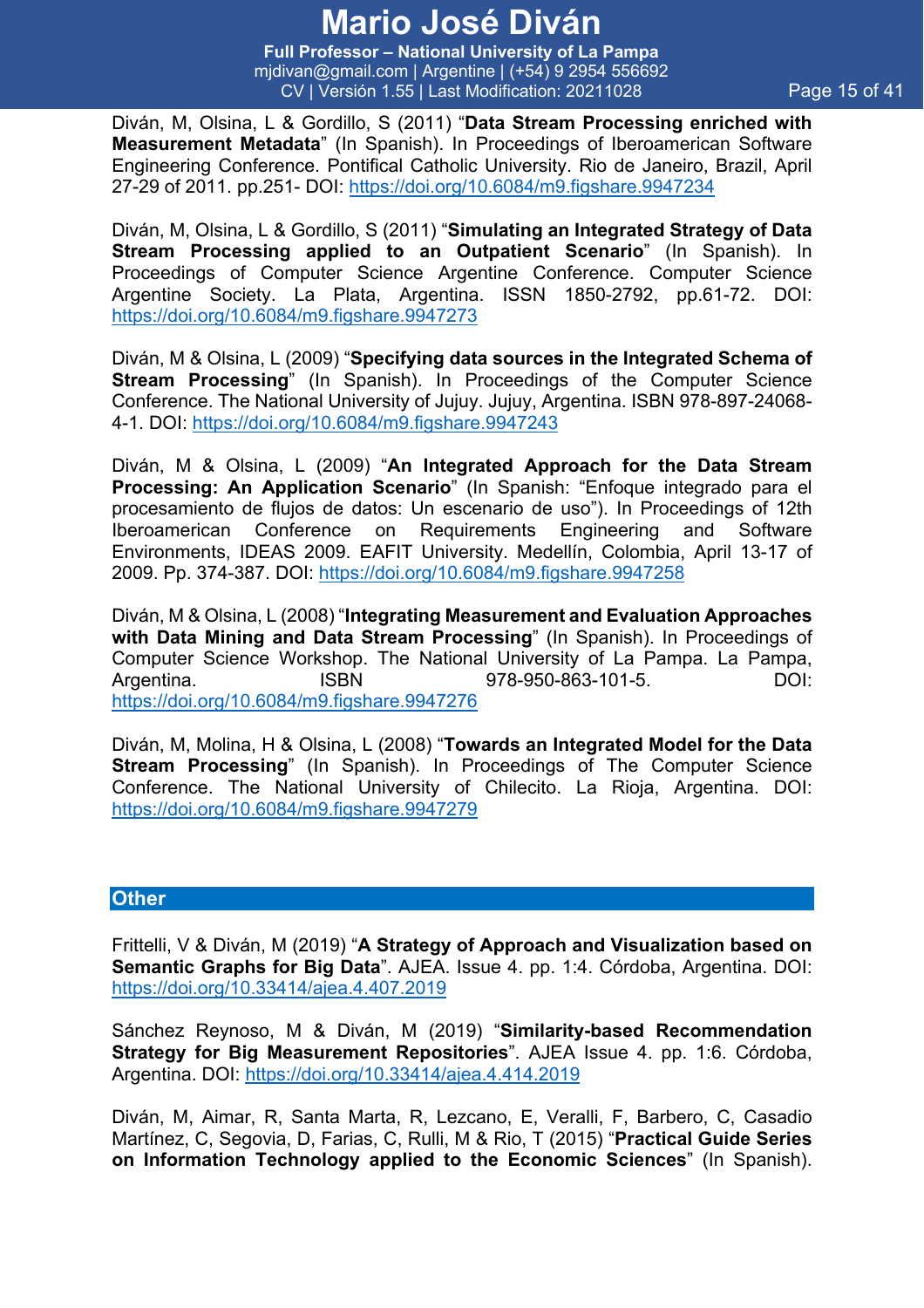**Full Professor – National University of La Pampa** mjdivan@gmail.com | Argentine | (+54) 9 2954 556692 CV | Versión 1.55 | Last Modification: 20211028 Page 16 of 41

Publishing House of the National University of La Pampa. 407 pages. ISBN 978-950- 863-863-2

Diván, M, Ayechu, D & Vidal, L (2013) "**Process Modelling using SPEM and the Eclipse Process Framework Composer**" (In Spanish). In Proceedings of 1st Pedagogical Workshop on the use of TICs in the University. National University of La Pampa. La Pampa, Argentina.

Diván, M, Santa Marta, R, Lezcano, E, Barbero, C, Segovia, D, Rulli, M, Aimar, R, Veralli, F, Casadio, C, Farias, C & Rio, T (2013) "**Visual Data Analysis using Qlik and Tableau**" (In Spanish). In Proceedings of 1st Pedagogical Workshop on the use of TICs in the University. National University of La Pampa. La Pampa, Argentina.

Diván, M (2011) "**An Integrated Approaching for the Data Stream Processing based on Measurement Metadata**" (In Spanish). Ph.D.'s Thesis. Computer Science School, National University of La Plata. Argentina. DOI: https://doi.org/10.35537/10915/4198

Diván, M (2011) "**Gathering and Ordering of Concurrent and Simultaneous Data Streams**" (In Spanish). Specialty's Thesis. Specialty in High Performance and Grid Computing. Computer Science School, National University of La Plata. Argentina. DOI: https://doi.org/10.13140/RG.2.2.30510.15687

Diván, M, Diván, P, Alpa, O, Casadio Martínez, C, Lezcano, E, Segovia, D & Testa, O (2007) "**Recommendations for the Software Providing in Public and Private Organisms of the Province of La Pampa**" (In Spanish: Recomendaciones para el Aprovisionamiento de Software en Organismos Públicos de La Pampa). Publishing House of the National University of La Pampa. 104 pages. ISBN 978-950-863-098-8. DOI: https://doi.org/10.6084/m9.figshare.9947366

Diván, M (2006) "**Building a Cellular Distribution Centre Framework for stocking honey at the Doblas's Cooperative**" (In Spanish). MBA's Thesis. National Technological University, Córdoba, Argentina. DOI: https://doi.org/10.13140/RG.2.2.27154.71360

#### Awards and Honors

[2021] **Best Virtual Video Presentation Award**. 1<sup>st</sup> International Conference on Computing, Engineering, and Applied Sciences (ICCEAS). Virtual Conference. University Malaysia Perlis.

[2021] **Best Constructive Review Award**. 1<sup>st</sup> International Conference on Computing, Engineering, and Applied Sciences (ICCEAS). Virtual Conference. University Malaysia Perlis.

[2019] **Elevation to IEEE Senior Member Grade**. IEEE. The USA.

[2018] **Best Paper Award – Data Analytics Track** for the paper "Fostering the Interoperability of the Measurement and Evaluation Project Definitions in PAbMM". 7th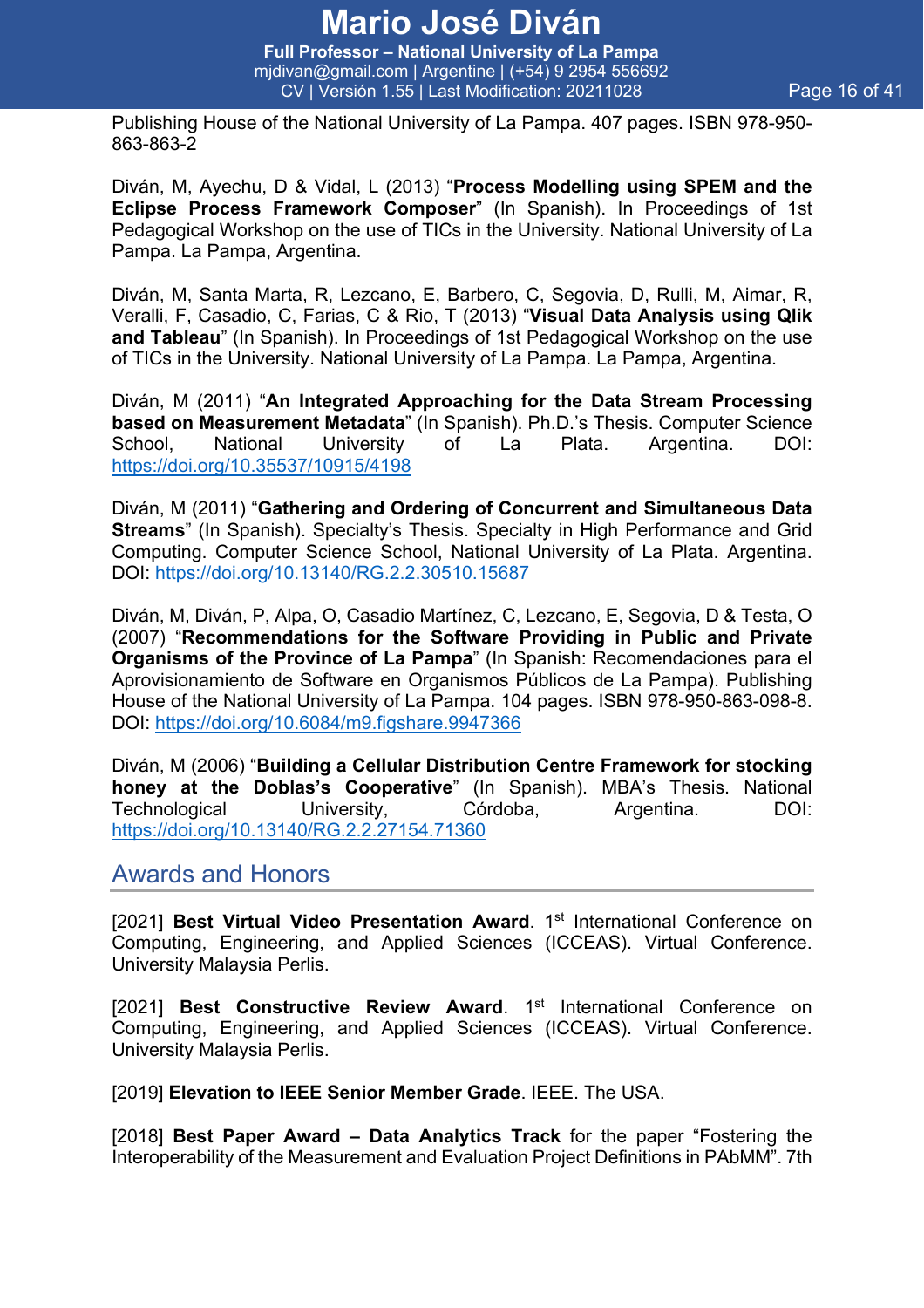**Full Professor – National University of La Pampa** mjdivan@gmail.com | Argentine | (+54) 9 2954 556692 CV | Versión 1.55 | Last Modification: 20211028 Page 17 of 41

International Conference on Reliability, Infocom Technologies and Optimization (ICRITO). Amity University & IEEE. Noida, Uttar Pradesh, India.

[2017] **Best Paper Award – Data Analytics Track** for the paper "Experiences in the Business Process Modelling at Public Organizations of La Pampa" in the Data Analytics Track. 6th International Conference on Reliability, Infocom Technologies and Optimization (ICRITO). Amity University & IEEE. Noida, Uttar Pradesh, India.

[2016; till now] **Honorary Professor – Amity Institute of Information Technology**  Amity University; Noida, Uttar Pradesh (India).

[2016] **Best Paper Award – Data Analytics Track** for the paper "Case-based Organizational Memory for Processing Architecture based on Measurement Metadata" in the Data Analytics Track. 5th International Conference on Reliability, Infocom Technologies and Optimization (ICRITO). Amity University & IEEE. Noida, Uttar Pradesh, India.

[2015] **National Award on Electronic Government** for the paper "Towards a Data Processing Architecture of the Weather Radar of INTA Anguil". Computer Science Argentinean Society. (\*) This award was a partial result of the Technical Cooperation Agreement between the Engineering School (National University of La Pampa) and the National Institute of Agricultural Technology. Rosario, Santa Fe, Argentina.

[2012] **National Award on Electronic Government** for the paper "Towards the Monitoring of Social Security Processes in the Social Security Institute of La Pampa". Computer Science Argentinean Society. La Plata, Buenos Aires, Argentina.

### Grants and Fellowships

[2018; 2021] **"Real-Time Decision Making on Measurement and Evaluation Projects"**. Director: Diván, Mario. Funding institution: Economy and Law School, National University of La Pampa (Argentina). Administrative Act: Res.CD 312/18. Budget: 18.200 USD.

[2016; 2019] **"Interoperability in the Measurement Process with Heterogeneous Data Sources"**. Director: Diván, Mario. Funding institution: Economy and Law School, National University of La Pampa (Argentina). Administrative Act: Resc.CD 278/16. Budget: 9096 USD.

[2015; 2018] **"Distributed Organizational Memory based on Ontologies with Data Stream Processing for Knowledge Capturing".** Director: Martín, María de los Ángeles. Co-Director: Diván, Mario. Funding institution: Engineering School, National University of La Pampa (Argentina). Act: Res.CD 155/14. Budget: 18.520 USD.

[2013; 2016] **"An Integrated Strategy of Distributed Organizational Memory based on Ontologies with Data Stream Processing"**. Director: Martín, María de los Ángeles. Co-Director: Diván, Mario. Funding institution: Engineering School, National University of La Pampa (Argentina) jointly with the Science and Technology Ministry of Argentina's Government. Administrative Act: PICTO-2011-0277. Budget: 11.536 USD.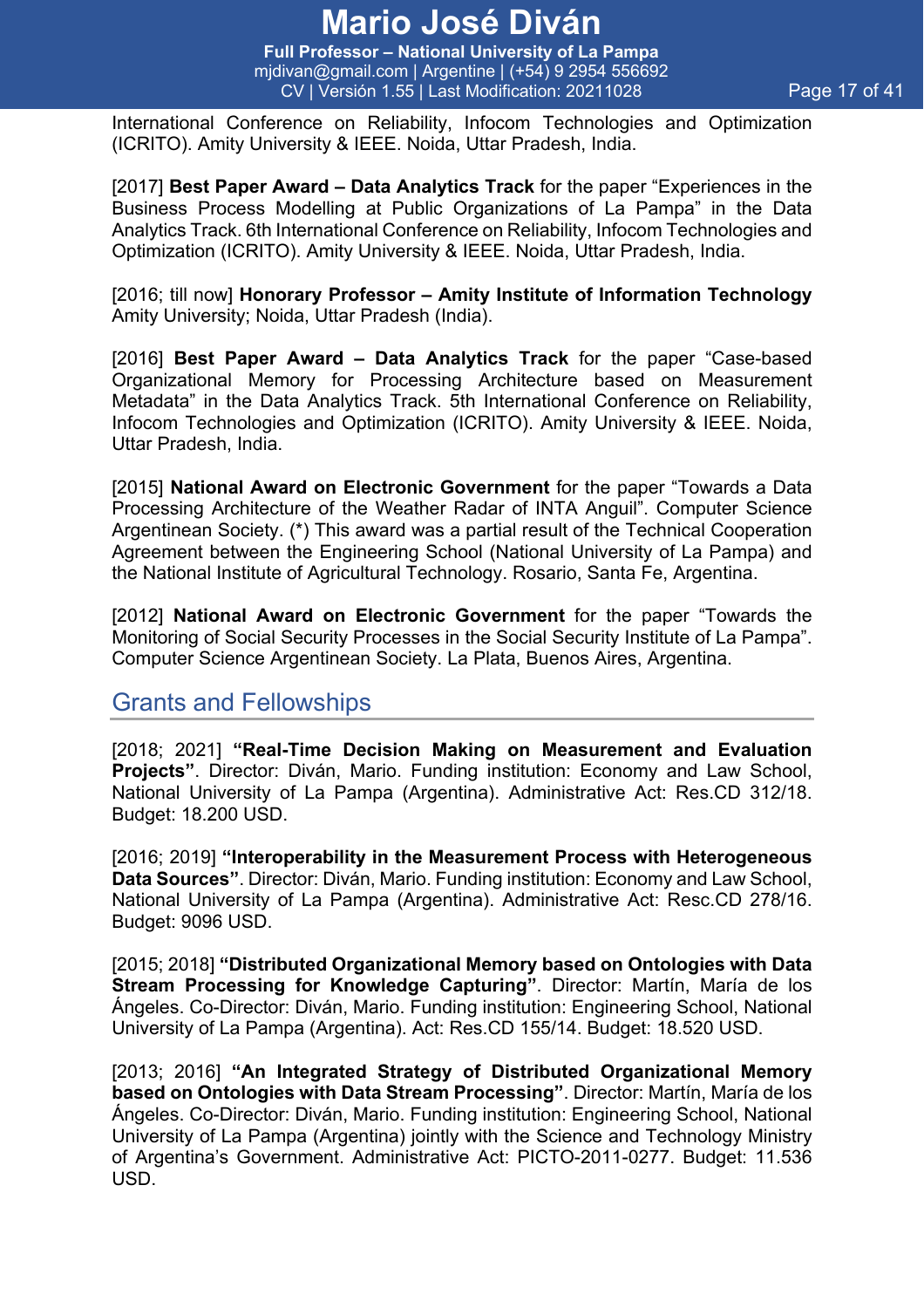**Full Professor – National University of La Pampa** mjdivan@gmail.com | Argentine | (+54) 9 2954 556692 CV | Versión 1.55 | Last Modification: 20211028 Page 18 of 41

[2012; 2015] **"Toward the Formalization of Processes in the Integrated Strategy of data stream processing based on measurement metadata".** Director: Diván, Mario. Funding Institution: Economy and Law School, National University of La Pampa (Argentina). Administrative Act: Res.CD 66/12. Budget: 34.800 USD.

[2010; 2014] **"Measurement and Evaluation Frameworks based on Ontologies applied to the Software Industrial Process"**. Director: Olsina, Luis. Researcher: Diván, Mario. Funding Institution: Engineering School, National University of La Pampa (Argentina). Administrative Act: 09-F047. Budget: 13.806 USD.

[2009; 2013] **"A Context-Aware Integrated Approach for Assessment and Recommending, based on Organizational Memory for Software and Web Projects".** Director: Olsina, Luis. Researcher: Diván, Mario. Funding Institution: Engineering School, National University of La Pampa (Argentina) jointly with the Science and Technology Ministry of Argentina's Government. Administrative Act: PAE-PICT 2188. Budget: 59.720 USD.

[2007] **Attendance to the Second Doctoral Summer School at La Plata -**. Funding Institution: Alfa Project WEE-Net. European Community. Representing the Engineering School, National University of La Pampa (Argentina). Budget: 1.000 USD

[2006] **Attendance to the First Doctoral Summer School at Trento -Italy-**. Funding Institution: Alfa Project WEE-Net. European Community. Representing the Engineering School, National University of La Pampa (Argentina). Budget: 3.000 USD.

[Jan-2006; Abr-2007] **Doctoral Fellowship - Kind I**. Funding Institution: The National Scientific and Technical Research Council of Argentina's Government. Budget: 5057 USD

[2005; 2007] **"Recommendations for Software Providing in Public and Private Organisms of the Province of La Pampa".** Director: Diván, Mario. Funding Institution: Economy and Law School, National University of La Pampa (Argentina). Administrative Act: Res.CD 248/05. Budget: 1.000 USD. Satisfactory Assessment.

[2005; 2008] **"Models and Technologies for Supporting Measurement and Evaluation Projects in Assurance"**. Director: Director: Olsina, Luis. Researcher: Diván, Mario. Funding Institution: Engineering School, National University of La Pampa (Argentina). Administrative Act: Res.CD 047/05 and Res.CD 049/07. Budget: 1.000 USD.

### Conferences

#### **Invited Talks / Keynotes**

Diván, M (2021) "**Challenges around Data Collection Systems for IoT-based Outpatient Monitoring**". International Conference on Recent Advances in Material Science and Computational Techniques (RAMSACT). November 24-26. Manipal University Jaipur. Jaipur, India.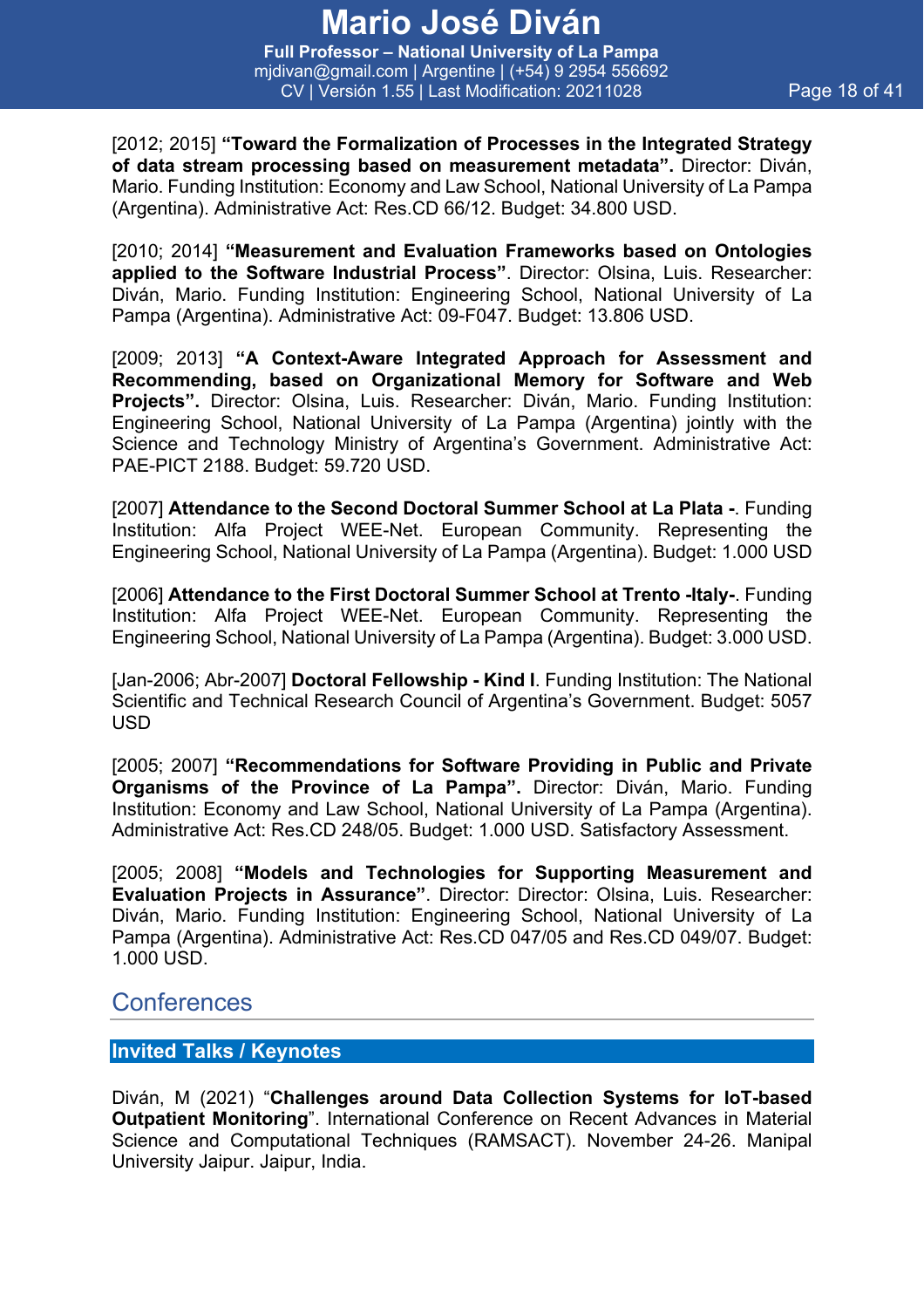**Full Professor – National University of La Pampa** mjdivan@gmail.com | Argentine | (+54) 9 2954 556692 CV | Versión 1.55 | Last Modification: 20211028 Page 19 of 41

Diván, M (2021) "**Approaches around IoT-based and Edge Computing Real-time Collection Systems**". International Conference on Technological Advancements and Innovations (ICTAI). November 10-12. Amity University Tashkent. Tashkent, Uzbekistan.

Diván, M (2021) "**IoT-based Approaches to Monitor Air Quality**". 5<sup>th</sup> International Conference on Information System and Computer Networks (ISCON). October 22-23. Organized by IEEE & GLA University. Mathura, India.

Diván, M (2021) "**Articulating a Measurement Ontology with the IoT-based Realtime Data Collecting Systems**". 9<sup>th</sup> International Conference on Reliability, Infocom Technology and Optimization (ICRITO). September 3-4. Organized by IEEE & Amity University. Noida, India.

Diván, M (2021) "**Artificial Internet-of-Things (AIOT) and Smart Cities**". 2021 China National EDUxIndustry summit. June 11-12. Organized by the Ministry of Education and Nanchang University. Nanchang, China.

Diván, M (2021) "**Sustainable Computation and Data Collecting Systems**". International Conference on Sustainable Computing (SUSCOM-2021). March 19-20. Sri Balaji College of Engineering and Technology. Jaipur, India.

Diván, Mario (2021) "**IoT based Data Collection Systems:** *Towards a Real-Time*  **Data Science**". 11<sup>th</sup> International Conference on Cloud Computing, Data Science, and Engineering (CONFLUENCE). 28-29 January 2021. Noida, Uttar Pradesh, India. https://www.amity.edu/aset/confluence2021/

Diván, Mario (2020) "**The Impact of the Measurement Process in Intelligent System of Data Gathering Strategies**". 12<sup>th</sup> International Conference on Intelligent Human Computer Interaction. 24-26 November of 2020. Daegu, South Korea. http://micro.daegucvb.com/Main/?CID=780

Diván, Mario (2020) "**An Online Data-Driven Decision-Making Strategy**". World Conference on VR Industry. October 19-20 of 2020. Nanchang, China. https://www.wcvri.cn/livetelecast/?mode=6 (Minute 23 onwards).

Diván, M (2020) "**Internet of Things and the Knowledge Industry**" *(In Spanish)*. Jornadas de Ciencias Económicas – Investigación y Vinculación (Conference on Economy Science – Research and Linkage). September 7 of 2020. https://youtu.be/ESfDfVS-3Xg

Diván, M (2020) "**IoT-based Collection Systems: A measurement perspective**". International Conference on Advancement in Interdisciplinary Research (ICAIR). July 24-26 of 2020. http://www.icair.online

Diván, M (2020) "**Detecting and Synthesizing Changes of Scenarios and States on measurement data streams**". International Conference on Computational Performance Evaluation (ComPE). July 2-4 of 2020. IEEE Conference #4325. https://compe2020.com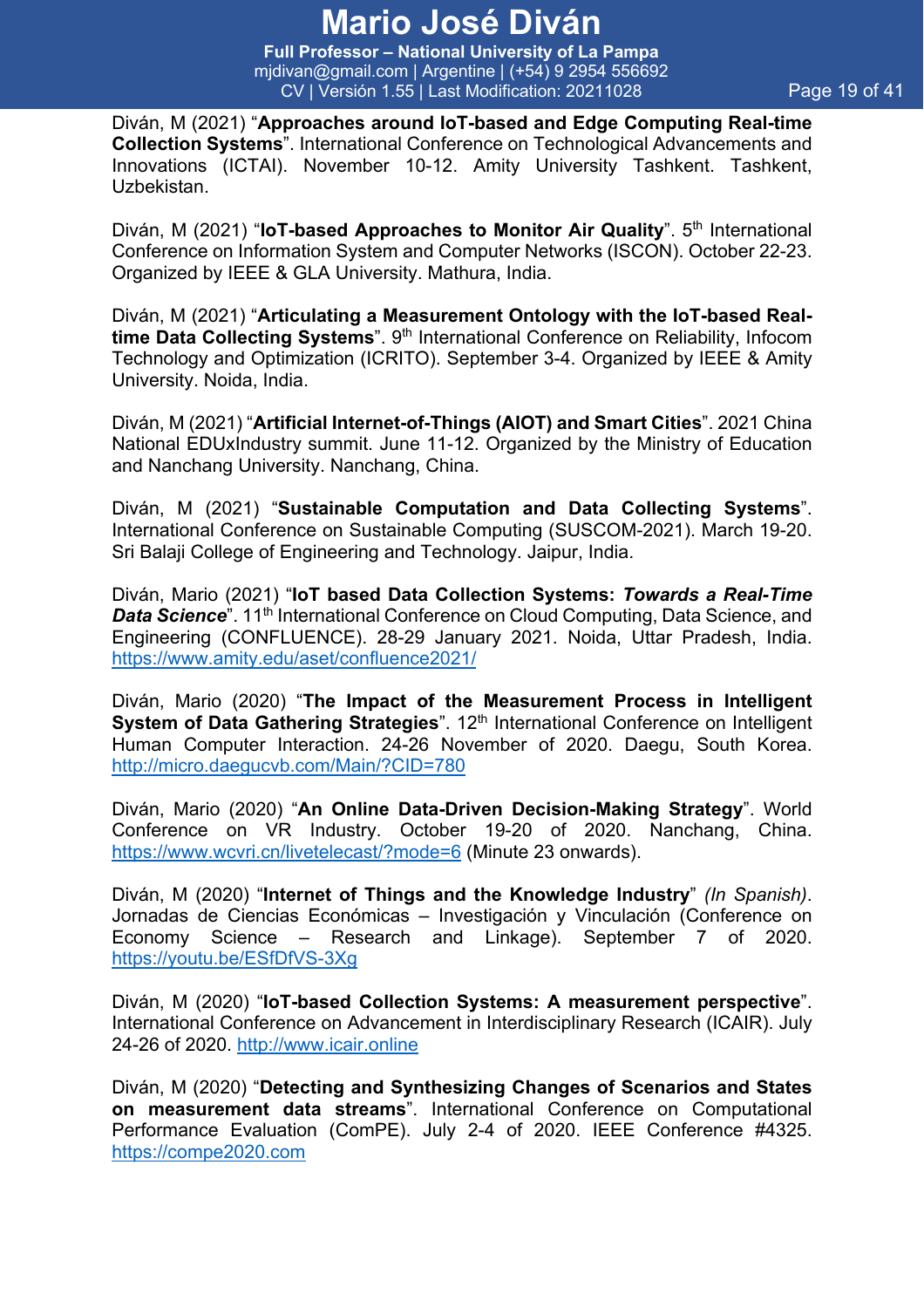**Full Professor – National University of La Pampa** mjdivan@gmail.com | Argentine | (+54) 9 2954 556692 CV | Versión 1.55 | Last Modification: 20211028 Page 20 of 41

Diván, M (2020) "**Towards a Real-time Measures Processing in Heterogeneous**  and Distributed Environments<sup>"</sup>. 8<sup>th</sup> International Conference on Reliability, Infocom Technologies, and Optimization (ICRITO). June 4-5 of 2020. IEEE Conference #48877. https://doi.org/10.1109/ICRITO48877.2020.9198026

Diván, M (2019) "**Real-Time Data Processing based on Multilayer Sliding Logical Windows and the Measurement Interchange Schema**". 4th International Conference on Information Systems and Computer Networks. November 21 and 22, Mathura, India. pp. 757-762. https://doi.org/10.1109/ISCON47742.2019.9036200

Diván, M (2019) "**Towards a Multi-Criteria Decision-Making in the Real-Time Data Processing**". Edutainment, The 13th International Conference on E-Learning and Games. Cali, Colombia, August 15-17 of 2019. https://doi.org/10.1109/ICVRV47840.2019.00042

Diván, M (2019) "**A Real-Time Atypical Amplitude Detection based on Measurement Metadata**". In Proceedings of Amity International Conference on Artificial Intelligence (AICAI), Organized by Amity University and Technically Sponsored by IEEE. Dubai, UAE. https://doi.org/10.1109/AICAI.2019.8701342

Diván, M (2018) "**Applying the Real-Time Monitoring based on Wireless Sensor Networks: The Bajo Giuliani Project**". In Proceedings of 7th International Conference on Reliability, Infocom Technologies and Optimization (ICRITO). Amity University & IEEE. Noida, Uttar Pradesh, India. https://doi.org/10.1109/ICRITO.2018.8748648

Diván, M (2017) "**Strategy for the Data Monetization in Tune with the Data Stream Processing**". In Proceedings of 6th International Conference on Reliability, Infocom Technologies and Optimization (ICRITO). Amity University & IEEE. Noida, Uttar Pradesh, India. pp. 81-91. https://doi.org/10.1109/ICRITO.2017.8342404

Diván, M (2017) "**Data-Driven Decision Making**". In Proceedings of International Conference on Infocom Technologies and Unmanned Systems (ICTUS). Amity University & IEEE. Dubai, UAE. Pp.50-56. https://doi.org/10.1109/ICTUS.2017.8285973

Diván, M (2016) "**Processing Architecture based on Measurement Metadata**". In Proceedings of 5th International Conference on Reliability, Infocom Technologies and Optimization (ICRITO). Amity University & IEEE. Noida, Uttar Pradesh, India. pp. 6- 15. https://doi.org/10.1109/ICRITO.2016.7784912Ss

#### **Campus Talks**

Diván, M (2021) "**Real-time Data Collection Systems based on Internet of Things**". IEEE – Computational Intelligence Section - Argentina Chapter. October 4 of 2021.

Diván, M (2021) "**Data Concerns related to Real-Time Systems and Data Science Models**". Department of Artificial Intelligence (AI) and Data Sciences and Centre of Excellence – AI. Indira Gandhi Delhi Technical University for Women (IGDTUW). August 27 of 2021.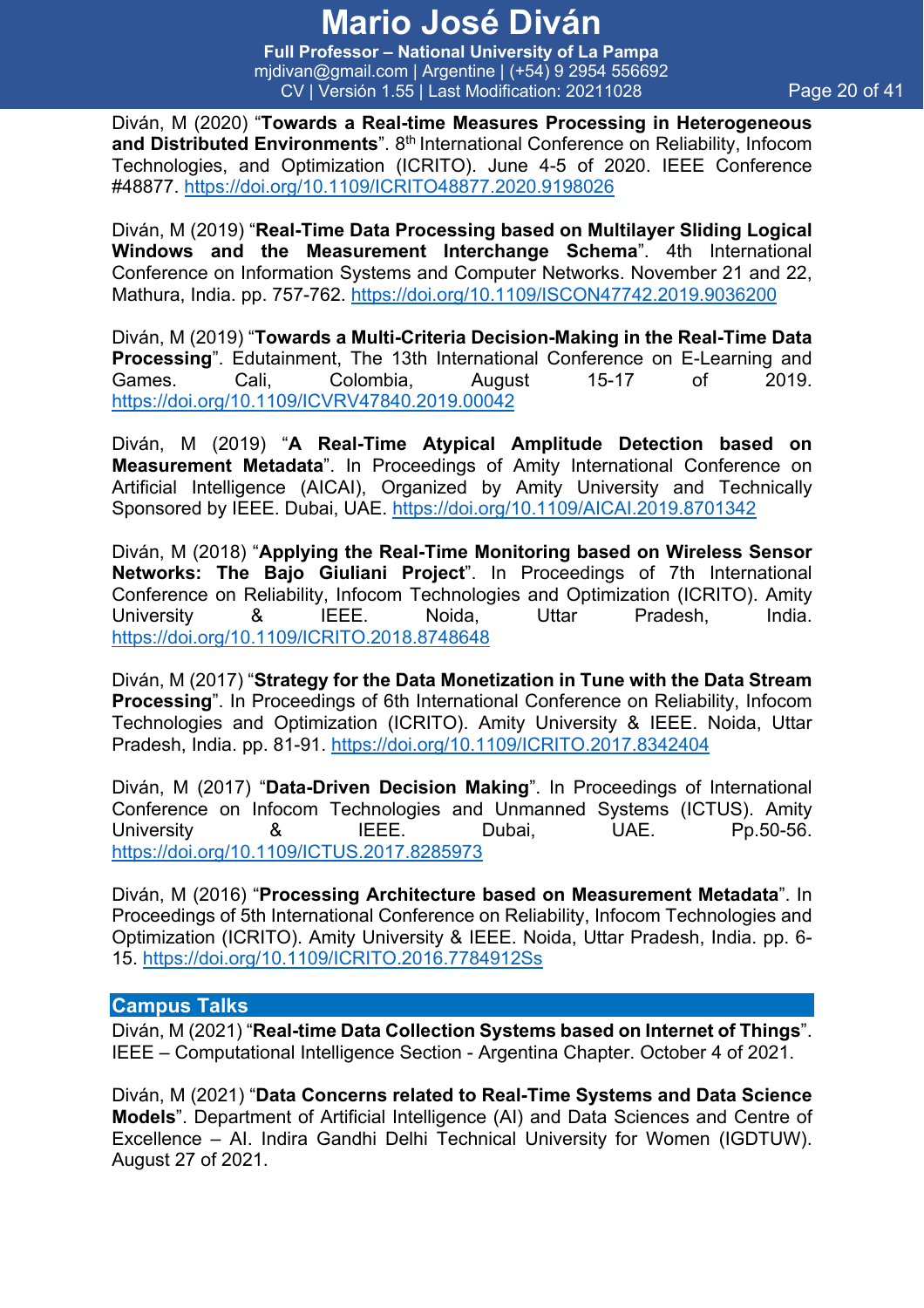**Full Professor – National University of La Pampa** mjdivan@gmail.com | Argentine | (+54) 9 2954 556692 CV | Versión 1.55 | Last Modification: 20211028 Page 21 of 41

Diván, M (2021) "**Challenges and Opportunities around the IoT-based Data Collection**". University of Liberal Arts (ULAB). Bangladesh. July 3. https://nenp.facebook.com/cse.ulab/videos/396085538504177/.

Diván, M (2019) "**Measurement and Real-Time Data Processing**". Faculty Development Program. Amity University - Dubai. February 4-6, Dubai, The United Arab Emirates.

Diván, M (2018) "**The Role of the Measurement in the Real-Time Decision-Making Support: From the IoT to the Incremental Classifiers through the Organizational Memory**". Faculty Development Program, Amity Institute of Information Technology, Amity University. August 29-31, Noida, Uttar Pradesh, India.

Diván, M (2017) "**The Impact of the Measurement Process in the Data Repositories and the Data Stream Processing**". Faculty Development Program, Amity Institute of Information Technology, Amity University. September 20-22, Noida, Uttar Pradesh, India.

Diván, M (2016) "**Measurement and Evaluation: Data and Metadata**". Faculty Development Program, Amity Institute of Information Technology, Amity University. September 7-9, Noida, Uttar Pradesh, India.

#### **Conference Participation (Last five years)**

Coming Conferences

#### **2021**

**13th International Conference on Intelligent Human Computer Interaction (IHCI)**. December 20-22 of 2021. Kent, Ohio, The United States of America. Kent State University. Technical Program Committee (TPC) Member. https://www.ihci.cs.kent.edu/index.php/organization/

**IX Argentinean Conference on Computer Science/Information System Engineering**. November 4-5 of 2021. Mendoza, Argentina. National Technological University. Chair in the Database Track. https://www4.frm.utn.edu.ar/conaiisi/comiteacademico/

#### Past Conferences

**5th International Conference on Information Systems and Computer Networks (ISCON).** 22-23 October of 2021, Mathura, India. Technical Program Committee (TPC) Member. https://www.gla.ac.in/iscon2021/

**Agroinformatics Argentinean Congress. Computer Science Argentine Society.**  18-29 October. Buenos Aires, Argentina. PC Member. https://50jaiio.sadio.org.ar/simposios/CAI

**11th International Conference on Virtual Reality and Visualization.** 17-20 October of 2021, Nanchang, China. Program Committee (TPC) Member. http://www.icvrv.org/index.html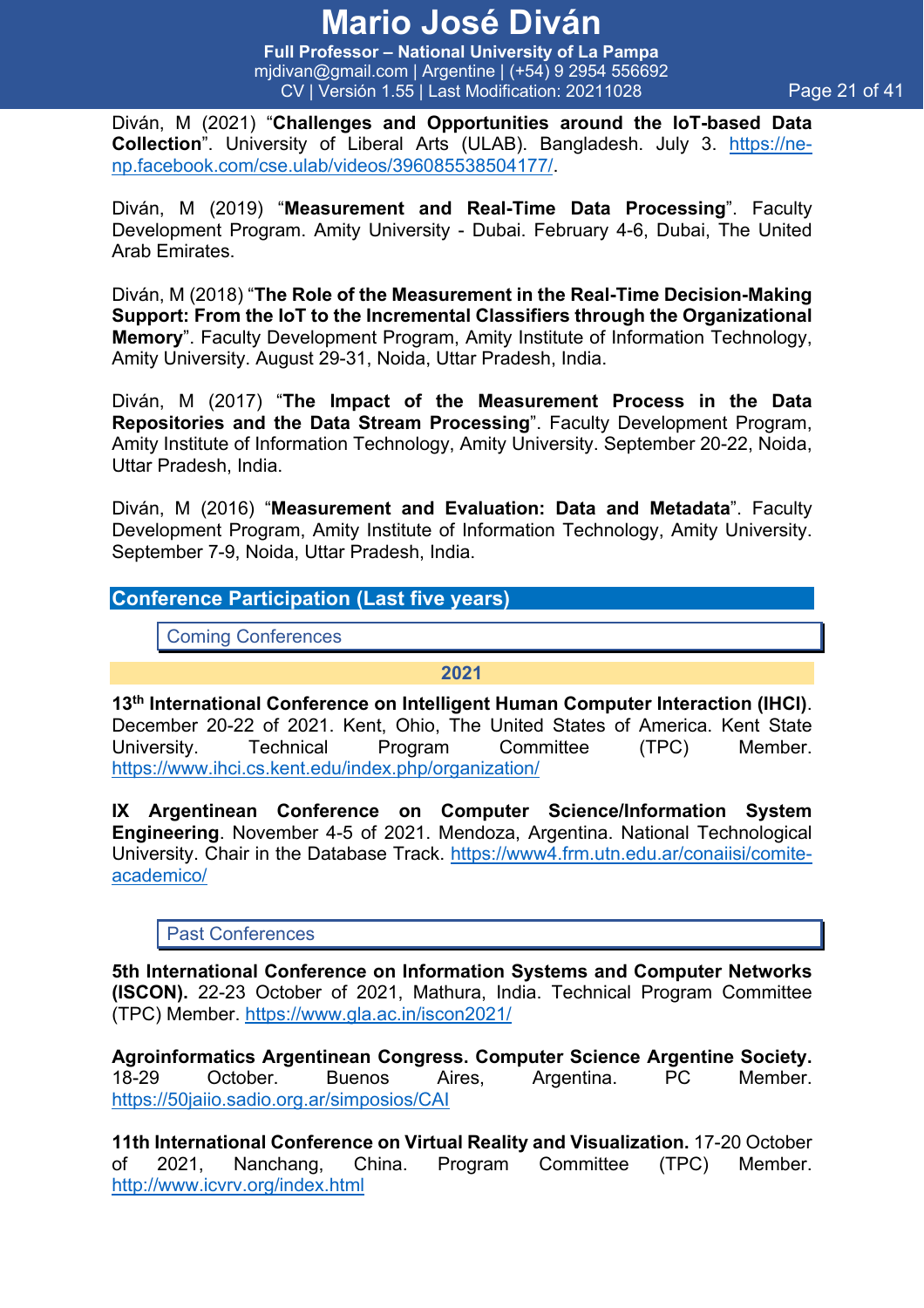**Full Professor – National University of La Pampa** mjdivan@gmail.com | Argentine | (+54) 9 2954 556692 CV | Versión 1.55 | Last Modification: 20211028 Page 22 of 41

**International Conference on Computational Intelligence and Data Science (ICCIDS-2021).** September 1-2 of 2021, Gurugram, Haryana, India. Technical Program Committee (TPC) Member.

**16th Iberian Conference on Information Systems and Technologies (CISTI).** 23- 26 of June of 2021. Chaves, Portugal. Technical Program Committee (TPC) Member. http://www.cisti.eu/

**2nd International Conference on Agriculture and IoT/ICT/IT(ICAIT2021).** 23-25 April of 2021. Xi'an, China. International Advisory Board/Program Committee Member. http://icaitconference.com/2021/menu/home

**5th International Conference on Advances in Computing and Data Sciences (ICACDS-2021).** APRIL 23-24, 2021. Nashik, Maharashtra, India. Karmaveer Baburao Thakare College of Engineering. Technical Program Committee (TPC) Member. https://icacds.com

**International Conference on Sustainable Computing (SUSCOM).** March 19-20, 2021. Jaipur, Rajasthan, India. Sri Balaji College of Engineering & Technology. General Chair (GC). http://www.suscom.org.in

**International Conference on Intelligent Cyber-Physical Systems (ICPS 2021).** March of 2021. Jaipur, Rajasthan, India. Indian Institute of Information Technology Kota. Technical Program Committee (TPC) Member.

**2nd International Conference on Communication and Computational Technologies (ICCCT 2021).** February 27-28, 2021. Jaipur, Rajasthan, India. Rajasthan Institute of Engineering and Technology. Technical Program Committee (TPC) Member. https://www.iccct21.scrs.in/

#### **2020**

**2nd International Conference on Communication and Intelligent Systems (ICCIS 2020)**. December 26-27. Bhimtal, Nainital Uttarakhand, India. Birla Institute of Applied Sciences. Advisory Committee Member. https://www.iccis20.scrs.in

**International Conference on Computational Intelligence (ICCI 2020)**. December 12-13 of 2020. Pune, India. Indian Institute of Information Technology, Pune (IIIT Pune). Advisory Committee Member. http://icci2020.scrs.in

**VIII Argentinean Conference on Computer Science/Information System Engineering**. November 5-6. San Francisco, Córdoba, Argentina. National Technological University. Technical Program Committee (TPC) Member. https://conaiisi2020.sanfrancisco.utn.edu.ar

**Agroinformatics Argentinean Congress. Computer Science Argentine Society.**  October 19-30. Buenos Aires, Argentina. PC Member. https://49jaiio.sadio.org.ar/simposios/CAI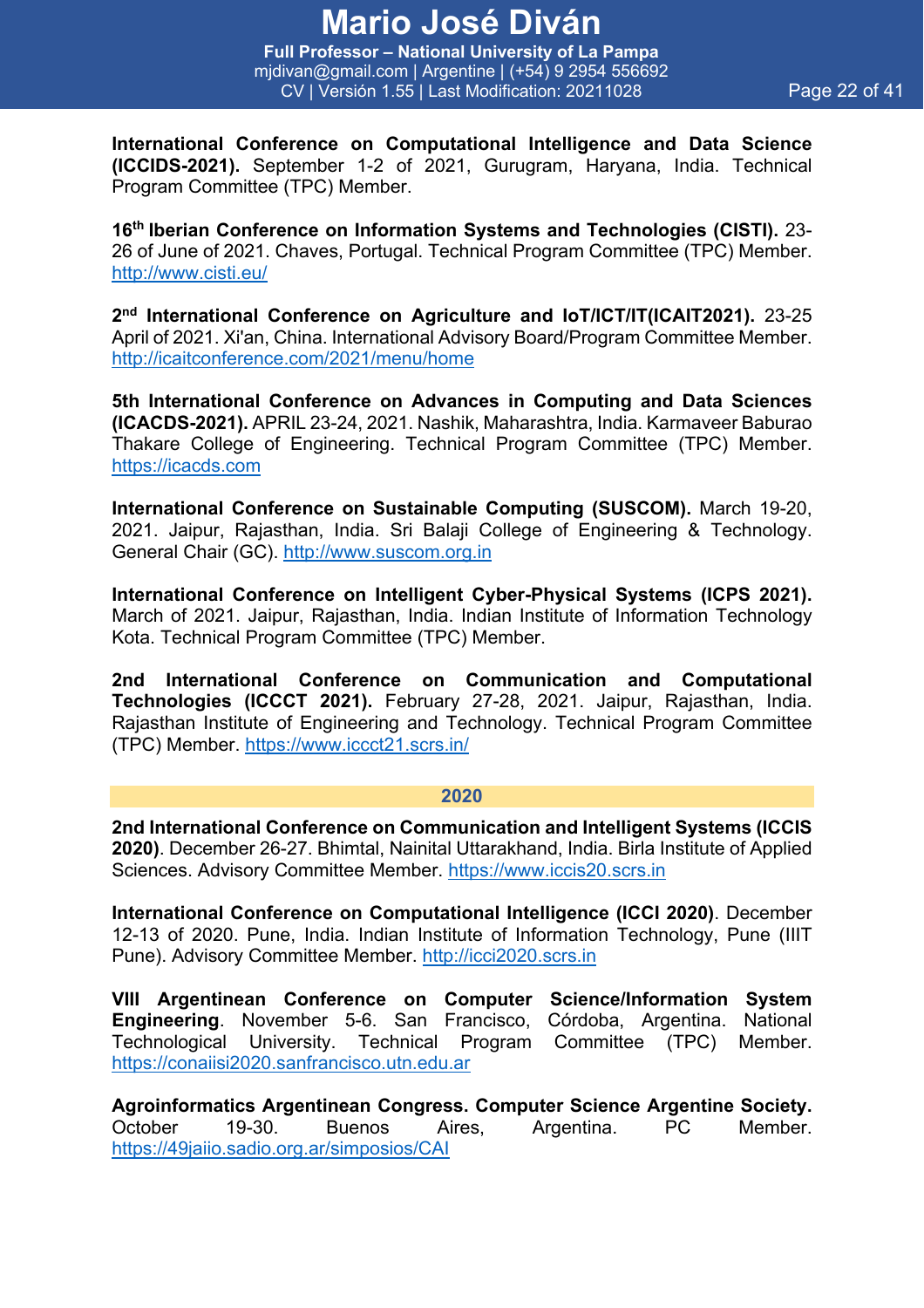**Full Professor – National University of La Pampa** mjdivan@gmail.com | Argentine | (+54) 9 2954 556692 CV | Versión 1.55 | Last Modification: 20211028 Page 23 of 41

**Congress on Intelligent Systems.** September 5-6, Virtual Mode. Program Committee (PC) Member and Reviewer. https://www.cis2020.scrs.in

**XV Conference on Software and Knowledge Engineering.** August 28. Technical Program Committee (TPC) Member. http://www.jiisic2020.com.co

**1st International Conference on Mathemetical Modeling and Computational Science (ICMMCS 2020).** August 14-15. International Advisory Committee Member. http://www.icmmcs.in

**IEEE Smart Data Services**. July 7-11, Beijing, China. Peking University. Program Committee (PC) Member. https://conferences.computer.org/smartdataservices/2020/

**IEEE International Conference on Computational Performance Evaluation (ComPE-2020)**. July 2-4, Shillong, India. North-Eastern Hill University (NEHU). Invited Speaker / Track Chair – Data Science and their Applications. http://compe2020.com

**15th Iberian Conference on Information Systems and Technologies (CISTI).** 24- 27 of June. Sevilla, Spain. Universidad de Castilla – La Mancha. Technical Program Committee (TPC) Member. http://www.cisti.eu/2020/index.php?lang=es

**IEEE International Conference on Computer Communications (INFOCOM) – Workshops BlockSecSDN: Blockchain for Secure Software defined Networking in Smart Communities**. 27-30 April, Beijing, China. Reviewer. https://infocom2020.ieee-infocom.org

**Sixth International Symposium on Innovation in Information and Communication Technology**. April 8-9, Amman, Jordan. Philadelphia University. PC Member. http://www.philadelphia.edu.jo/it/isiict2020/

**3rd International Conference on Computer Applications & Information Security (ICCAIS)**. Mar 19-21. Riyadh, Saudi Arabia. Organized by Saudi Computer Society & IEEE Saudi Arabia Section. PC Member. https://www.iccais.tech/

**4th International Conference on Innovative Advancements in Engineering & Technology**. 21-22 February, Jaipur, India. Jaipur National University. Technical Program Committee (TPC) Member. http://iaet.jnujaipur.ac.in

**2nd International Conference on Cyber Security and Computer Science (ICONCS)**. 15-16 February, Savar, Dhaka, Bangladesh. Daffodil International University (DIU). Reviewer. http://iconcs.daffodilvarsity.edu.bd

**4th International Conference on Soft Computing and Data Mining (SCDM)**. 22-23 January, Universiti Tun Hussein on Malaysia. TPC Member. http://scdm.uthm.edu.my/scdm2020/

#### **2019**

**International Conference on Computational Intelligence and Knowledge Economy (ICCIKE)**. 11-12 December, Amity University Dubai, The United Arab Emirates. TPC Member. https://amityuniversity.ae/iccike2019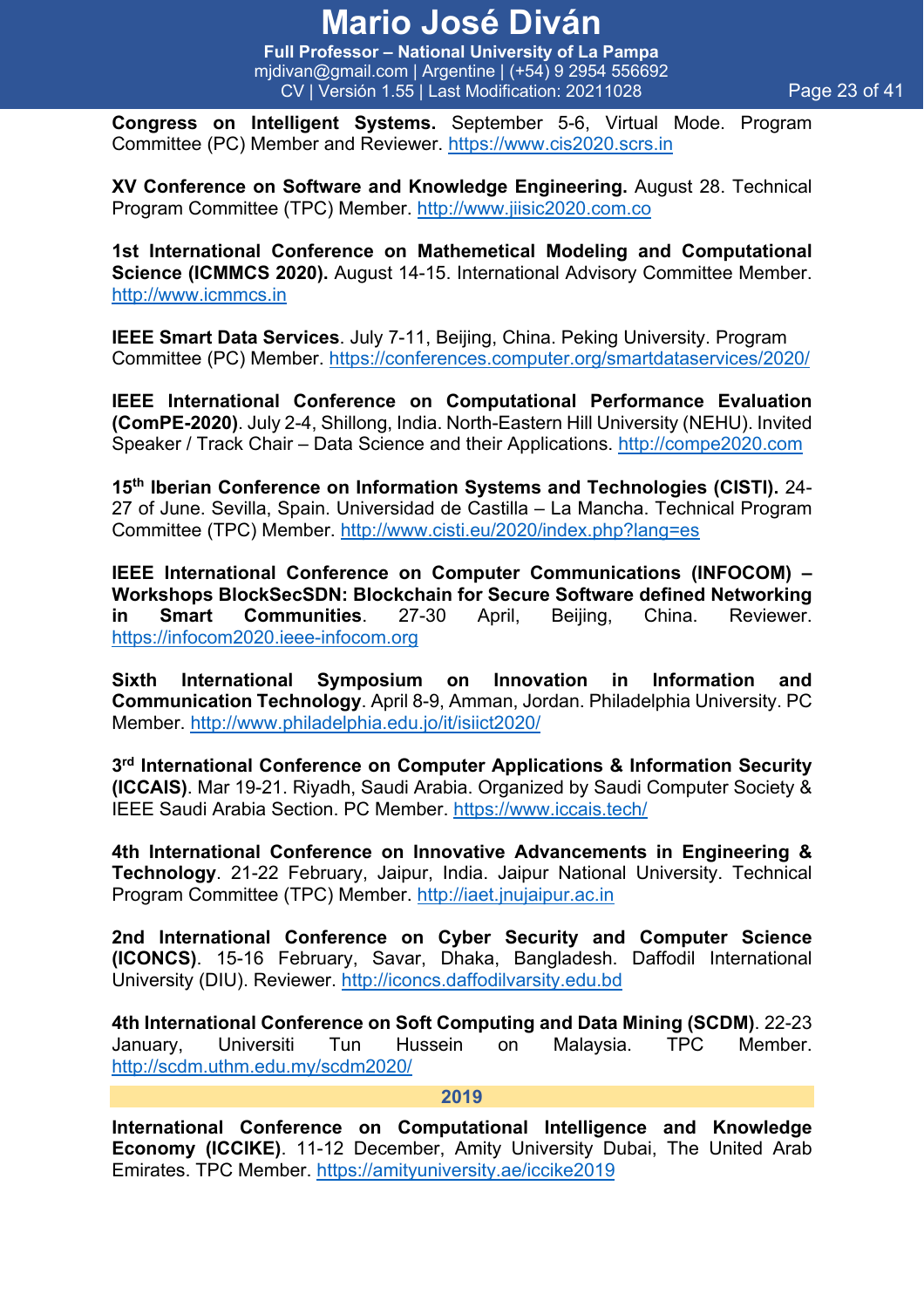**Full Professor – National University of La Pampa** mjdivan@gmail.com | Argentine | (+54) 9 2954 556692 CV | Versión 1.55 | Last Modification: 20211028 Page 24 of 41

**5th International Conference on Image Information Processing (ICIIP).** November 15-19. Waknaghat, District Solan, Near Shimla, Himachal Pradesh. Organized by Jaypee University of Information Technology & IEEE. PC Member. http://www.juit.ac.in/iciip\_2019/

**Agroinformatics Argentinean Congress. Computer Science Argentine Society.**  September 16-20. Salta, Argentina. PC Member. http://48jaiio.sadio.org.ar/simposios/CAI

**Edutainment 2019. The 13th international conference on e-learning and games.** August 15-17. Cali, Colombia. Organized by Pontificia Universidad Javeriana. Keynote Speaker / Program Co-Chair. https://proyectos.javerianacali.edu.co/anavarro/Edutainment2019/

**IEEE BigData Congress**. July 8-13. Milan, Italy. Program Committee (PC) Member. https://conferences.computer.org/bigdatacongress/2019/

**2nd International Conference on Computer Applications & Information Security (ICCAIS)**. May 1-3. Riyadh, Saudi Arabia. Organized by Saudi Computer Society & IEEE Saudi Arabia Section. PC Member. https://www.iccais.tech/2016/10/15/iccais-2019/

**The 34th ACM Symposium on Applied Computing**. April 8-12. Limassol, Cyprus. University of Cyprus & ACM. Reviewer. https://www.sigapp.org/sac/sac2019/

**International Conference on Sustainable Technologies for Computational Intelligence (ICTSCI). March 29-30**. Jaipur, Rajasthan, India. Organized by Computer Science of India & Sri Balaji College of Engineering and Technology. TPC Chair. http://ictsci.in/

**Amity International Conference on Artificial Intelligence (AICAI'2019)**. February 4-6. Dubai, UAE. Organized by Amity University and IEEE. Technical Program Committee (TPC) Member / Speaker. https://www.amity.edu/aiit/aicai2019/

#### **2018**

**2nd International Conference on Entrepreneurship, Innovation, and Leadership (ICEIL)**. December 19-21. Noida, Uttar Pradesh, India. Organized by Amity University and technically co-sponsored by IEEE UP. PC Member. https://www.amity.edu/iceil2018/

**VI Argentinean Conference on Computer Science/Information System Engineering**. November 29-30. Mar del Plata, Argentina. CAECE University. PC Member. https://www.conaiisi2018mdp.org/

**5th IEEE International Symposium on Innovation in Information and Communication Technology (ISIICT).** October 31-November 1. Amman Jordan. Organized Amity University & Philadelphia University. PC Member. https://www.philadelphia.edu.jo/it/isiict2018/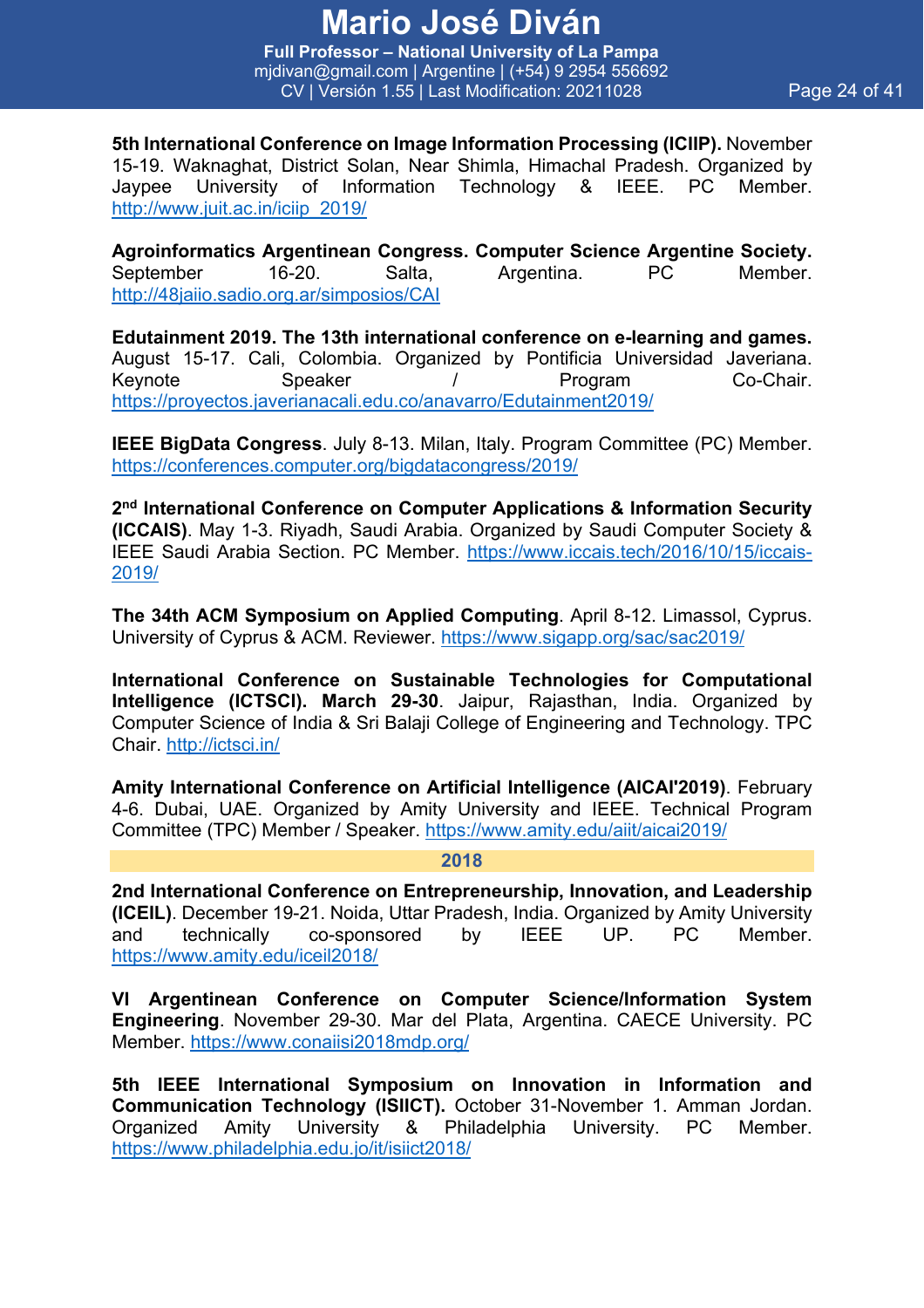**Full Professor – National University of La Pampa** mjdivan@gmail.com | Argentine | (+54) 9 2954 556692 CV | Versión 1.55 | Last Modification: 20211028 Page 25 of 41

**Agroinformatics Argentinean Congress. Computer Science Argentine Society**. September 5-8. Buenos Aires, Argentina. PC Member. http://47jaiio.sadio.org.ar/index.php?q=node/87

**7th International Conference on Reliability, Infocom Technologies and Optimization (ICRITO).** August 29-31. Noida, Uttar Pradesh, India. Organized by Amity University and technically co-sponsored by IEEE UP. PC Member, Speaker and Session Chair. https://www.amity.edu/aiit/icrito2018/

**International Conference on Innovations in Intelligent Systems and Applications (INISTA)**. July 3-5. Thessaloniki, Greece. Special Session on Reasoning-based Intelligent Systems. Organized by Aristotle University of Thessaloniki. PC Member. http://inista.org/inista18/ris2018.html

**IEEE International Congress on Big Data**. July 2-7. San Francisco, USA. Organized by IEEE. PC Member. https://conferences.computer.org/bigdatacongress/2018/

**21st Saudi Computer Society National Computer Conference (NCC)**. April 25-26. Riyadh, Saudi Arabia. IEEE Saudi Section. PC Member. www.scs-ncc.tech

**International Conference on Advances in Computing and Data Sciences (ICACDS)**. April 20-21. Dehradun, Uttarakhand, India. Organized by Uttaranchal University and co-sponsored by Computer Science of India. PC Member. https://icacds.com/icacds2018/

**1st International Conference on Computer Applications & Information Security (ICCAIS)**. April 4-6. Riyadh, Saudi Arab. Organized by Saudi Computer Society & IEEE Saudi Arabia Section. PC Member. https://www.iccais.tech/2017/11/04/iccais-2018/

#### **2017**

**4th International Conference on Image Information Processing (ICIIP).** December 21-23. Waknaghat (Himachal Pradesh), India. Organized by the Jaypee University of Information Technology. PC Member. http://www.juit.ac.in/ICIIP\_2017/index.php

**International Conference on Infocom Technologies and Unmanned Systems (ICTUS)**. December 18-20. Dubai, UAE. Organized by Amity Directorate of Engineering and Technology. PC Member, Speaker and Session Chair. https://www.amity.edu/aiit/ictus2017/

**V Argentinean Conference on Computer Science/Information System Engineering**. November 2-3. Santa Fe, Argentina. National Technological University. PC Member & Track Chair. http://conaiisi2017.frsf.utn.edu.ar

**6th International Conference on Reliability, Infocom Technologies and Optimization (ICRITO)**. September 20-22. Noida, Uttar Pradesh, India. Organized by Amity University and technically co-sponsored by IEEE UP. PC Member, Speaker and Session Chair. http://www.amity.edu/aiit/icrito2017/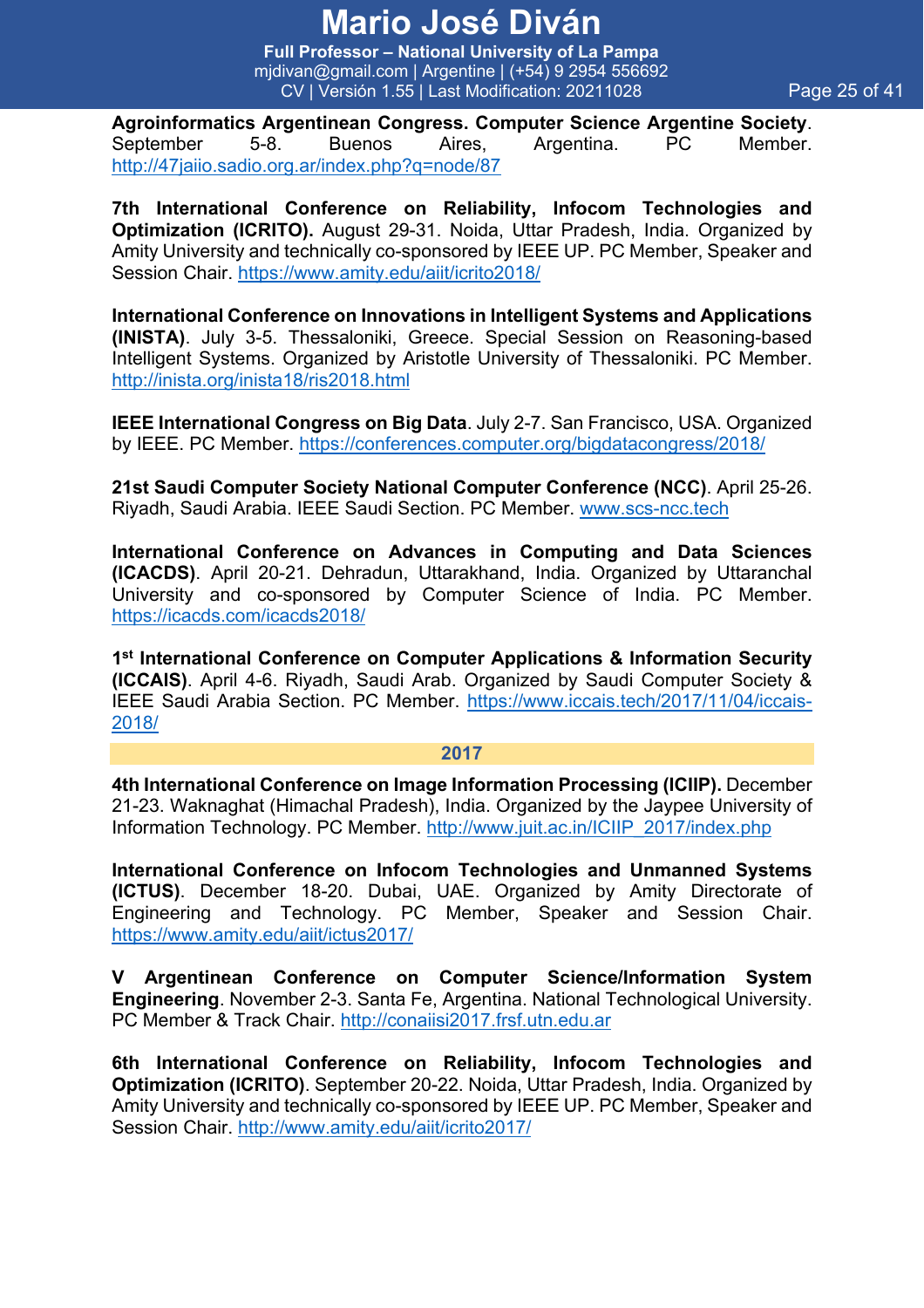**Full Professor – National University of La Pampa** mjdivan@gmail.com | Argentine | (+54) 9 2954 556692 CV | Versión 1.55 | Last Modification: 20211028 Page 26 of 41

**Latin America High-Performance Computing Conference**. September 20-22. Buenos Aires, Argentina. Organized by the University of Buenos Aires and the University of Ort. PC Member. http://carla2017.ccarla.org

**Agroinformatics Argentinean Congress**. Computer Science Argentine Society & National Technological University. September 4-8. Córdoba, Argentina. PC Member. http://www.clei2017-46jaiio.sadio.org.ar/CAI

**Industrial Computer Science Symposium**. Computer Science Argentine Society & National Technological University. September 4-8. Córdoba, Argentina. PC Member. http://www.clei2017-46jaiio.sadio.org.ar/SII

**International Conference on Intelligent Computing**. August 7-10. Liverpool, UK. Organized by Liverpool John Moores University, Tongji University & National Science Foundation of China. PC Member. http://ic-ic.tongji.edu.cn/

**The 11th IEEE International Conference on Big Data Science and Engineering**. August 1-4. Sydney, Australia. Organized by the University of Technology Sydney. PC Member. http://www.stprp-activity.com/BigDataSE2017

**The Second International Conference on Data Mining and Big Data (DMBD)**. July 27 - August 1. Fukuoka, Japan. Peking University and Kyushu University. Subreviewer. http://dmbd2017.ic-si.org

**First International Conference on Smart Technologies in Computer and Communication**. March 27-29. Jaipur, India. Organized by Amity University Rajasthan. PC Member.

### Teaching Experience

#### *[May-2017; till now]* **Data Science – Visiting Professor at National Technological University, Córdoba, Argentina**

The graduate course introduces students in the exploratory data analysis, outlier analysis, linear regression, classification, clustering, temporal series, association rules, and text mining. It is taught for the Information System Master program jointly with the doctoral program.

#### **Key responsibilities**

- Coordinate and Monitor the educative program performing,
- Articulate the conceptualization with the practical application on computers,
- Supervise the application of the different techniques over each real data set proposed by each student team

- Managed a volume of students up to 50 per course successfully,
- I have developed a set of R tutorials introducing through examples from the basics of R software to the application of different techniques,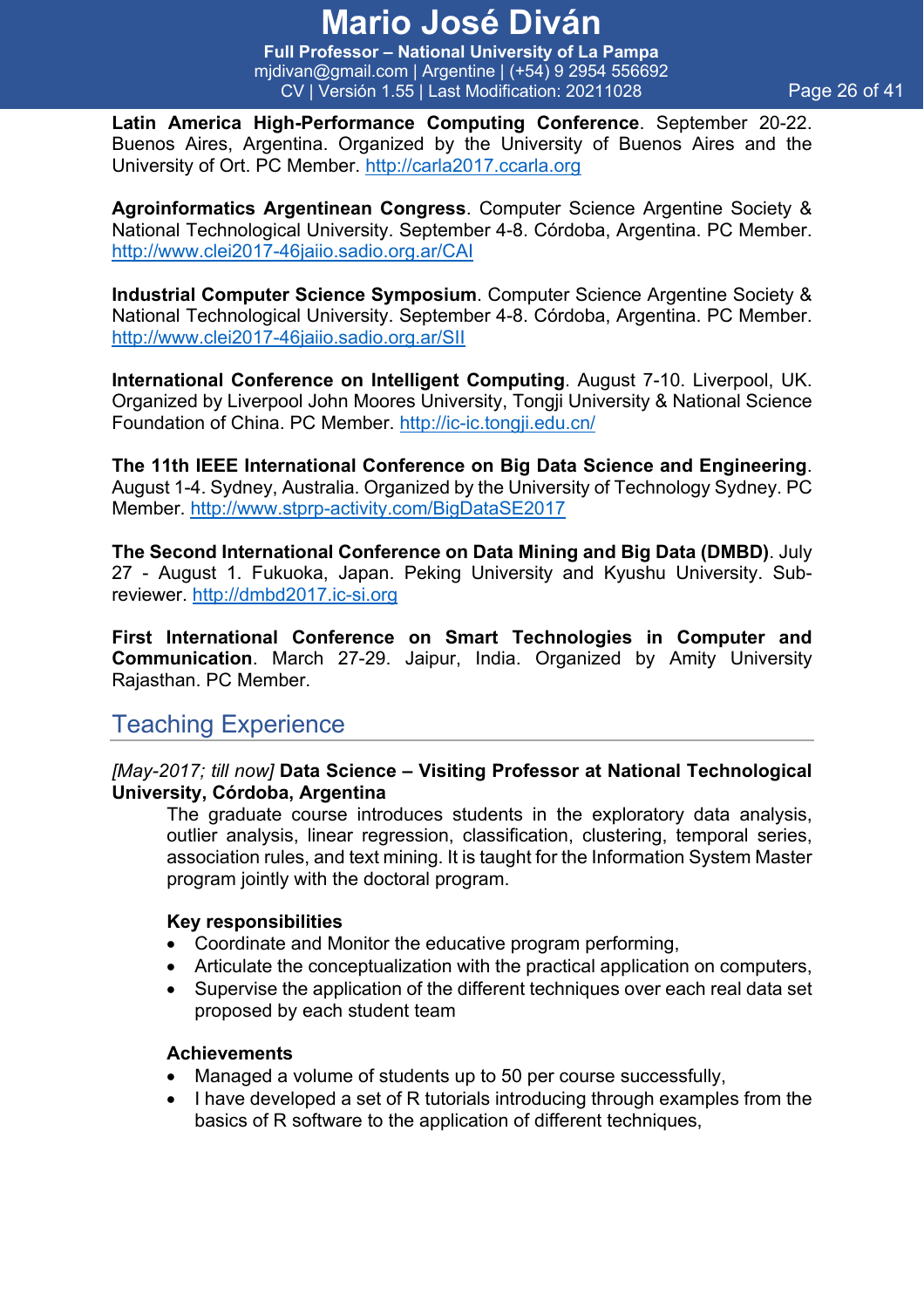**Full Professor – National University of La Pampa** mjdivan@gmail.com | Argentine | (+54) 9 2954 556692 CV | Versión 1.55 | Last Modification: 20211028 Page 27 of 41

• The students' assessments are documented using the Springer style (i.e. LNCS) which represents useful feedback for future students that want to take the same course.

#### *(\*) This course was replicated as a Visiting Professor at the National Technological University – Tucumán -Argentina- [September 2017; November 2017] for the Information System Master;*

#### *[Apr-2017; May-2017]* **Organization Models and Information System – Visiting Professor at National Technological University, Villa María, Argentina**

The graduate course introduces students in the Organization Management and Information Technology, Strategy and Organizational Design, Business Process Reengineering, and Decision Support Systems. It is taught for the Information System Master program jointly with the doctoral program.

#### **Key responsibilities**

- Coordinate and Monitor the educative program performing,
- Supervise the application of the different measurement techniques,
- Articulate the integration between business process, data collecting strategies, scorecard, and decision making.

#### **Achievements**

- Managed a volume of students up to 50 per course successfully,
- The students' assessments were carried forward through real application cases on the local industry,
- I was successful integrating from the business process modeling to the realtime decision making based on the local industry for consolidating concepts

#### *[Jun-2016 – Mar-2017]* **Computer Science Applied to the University Management – Adjunct Professor at the Chancellor Office of the National University of La Pampa, Argentina**

The undergraduate course introduces students to computer networks' principles, data organization, Big Data, and the impact of the measurement and evaluation throughout the organizational management. It is taught for the University Management Technical Career.

#### **Key responsibilities**

- Coordinate and Monitor the educative program performing,
- Supervise one Professor that complete the team
- Articulate the conceptualization with the practical application on computers

- Managed a volume of students up to 50 per course mixing the traditional and virtual environment in the teaching,
- Incorporated a progressive and integral knowledge test balancing different alternatives (Presentations, Problem-Solving on the computer, etc.)
- I was successful in integrating the QlikTech Academic Program through QlikSense software for guiding the associative analysis' applications.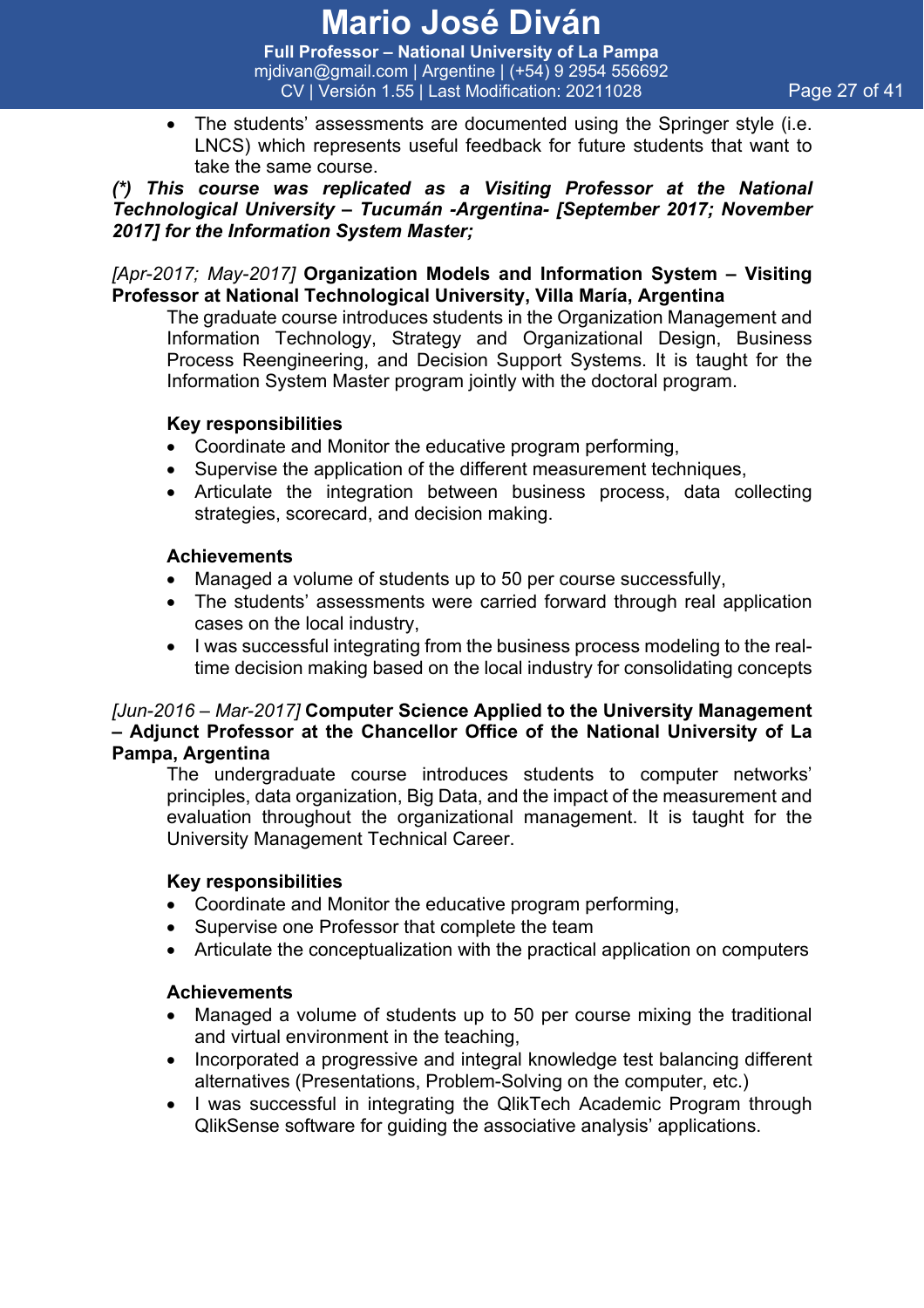**Full Professor – National University of La Pampa** mjdivan@gmail.com | Argentine | (+54) 9 2954 556692 CV | Versión 1.55 | Last Modification: 20211028 Page 28 of 41

#### *[May-2015; Nov-2017]* **Business Intelligence and Data Mining - Visiting Professor at National Technological University, Córdoba, Argentina**

The graduate course updates students in topics related to multidimensional and associative modeling, data mining fundamentals, Exploratory data analysis, and data mining techniques. It is taught for the Information System Master program jointly with the doctoral program.

#### **Key responsibilities**

- Coordinate and Monitor the educative program performing,
- Compare the points of views related to the applicability of different data models
- Articulate the conceptualization with the practical application in the industry

#### **Achievements**

- Managed a volume of students up to 30 per course successfully,
- I have managed that the students' assessment is made through a real application of different data mining techniques. Applications or research topics were documented under the Springer style (i.e. LNCS).
- I have articulated the concepts with academic programs from IBM and Oracle through software such as Oracle Data Miner, SPSS Statistics, and/or SPSS Modeler.

*(\*) This course was replicated as a Visiting Professor at the National Technological University – Villa María -Argentina- [Sep-2015; Oct-2015] for the Information System Master; National Technological University – Entre Ríos - Argentina [Mar-2016; Apr-2016] for the Computer Science Master; and the National University of Asunción – Paraguay for the Information Technology and Communication Master [Oct-2013; Nov-2013].*

*[Mar-2013; Dec-2013]* **Mathematic 2: "Mathematical Analysis" - Adjunct Professor at Agricultural School of the National University of La Pampa, La Pampa, Argentina**

The undergraduate course introduces students in topics related to special functions, graphical representations, Successions Arithmetic and geometric progressions, Limits, Continuity of a function, Derivate, Integrals, and associated methods. It is taught for the Administration Bachelor oriented to Agricultural Business.

#### **Key responsibilities**

- Coordinate and Monitor the educative program performing, jointly with the supervision of 2 professors in the educational team,
- Introduce the basic concepts of the mathematical analysis to recent students (first year of the career),
- Articulate the conceptualization with the practical application in the agricultural industry

- Managed a volume of students up to 30 per course successfully,
- I have managed that students use GeoGebra to verify results analytically and visually.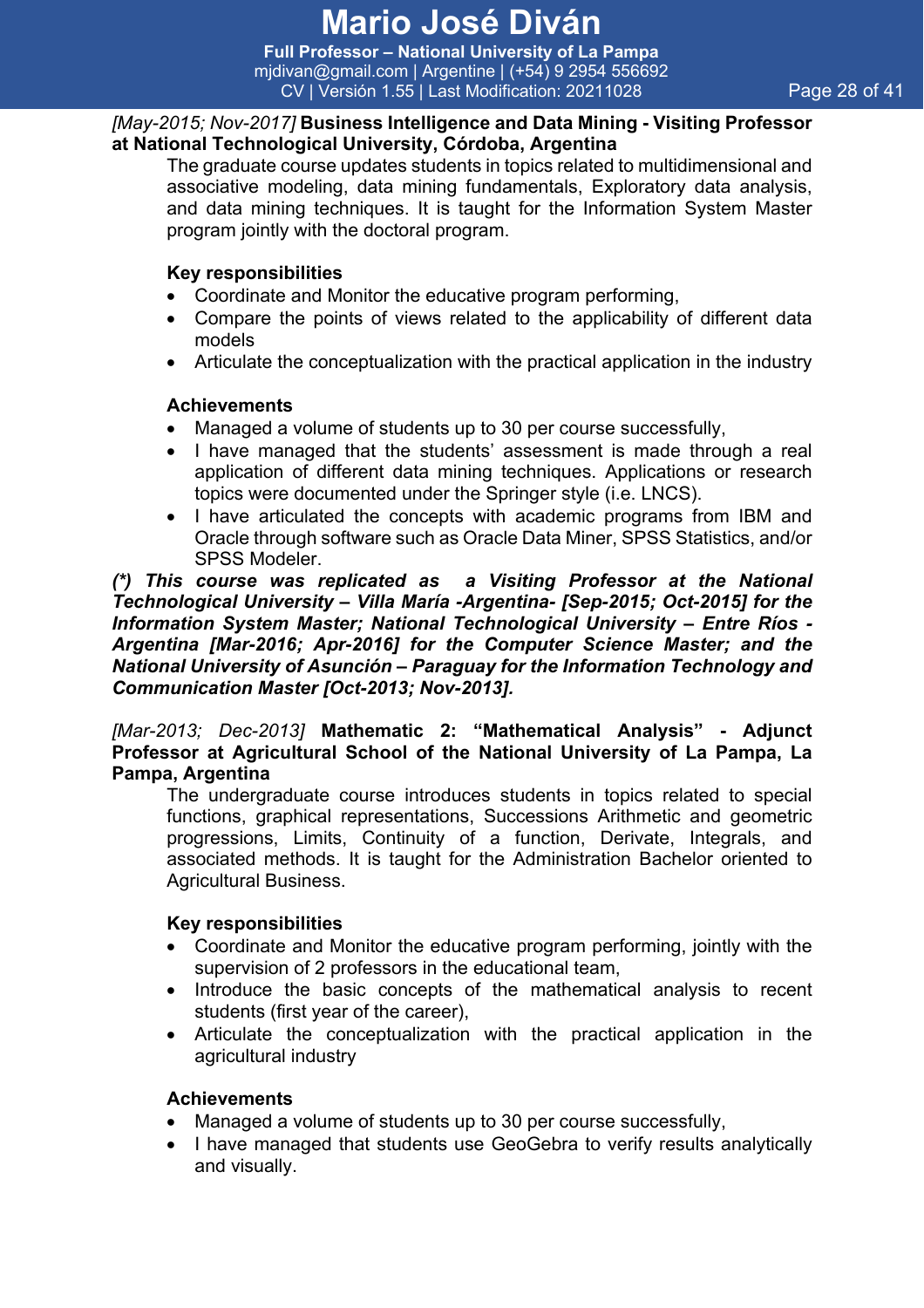**Full Professor – National University of La Pampa** mjdivan@gmail.com | Argentine | (+54) 9 2954 556692 CV | Versión 1.55 | Last Modification: 20211028 Page 29 of 41

• I was successful in the concepts' integration through local industry application cases.

#### *[Mar-2013; Dec-2013]* **Mathematic 1: "Algebra" - Adjunct Professor at Agricultural School of the National Technological University of La Pampa, La Pampa, Argentina**

The undergraduate course introduces students in topics related to Number Sets, algebraic expressions, introduction to the function concept, combinatory analysis, matrixes, linear equation systems, and a brief introduction to linear programming through graphical methods. It is taught for the Administration Bachelor oriented to Agricultural Business.

#### **Key responsibilities**

- Coordinate and Monitor the educative program performing, jointly with the supervision of 2 professors in the educational team,
- Introduce the basic concepts of the algebra to recent students (first year of the career),
- Articulate the conceptualization with the practical application in the agricultural industry

#### **Achievements**

- Managed a volume of students up to 30 per course successfully,
- I was successful in the realization of a specific and adapted text considering the student profile in 133 pages of length,
- I was successful in the concepts' integration through local industry application cases.

#### [Jul-2009; Oct-2013] **Advanced Databases - Visiting Professor at National Technological University, Córdoba, Argentina**

The graduate course updates students in topics related to data quality, Objectoriented databases, Object-Relational databases, temporal and spatial databases, distributed databases, data streaming, and data warehousing. It is taught for the Information System Master program.

#### **Key responsibilities**

- Coordinate and Monitor the educative program performing,
- Compare the points of views related to the applicability of different data models
- Articulate the conceptualization with the practical application in the industry

- Managed a volume of students up to 30 per course successfully,
- I have managed that the students' assessment is made through a real application integrating contents. Applications or research topics were documented under the Springer style (i.e. LNCS).
- I have articulated the concepts with academic programs from IBM, Oracle and, SPSS through software such as IBM DB2, Oracle, and SPSS Statistics.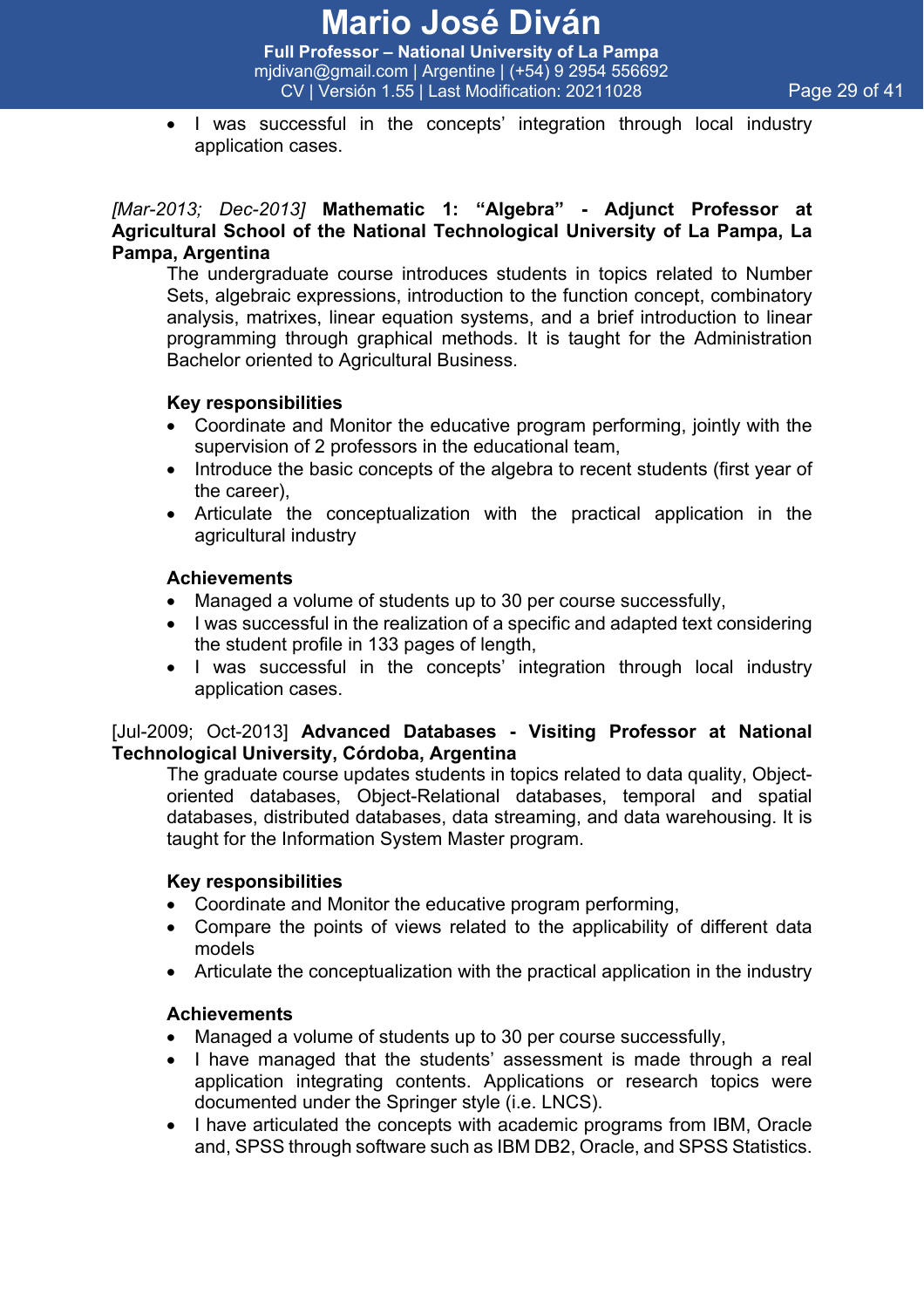**Full Professor – National University of La Pampa** mjdivan@gmail.com | Argentine | (+54) 9 2954 556692 CV | Versión 1.55 | Last Modification: 20211028 Page 30 of 41

#### *[Mar-2007; Dec-2017]* **System Design and Analysis 1 - Adjunct Professor at Engineering School of the National University of La Pampa, Argentina***.*

The undergraduate course introduces students to software engineering, system life cycles, requirement engineering and the first steps related to system modeling. The processes' vision based on Business Process Notation and Modeling was taught. It is taught for the Information System Engineering career.

#### **Key responsibilities**

- Coordinate and Monitor the educative program performing,
- Supervise 2 Professors that integrate the team
- Research in the context of the GIDIS Web research group

#### **Achievements**

- I was able to articulate traditional lifecycles with agile strategies showing the perspectives of each one to students,
- Mentoring in the initial application based on students' team to real applications. It fostered the integration with the society and local context, while it was useful for consolidating the knowledge,
- I was able to teach one integral course to graduates about data science, establishing the relationship among data warehousing, data quality, measurement, evaluation, and data streaming,

#### *[Aug-2004; Current]* **Information Technology II - Full-Professor at the Economy School of the National University of La Pampa, Argentina**

The undergraduate course introduces students to databases, data modeling, and data visualization associated with decision-support systems for structured and unstructured data. It is taught for the Administration Bachelor and Public Accountant careers.

#### **Key responsibilities**

- Coordinate and Monitor the educative program performing,
- Supervise 15 Professors that integrate the team
- Coordinate the activities related to the Data Science Research Group

#### **Achievements**

- Incorporated topics such as data science and associative analysis at the undergraduate level supported by academic programs from QlikTech and Tableau Software.
- Consolidated the Data Science Research Group, developing an international contact network (Involving countries such as India, Colombia, South Korea, Japan, Australia, among others). Over 60 publications. *Supervised 5 BA theses, 4 MA theses, and 2 Ph.D. dissertations*
- Managed around 150 students per semester distributed in five commissions, carrying forward the virtual and traditional teaching simultaneously.

#### *[2002 – 2004]* **Data Management - Assistant Professor at National Technological University, Córdoba, Argentina**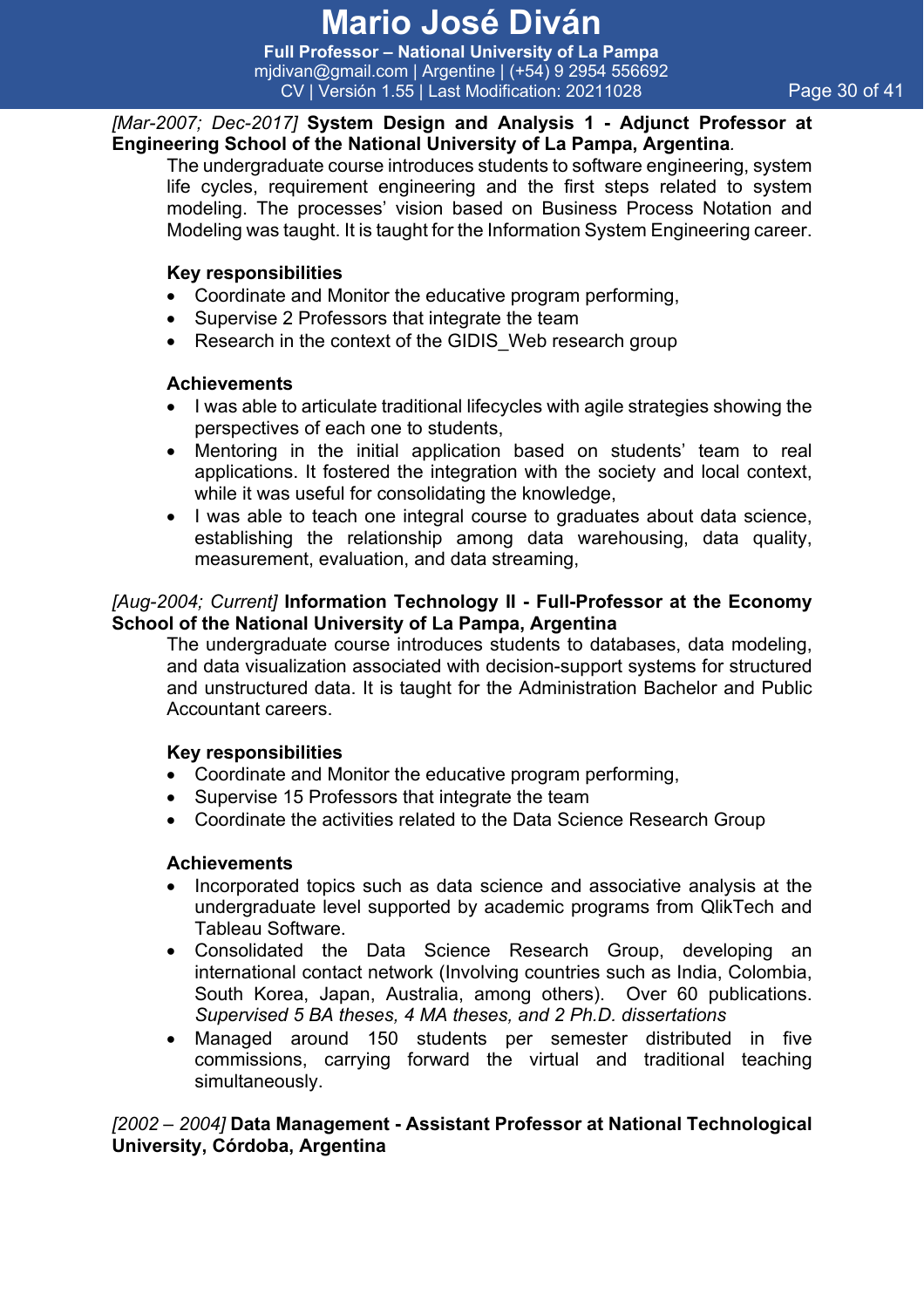**Full Professor – National University of La Pampa** mjdivan@gmail.com | Argentine | (+54) 9 2954 556692 CV | Versión 1.55 | Last Modification: 20211028 Page 31 of 41

The undergraduate course introduces students to the principles of data organization, relational model, data normalization, and the structured query language. It is taught for the Information System Engineering career.

#### **Key responsibilities**

- Help in the practical commissions to teach data normalization and SQL through the cases' solving and by examples,
- Help students in their first steps on SQL based on Oracle SQL
- Help during the teaching in classroom and assessment process

#### **Achievements**

- Helped to articulate the SQL teaching in both Oracle and Postgres SQL.
- Assisted in the incorporation of the analysis services from Microsoft SQL Server as the first steps for the analytical profile of the course,
- Helped to manage around 150 students per semester distributed collaboratively with the Adjoint Professor.

### Research Experience

**Full-Time Researcher**

[2018; 2021] **Role: Project Director. "Real-Time Decision Making on Measurement and Evaluation Projects"**. Economy and Law School, National University of La Pampa (Argentina).

[2016; 2019] **Role: Project Director. "Interoperability in the Measurement Process with Heterogeneous Data Sources"**. Economy and Law School, National University of La Pampa (Argentina).

[2015; 2018] **Role: Project Co-Director. "Distributed Organizational Memory based on Ontologies with Data Stream Processing for Knowledge Capturing"**. Director: Martín, María de los Ángeles. Engineering School, National University of La Pampa (Argentina).

[2015-2017] Role: Coordinator. "**Technical Cooperation Agreement between the Engineering School (National University of La Pampa) and National Institute of Agricultural Technology**". Engineering School, National University of La Pampa (Argentina).

[2013; 2016] **Role: Project Co-Director. "An Integrated Strategy of Distributed Organizational Memory based on Ontologies with Data Stream Processing"**. Director: Martín, María de los Ángeles. Engineering School, National University of La Pampa (Argentina).

[2012; 2015] **Role: Project Director. "Toward the Formalization of Processes in the Integrated Strategy of data stream processing based on measurement metadata".** Economy and Law School, National University of La Pampa (Argentina).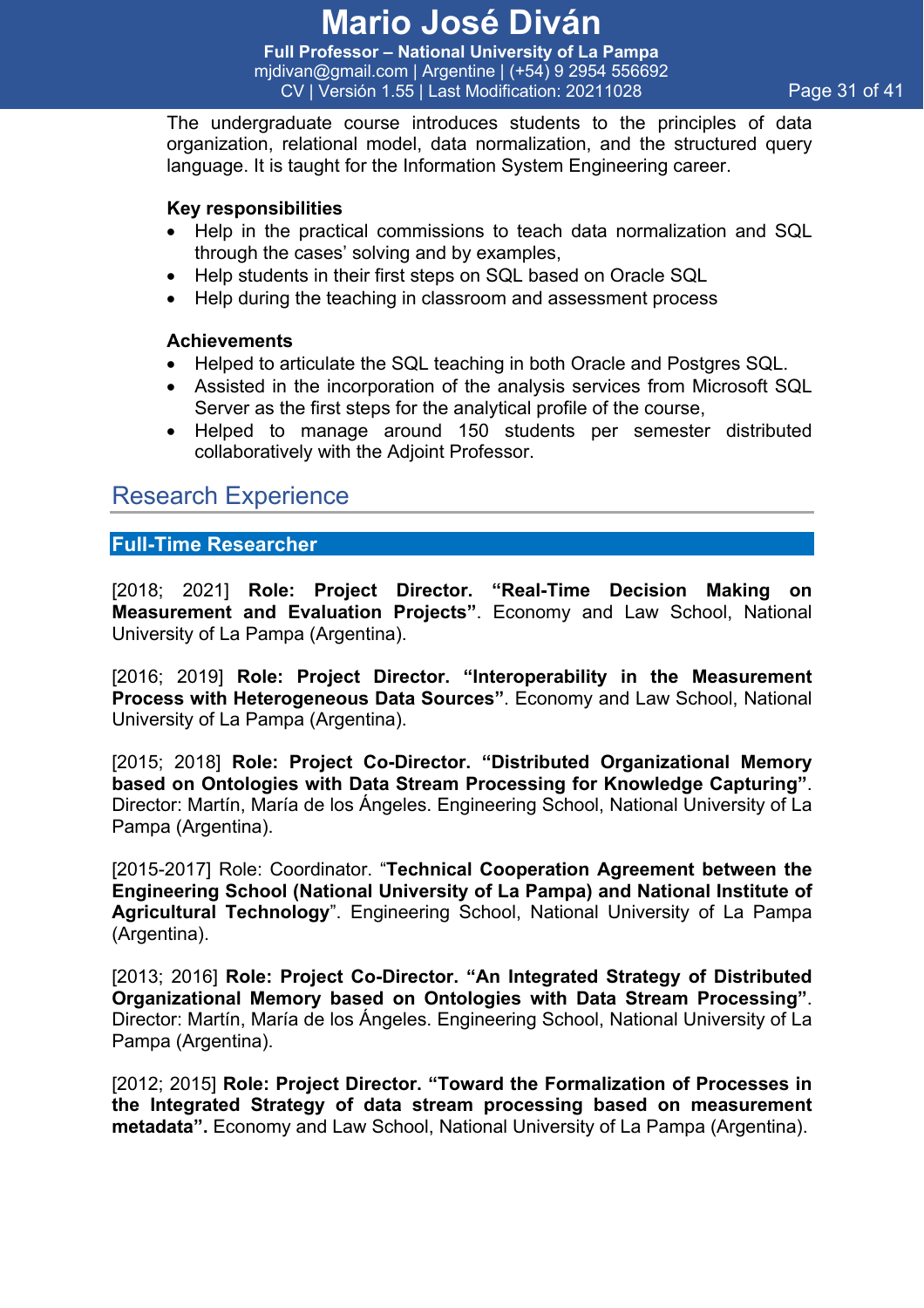**Full Professor – National University of La Pampa** mjdivan@gmail.com | Argentine | (+54) 9 2954 556692 CV | Versión 1.55 | Last Modification: 20211028 Page 32 of 41

**"Measurement and Evaluation Frameworks based on Ontologies applied to the Software Industrial Process" [2010; 2014]**. Director: Olsina, Luis. Engineering School, National University of La Pampa (Argentina).

**"A Context-Aware Integrated Approach for Assessment and Recommending, based on Organizational Memory for Software and Web Projects" [2009; 2013].** Director: Olsina, Luis. Engineering School, National University of La Pampa (Argentina).

**Role: Project Director. "Recommendations for Software Providing in Public and Private Organisms of the Province of La Pampa" [2005; 2007].** Economy and Law School, National University of La Pampa (Argentina).

**"Models and Technologies for Supporting Measurement and Evaluation Projects in Assurance" [2005; 2008]**. Director: Director: Olsina, Luis. Engineering School, National University of La Pampa (Argentina).

**Additional Income derived from Services with High Added Value**

#### [Feb-2017; Dec-2017] **Customer: EDASA S.A**. **Income:** USD 23.170.

#### **About EDASA S.A.**

It is a multinational company responsible for bottling and distributing of different Coke's products under licensing in Argentina, Paraguay, Brazil, and Chile. Website: www.koandina.com.ar

#### **Key responsibilities**

- Teaching of the data science techniques and their potential applications using R Software and Apache Spark
- Guiding the Exploratory Data Analysis on real data from the company
- Supervising the application of data science techniques on the company's operations

#### **Achievements**

- A fully operative area using R software for applying different techniques.
- Successful applications on rebuy strategies and distribution were reached.
- It was possible to integrate heterogeneous profiles into the team (from Industrial Engineers to Economists).

#### [Jan-2014; Dec-2015] **Customer: Autarchic Institute of Housing Income:** USD 467.085.

#### **About Autarchic Institute of Housing**

It is a decentralized official organism responsible for planning and implementing the housing policies of La Pampa's Government. Website: ipav.lapampa.gob.ar

#### **Key responsibilities**

• Coordinating the Business Process Reengineering contemplating the whole information system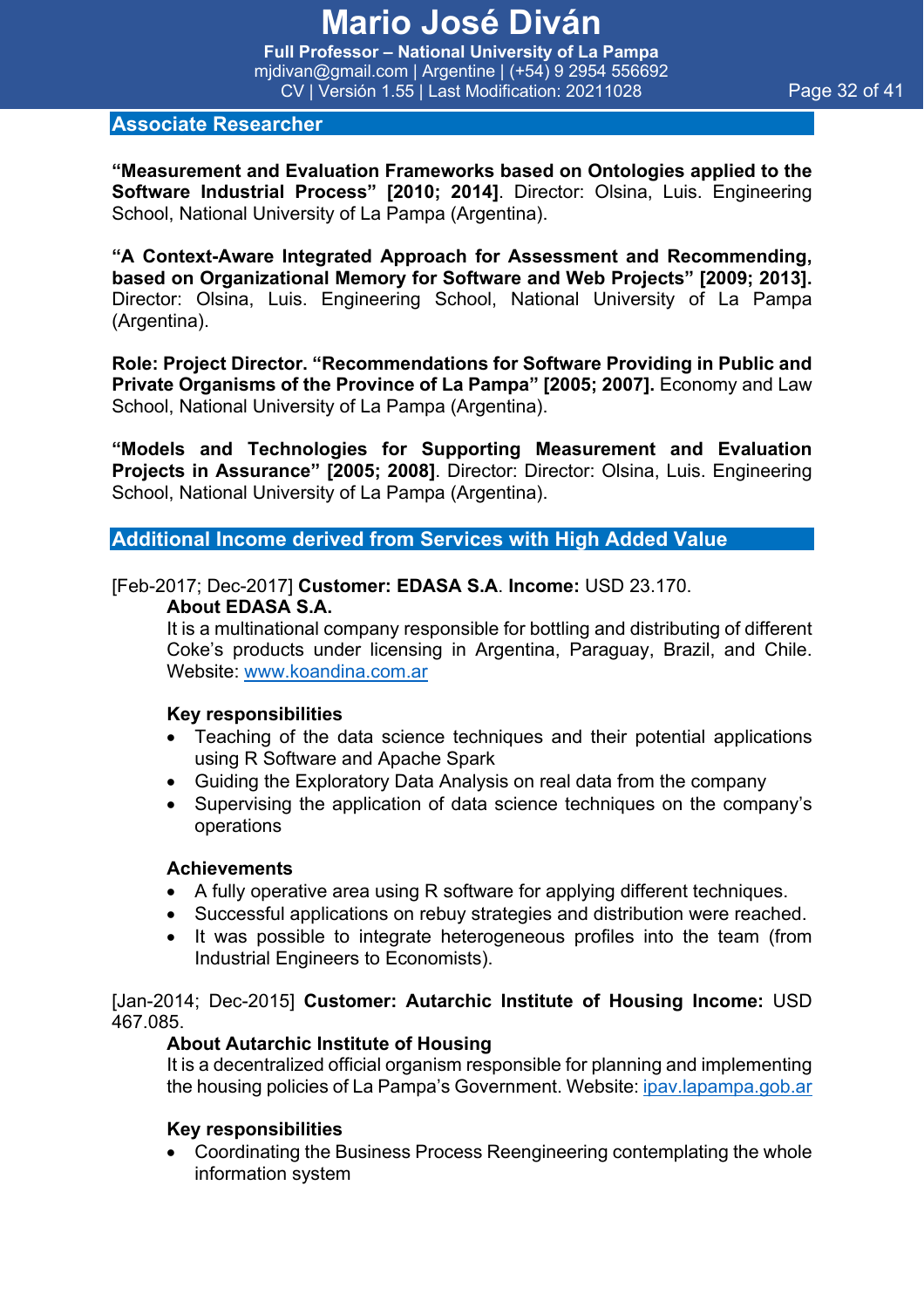**Full Professor – National University of La Pampa** mjdivan@gmail.com | Argentine | (+54) 9 2954 556692 CV | Versión 1.55 | Last Modification: 20211028 Page 33 of 41

- Guiding the modelling and automatization of business processes
- Responsible for the data migration and start-up of the new information system

#### **Achievements**

- The Business Process Reengineering was reached.
- The automatization of the business processes was successfully based on open-source software (e.g. Postgresql, Java, PrimeFaces, etc.).
- The new data center was fully migrated and operative jointly with the startup of the new information system.

#### **Thesis Assessment Experience**

Ph.D.

[2021] Ericson, Jamie "**Cloud Computing: Factors Influencing Adoption in the Australian Government Sector**". Doctor of Information Sciences at the University of Canberra. Student #3010293. Canberra (Australia).

[2021] Santosh Kumar Barnwal "**A Framework for Learning Assessment through Multimodal Analysis of Reading Behaviour and Language Comprehension**". Grade: Doctor of Philosophy. Roll No. RS128. Indian Institute of Information Technology – Allahabad, Uttar Pradesh (India).

[2021] Gunjan Bansal "**Analytical Study for New Product Management & Economic Impact of Re-manufacturing**". Ph.D. File No. A11346/1. University of Delhi, Delhi (India).

[2020] Srivastava, Vivek "**Adaptiva Traffic Management Based on Software Defined Networks**". Reference number: Exam/JPP/Ph.D/20-21/810. Ph.D. degree at the Birla Institute of Technology, Mesra (India).

[2020] Townsend, Thomas "**Analysing the Gap Between Information Technology Infrastructure and Data Center Design, and How They Impact on Service Availability**". Doctor of Philosophy at the University of Canberra. Canberra (Australia).

[2017] Sonzini, María Soledad "**Spatial-Temporal Model for Representing Information of Products**". Ph.D. in Engineering mention in Information System Engineering. National Technological University, Delegation: Santa Fe (Argentina).

[2014] Toledo, Carlos "**Platform for the Business Knowledge Management**". Ph.D. in Engineering mention in Information System Engineering. National Technological University, Delegation: Santa Fe (Argentina).

[2013] Bogado, Verónica Soledad "**A Model for Supporting the Software Architecture Analysis by Discrete-Event Simulation**". Ph.D. in Engineering mention in Information System Engineering. National Technological University, Delegation: Santa Fe (Argentina).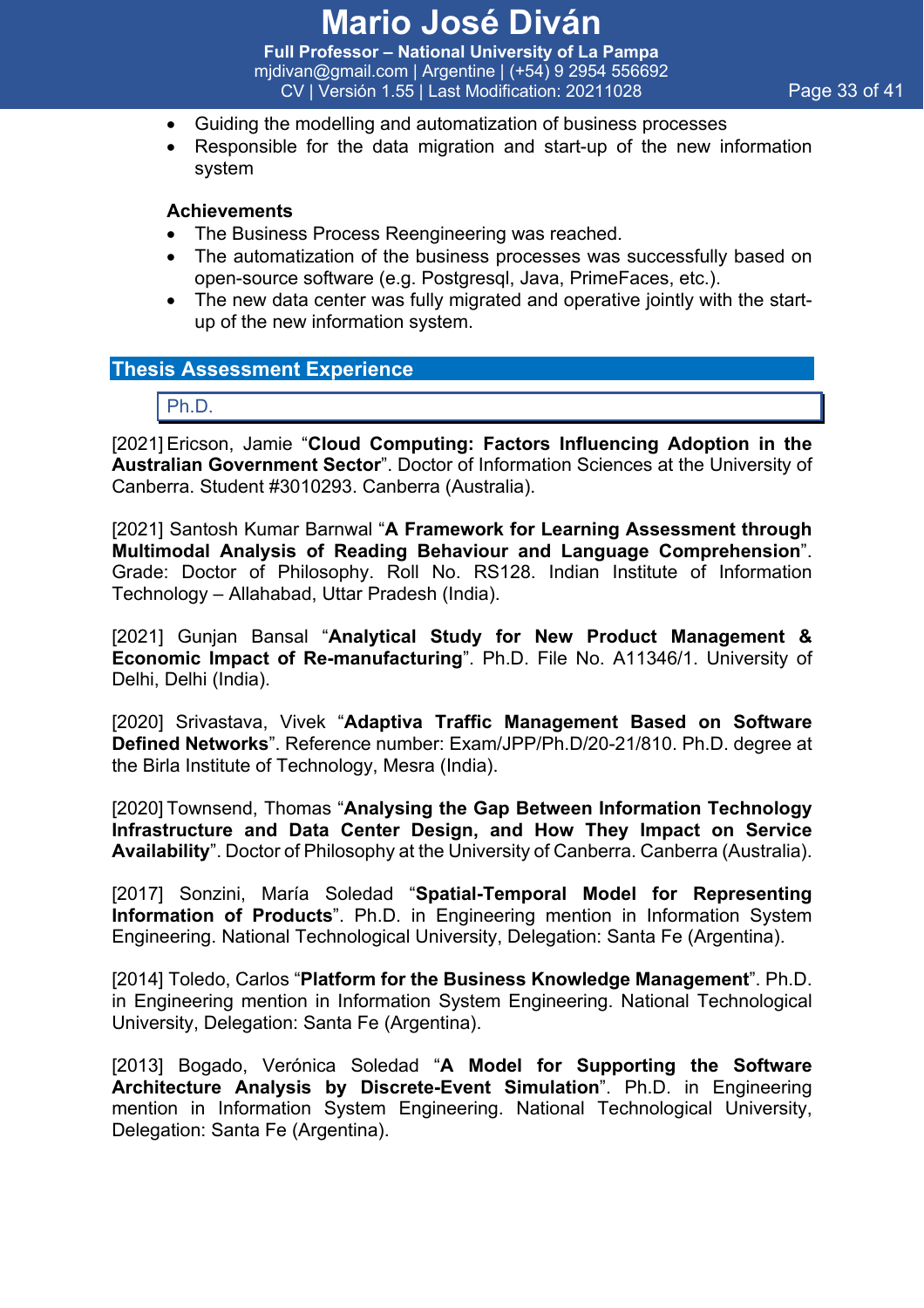**Full Professor – National University of La Pampa** mjdivan@gmail.com | Argentine | (+54) 9 2954 556692 CV | Versión 1.55 | Last Modification: 20211028 Page 34 of 41

**Master** 

[2017] Corso, Cynthia "**Characterization of Informatic Incidents using data mining techniques under a multivariate approaching**". Information System Engineering Master. National Technological University, Delegation: Córdoba (Argentina).

[2014] Gonzalez, Claudio Javier "**Selecting of Methods and Software Development Process Definition Tools for Automatic Generation of Training**". Information System Engineering Master. National Technological University, Delegation: Córdoba (Argentina).

**Specialty** 

[2014] Silclir, Mauricio **"Management of Software Development Processes with ALM tools**". Specialty in Information System Engineering. National Technological University, Delegation: Córdoba (Argentina).

[2014] Quinteros, Sergio (2014) "**Agile Testing with Kanban Methodologies**". Specialty in Information System Engineering. National Technological University, Delegation: Córdoba (Argentina).

#### **Ph.D. / Master / Specialization – Student Supervising**

Ph.D.

[2018; till now] Sánchez Reynoso, María Laura. Role: Thesis Plan Director. Ph.D. mention in Information System Engineering; Topic: **Recommending Strategy based on Similarity in Big Repositories of Measurement and Evaluation**. National Technological University, Córdoba (Argentina).

[2017; till now] Fritelli, Valerio. Role: Thesis Plan Director. Ph.D. mention in Information System Engineering; Topic: **Strategies for Big Data Visualization by Semantic Graphs**. National Technological University, Córdoba (Argentina).

**Master** 

[2019; till now] Jaymez, Jeremias. Role: Thesis Plan Director; Information System Engineering Master. Topic: "**A Predictive Model for Covering Job Vacancies in a Software Development Business in Córdoba City**". National Technological University, Córdoba (Argentina).

[2018; till now] Muñoz, Roberto. Role: Thesis Plan Director; Information System Engineering Master. Topic: "**Integral Modeling of an Information System for the management of the Information System Engineering career**". National Technological University, Córdoba (Argentina).

[2014; 2016] Ostoich, Mariana. Role: Thesis Plan Director; Enterprise Management Master. Topic: "**Business Process Monitoring Strategy of the Administrative Prosecutor Office of La Pampa**". Economy and Law School, National University of La Pampa (Argentina).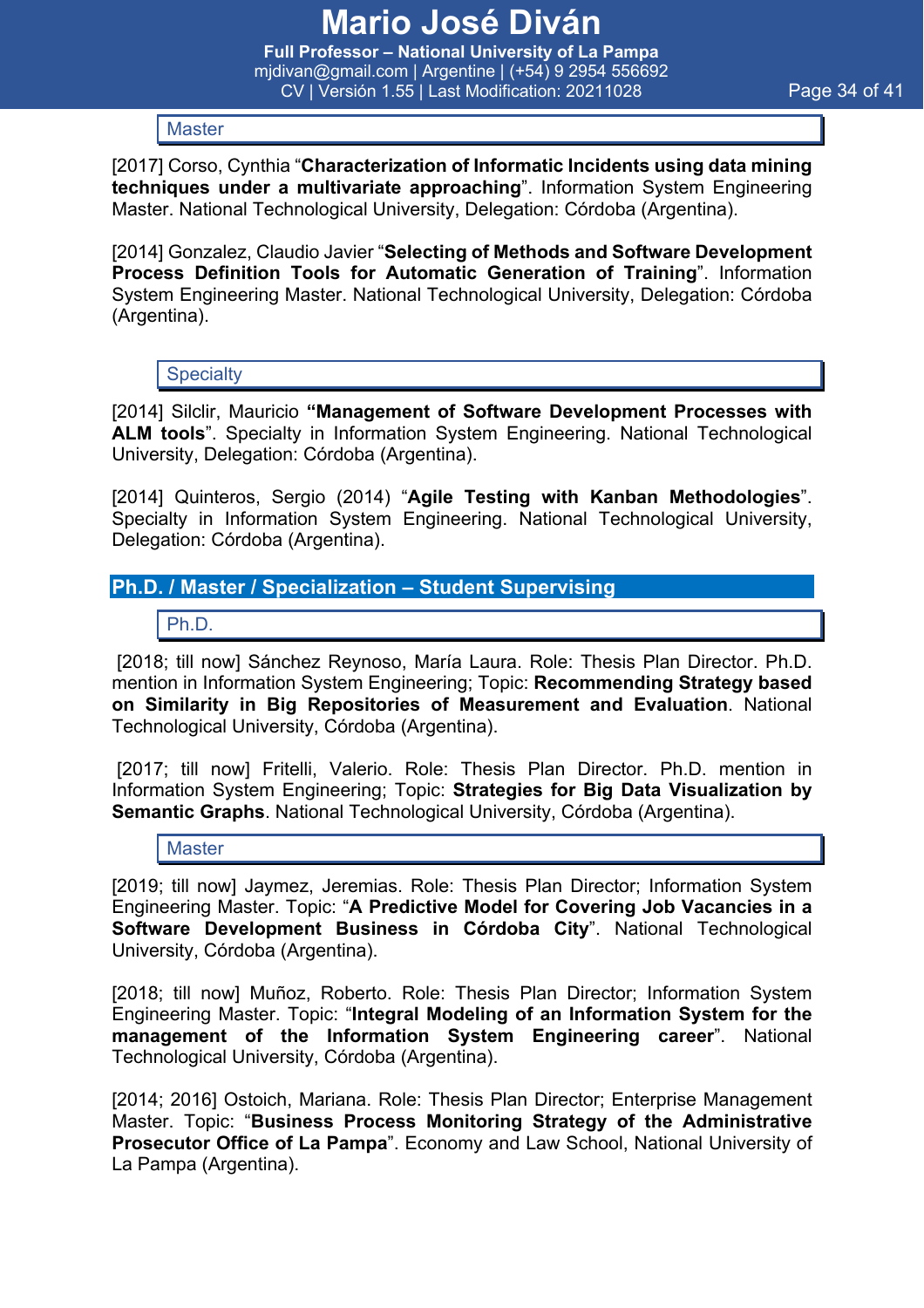**Full Professor – National University of La Pampa** mjdivan@gmail.com | Argentine | (+54) 9 2954 556692 CV | Versión 1.55 | Last Modification: 20211028 Page 35 of 41

[2012; 2016] Ávalos Serrano, Nathalí. Role: Thesis Plan Director; Master in Data Mining and Knowledge Discovery. Topic: "**An Integrated Strategy based on Processes, Requirements, Measurement, and Evaluation for data warehousing modeling**". Exact and Natural Science School, University of Buenos Aires (Argentina)

[2011; 2014] Sánchez Reynoso, María Laura. Role: Thesis Plan Director. Quality Engineering Master. Topic: "**Social Security Processes' Monitoring Strategy based on a measurement framework for preventive analysis in decisionmaking**". National Technological University, Córdoba (Argentina).

#### **Patent / Intellectual Property Records**

[2011] Role: Author. "**Admincol**". Aim: An ERP Software specifically designed for pharmaceutical activity in La Pampa. Owner: Pharmaceutical Council of La Pampa (Argentina). #Intellectual Property Register: 948241 (Argentina's Record).

[2011] Role: Author. "**Web Admincol**". Aim: A User-friendly web interface for managing the Admincol ERP System from the user viewpoint. Owner: Pharmaceutical Council of La Pampa (Argentina). #Intellectual Property Register: 948244 (Argentina's Record).

[2011] Role: Author. "**Web Spider**". Aim: Responsible for managing the security around the ERP Admincol Software, be it accessed from the Internet or local networks. Owner: Pharmaceutical Council of La Pampa (Argentina). #Intellectual Property Register: 948245 (Argentina's Record).

[2008] Role: Author. "**Online Validator of Medicines**". Aim: It defines and applies in real-time the policies related to the kind of financing in which health insurance wants to give to their customers. Owner: Pharmaceutical Council of La Pampa (Argentina). #Intellectual Property Register: 709158 (Argentina's Record).

[2008] Role: Author. "**Agent**". Aim: It integrates the pharmaceutical management software with the online validator of medicines. Also, it allows managing vaccination campaigns taking into account the validation of each vaccine jointly with the related logistics aspects. Owner: Pharmaceutical Council of La Pampa (Argentina). #Intellectual Property Register: 709156 (Argentina's Record).

[2008] Role: Author. "**GOSP**". Aim: It defines a user-friendly interface for allowing health insurance directly to define the set of parameters or constraints to be applied to their customers. Owner: Pharmaceutical Council of La Pampa (Argentina). #Intellectual Property Register: 709162 (Argentina's Record).

[2008] Role: Author. "**KPI Control**". Aim: It shows to Health Insurances a real-time command board related to the medicine consumption of their customers. Owner: Pharmaceutical Council of La Pampa (Argentina). #Intellectual Property Register: 709159 (Argentina's Record).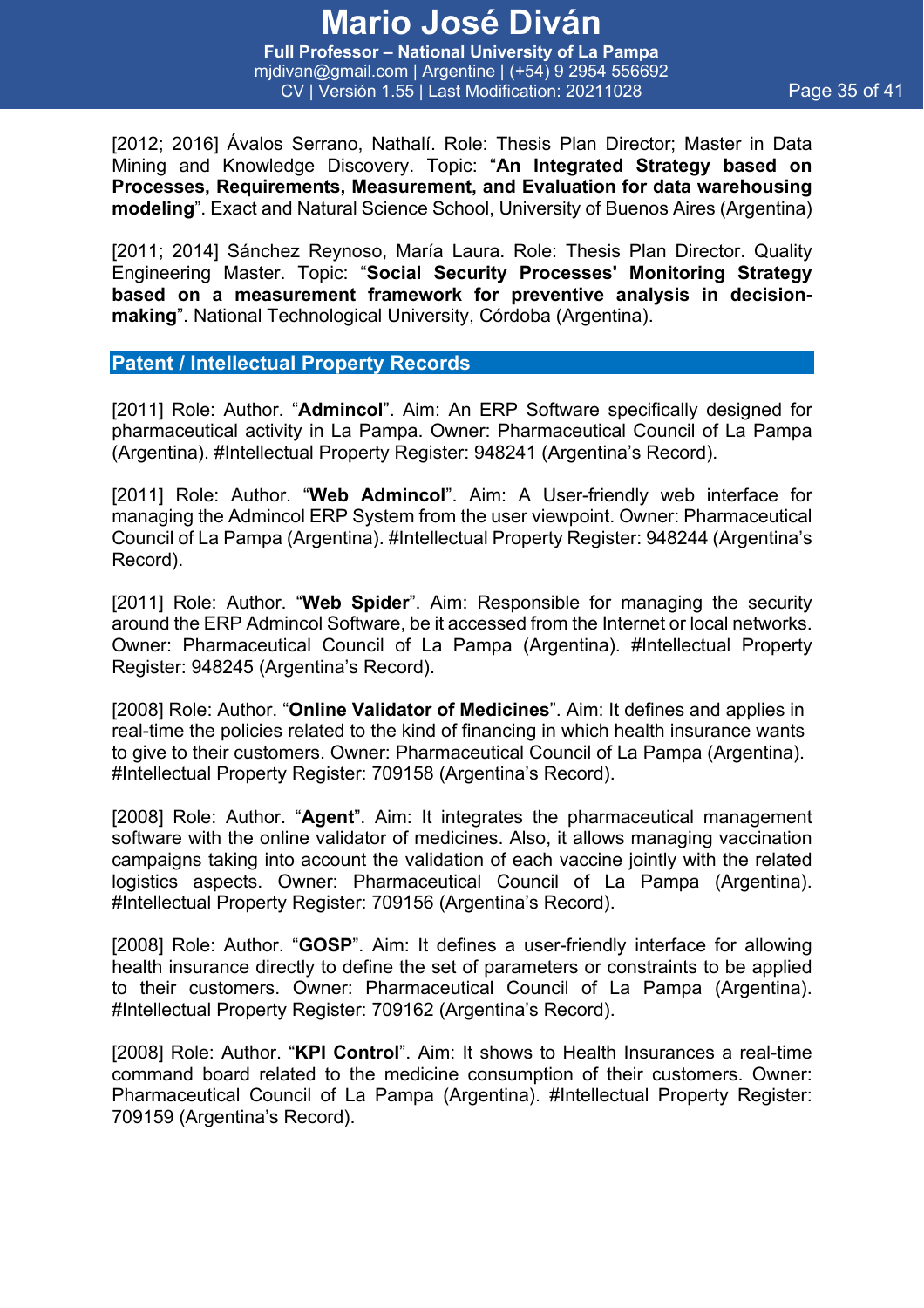**Full Professor – National University of La Pampa** mjdivan@gmail.com | Argentine | (+54) 9 2954 556692 CV | Versión 1.55 | Last Modification: 20211028 Page 36 of 41

#### Languages

**English**. Cambridge Assessment. Certified in Advanced English -CAE- (Reference Number: 19BAR6025096). Reached Level: B2. Overall Score: 167. Reading: 163, Use of English: 156, Writing: 183, Listening: 156, and Speaking: 178. November 2019.

**Spanish** (Mother Tongue)

### **Memberships**

[2019; till now] **IEEE Senior Member**. #96027649 [2017; till now] **ACM Professional Member** #5767040. [2017; 2021] **Computer Science Argentinean Society**. Professional Member #3007.

Editorial Activities

[2021; till now] **Reviewer. Expert Systems**. Wiley. ISSN 0266-4720. https://onlinelibrary.wiley.com/journal/14680394

[2021; till now] **Reviewer. International Journal of System Assurance Engineering and Management.** Springer. ISSN 0976-4348. https://www.springer.com/journal/13198

[2020; till now] **Guest Editor of Special Issue "Collaborative Aspects of Industry 4.0 in Data Informatics**". International Journal of Collaborative Engineering (IJCE). Inderscience Publishers. ISSN 1745-0047(e) / 1745-0039. https://www.inderscience.com/jhome.php?jcode=ijce

[2020; till now] **Guest Editor of Special Issue "Multimedia Medical Data-driven Decision Making [1214]"**. Multimedia Tools and Applications. Springer. ISSN 1380- 7501 / 1573-7721. https://www.springer.com/journal/11042

[2020; till now] **Reviewer. Neural Computing and Applications**. Springer. ISSN 0941-0643. https://www.springer.com/journal/521

[2020; till now] **Reviewer. Revista Ibérica de Sistemas e Tecnologias de Informação**. Springer. ISSN 1646-9895. http://www.risti.xyz/index.php?lang=pt

[2020; till now] **Reviewer. Journal of Ambient Intelligence and Humanized Computing**. Springer. ISSN 1868-5137. https://www.springer.com/journal/12652

[2020; till now] **Reviewer. Technological Forecasting& Social Change**. Elsevier. ISSN 0040-1625. https://www.journals.elsevier.com/technological-forecasting-andsocial-change

[2020; till now] **Reviewer. Revista Facultad de Ingenieria**. Univeridad de Antioquia. ISSN 0120-6230. https://revistas.udea.edu.co/index.php/ingenieria/issue/archive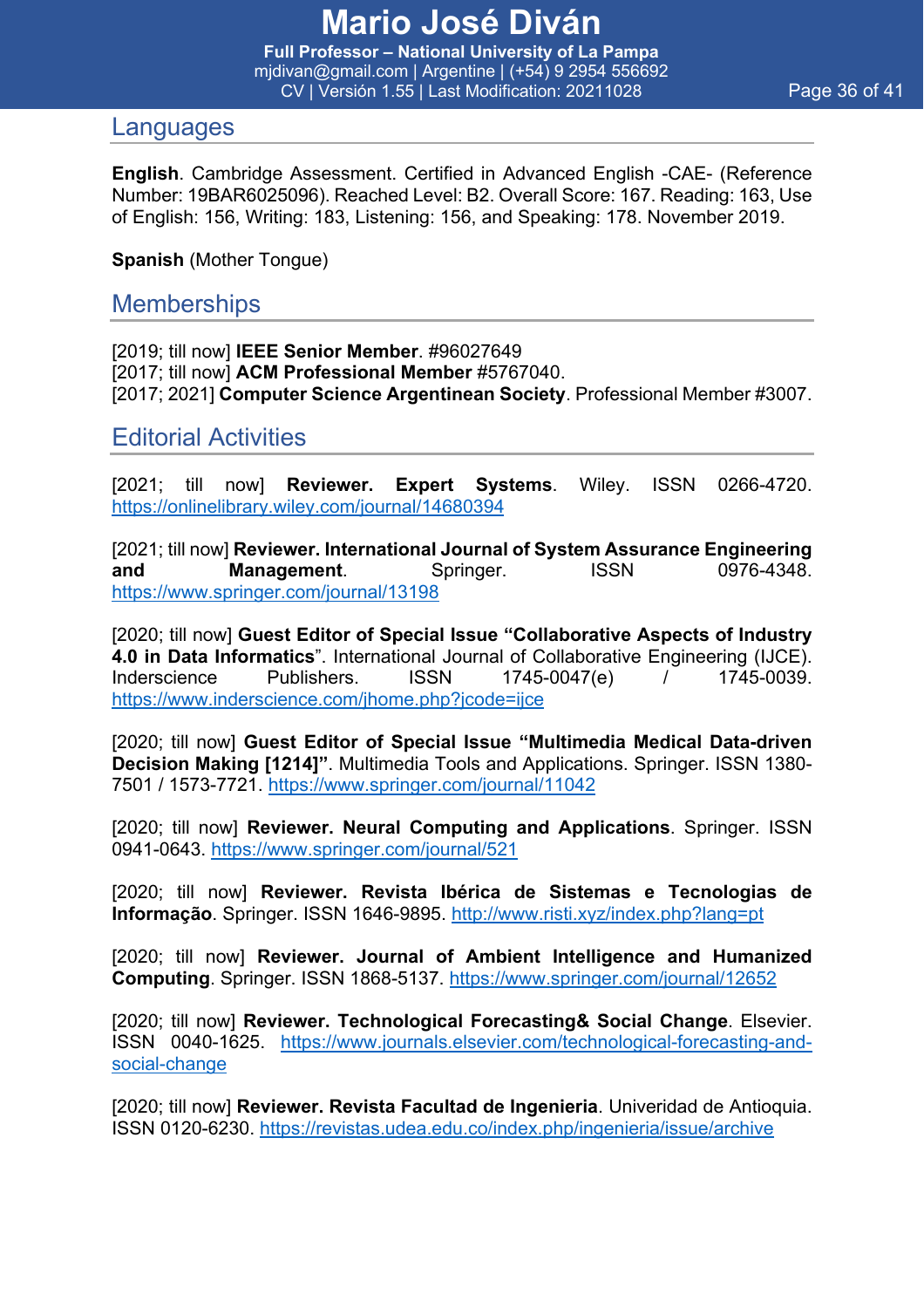**Full Professor – National University of La Pampa** mjdivan@gmail.com | Argentine | (+54) 9 2954 556692 CV | Versión 1.55 | Last Modification: 20211028 Page 37 of 41

[2020; till now] **Reviewer. International Journal of Operational Research - IJOR**. Inderscience. ISSN 1745-7645. https://www.inderscience.com/jhome.php?jcode=ijor

[2020; till now] **Reviewer. International Journal of Management Practice**. Inderscience. ISSN 1741-8143. https://www.inderscience.com/jhome.php?jcode=ijmp

[2020; till now] **Reviewer. Transactions on Emerging Telecommunications Technologies**. Wiley. ISSN 2161-3915. https://onlinelibrary.wiley.com/journal/21613915

[2020; till now] **Reviewer. IEEE Internet of Things Journal**. ISSN 2327-4662. https://ieee-iotj.org

[2020; till now] **Reviewer. Evolutionary Intelligence**. ISSN 1864-5909. https://www.springer.com/journal/12065

[2020; till now] **Reviewer. Journal of Big Data**. ISSN 2167-647X. https://home.liebertpub.com/publications/big-data/611/overview

[2020; till now] **Reviewer. International Journal of Computing and Digital Systems**. ISSN 2210-142X. https://journal.uob.edu.bh/handle/123456789/12

[2020; till now] **Guest Editor of Special Issue "Internet of Things for Smart Community Solutions". Sensors**. An Open Access Journal by MDPI. ISSN 1424- 8220. https://www.mdpi.com/journal/sensors/special\_issues/IoT\_smart\_solution

[2020; till now] **Reviewer. CLEI Electronic Journal**. An Open Access Journal by CLEI. ISSN 0717-5000. DOI: 10.19153/cleiej. http://www.clei.org/cleiej/index.php/cleiej/about

[2019; till now] **Reviewer. IEEE Latin America Transactions. USA**. ISSN 1548-0992. https://www.inaoep.mx/~IEEElat/index.php/transactions

[2019; till now] **Reviewer. Earth Science Informatics – Springer. Switzerland**. ISSN 1865-0473 e-ISSN 1865-0481. https://link.springer.com/journal/12145

[2018; till now] **Associate Editor. Science and Technology Journal**. Publishing House of the National Technological University. Argentina. ISSN 1666-693. http://rtyc.utn.edu.ar/index.php/rtyc/about/editorialTeam

[2018; till now] **Reviewer. Journal Sustainable Computing, Informatics and Systems**. USA. ISSN 2210-5379. https://www.journals.elsevier.com/sustainablecomputing-informatics-and-systems

[2018; till now] **Reviewer. Journal of Universal Computer Science**. Austria. ISSN 0948-695X. http://www.jucs.org

[2017; till now] **Reviewer. International Journal of Integrated Engineering (IJIE)**. Universiti Tun Hussein Onn Malaysia. Malaysia. ISSN 2229-838X. http://penerbit.uthm.edu.my/ojs/index.php/ijie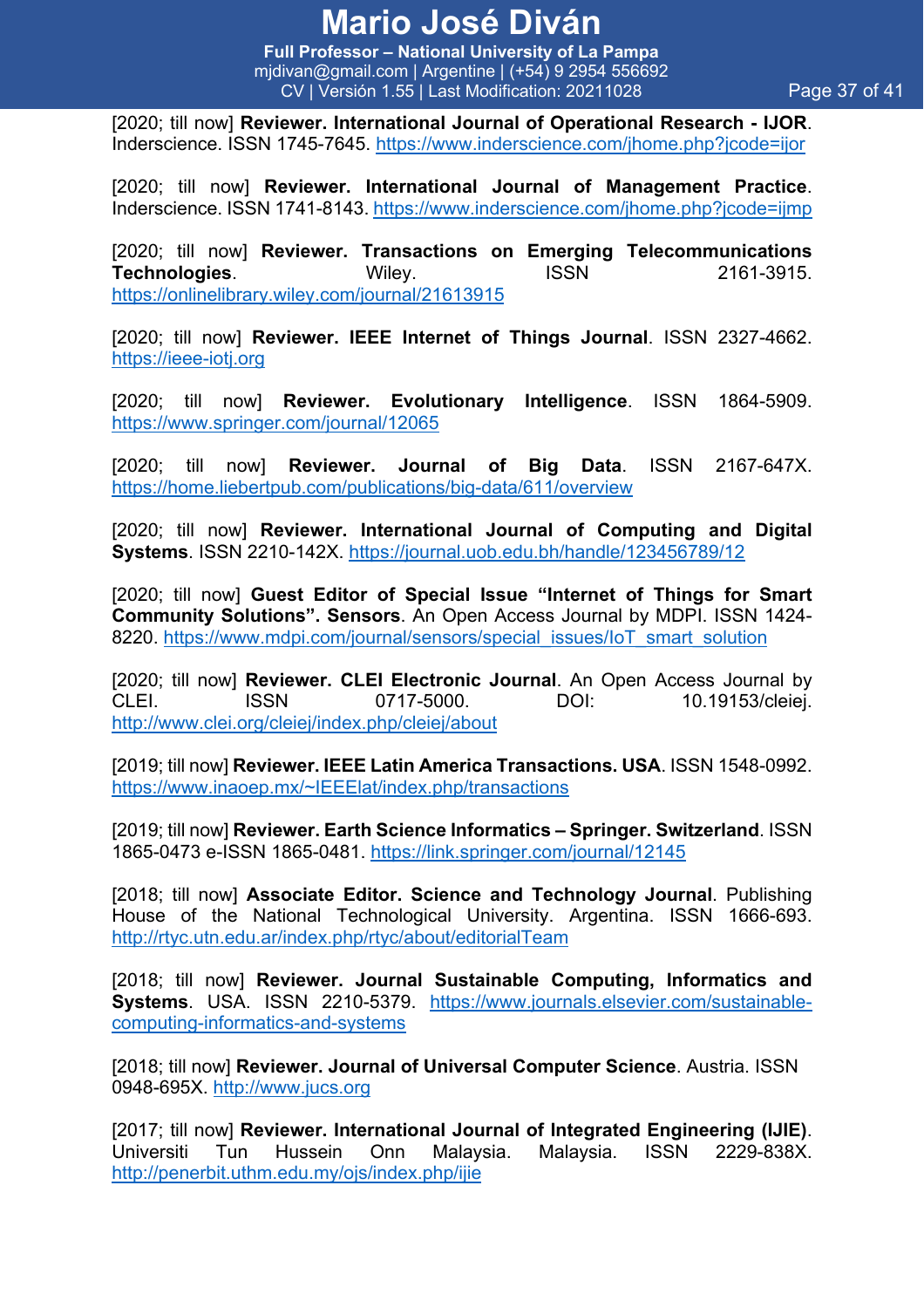### **Mario José Diván Full Professor – National University of La Pampa**

mjdivan@gmail.com | Argentine | (+54) 9 2954 556692 CV | Versión 1.55 | Last Modification: 20211028 Page 38 of 41

[2017; till now] **Reviewer. Advances in Science, Technology and Engineering Systems Journal**. USA. ISSN 2415-6698. https://astesj.com

[2017; till now] **Reviewer. Computer and Electrical Engineering**. USA. ISSN 0045- 7906. https://www.journals.elsevier.com/computers-and-electrical-engineering

### Participation in Committees

#### **Institutional**

[2018;2021] **Board Member - Professors' Cloister**. Economy and Law School at the National University of La Pampa (Argentina).

[2016; till now] **Academic Board Member. Ph.D.'s Academic Committee**. Ph.D. Mention in Information System Engineering. Administrative Act CS.2468/16; National Technological University, Delegation: Córdoba (Argentina)

[2016; 2021] **Board Member – Engineers. Professional Council of Engineers and Technicians of La Pampa**, Argentina. Created by Law #2879.

[2012; till now] **Academic Board Member; Master's Academic Committee**; Master's Information System Engineering; Administrative Act CS.87/12; National Technological University, Delegation: Córdoba (Argentina)

[2008; 2014] **Board Member - Professors' Cloister**; Main Council of the National University of La Pampa (Argentina)

#### **National Programs as Jury**

[2018] **Program: Projects of Social and Technological Development**. Aim: Progress Evaluation. Host: The National Scientific and Technical Research Council of Argentina's Government.

[2018; 2019] **Program: Evaluating the Scientific quality related to the formulation of the R+D Projects**. Aim: Evaluating the pertinence and consistency of research projects. Host: National Technological University. Buenos Aires, Argentina.

[2016] **Program: University Adding the Value**. Funds for Technological Linking Projects. Aim: Evaluating the pertinence and consistency of research projects. Host: National Direction of University Development and Volunteering, Secretary of University Policies, Argentina's Government.

[2015] **Program: Bec.ar – Master and Ph.D. Fellowships for studying abroad**. Aim: Selection Process in Computer Science Area. Host: Sub-secretary of Public Employment and Management, Argentina's Government.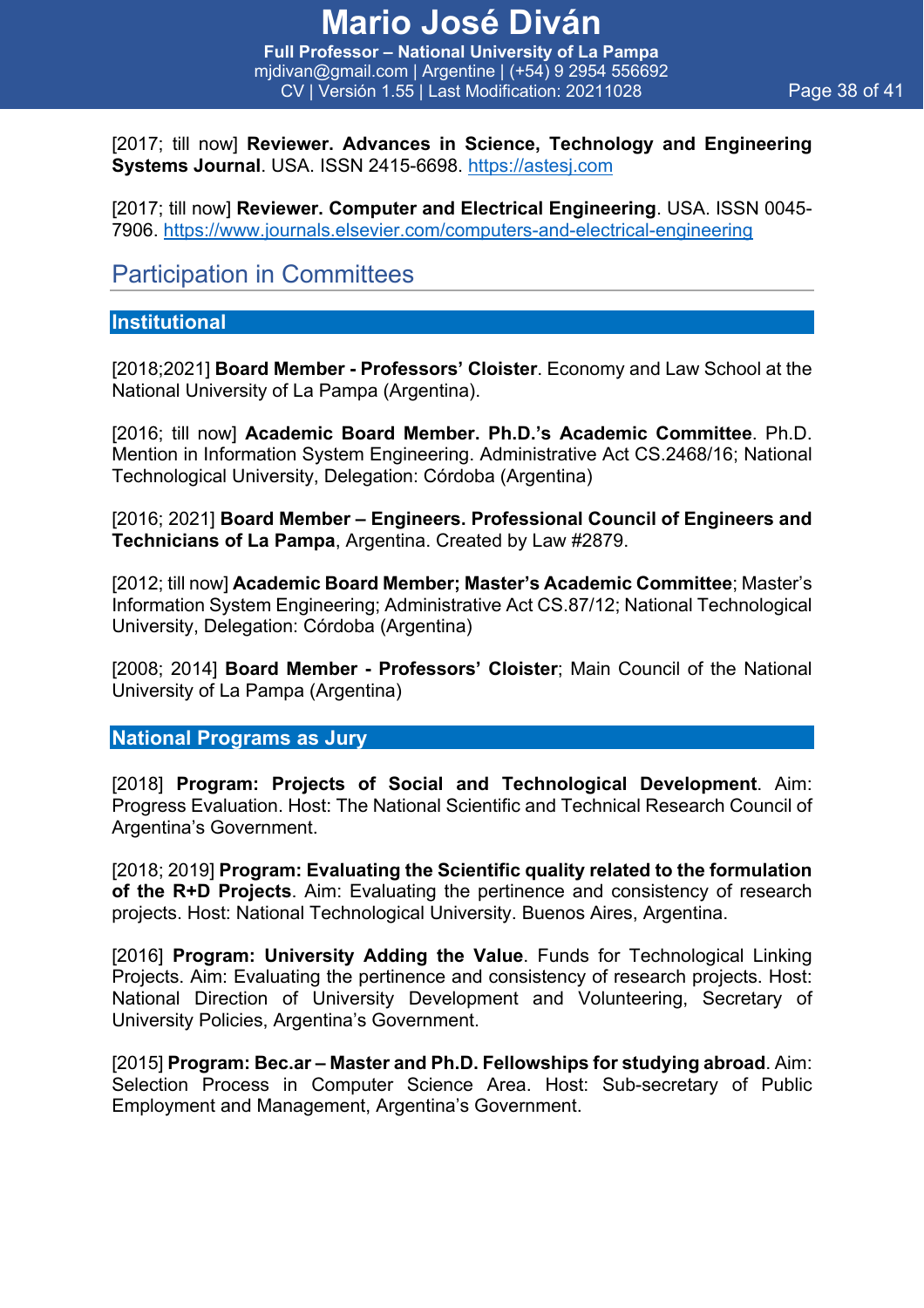**Full Professor – National University of La Pampa** mjdivan@gmail.com | Argentine | (+54) 9 2954 556692 CV | Versión 1.55 | Last Modification: 20211028 Page 39 of 41

[2015] **Program: Projects of Social and Technological Development**. Aim: Selection Process. Host: The National Scientific and Technical Research Council of Argentina's Government.

#### **Public Contests as Jury**

#### 2019

**Level: Full-Professor, Subject: Managerial Administration**, Career: Information System Engineering. National Technological University, Córdoba, Argentina.

**Level: Adjunct Professor, Subject: Managerial Administration**, Career: Information System Engineering. National Technological University, Córdoba, Argentina.

**Level: Adjunct Professor, Subject: System Design**, Career: Information System Engineering. National Technological University, Córdoba, Argentina.

2018

**Level: Full-Professor, Subject: Discrete Mathematics**, Career: Information System Engineering. National Technological University, Córdoba, Argentina.

**Level: Adjunct Professor, Subject: Discrete Mathematics**, Career: Information System Engineering. National Technological University, Córdoba, Argentina.

**Level: Full Professor, Subject: Organizations and Systems**, Career: Information System Engineering. National Technological University, Córdoba, Argentina.

**Level: Adjunct Professor, Subject: System Design**, Career: Information System Engineering. National Technological University, Córdoba, Argentina.

2017

**Level: Full-Professor, Subject: System Design**, Career: Information System Engineering. National Technological University, Córdoba, Argentina.

2016

**Level: Full Professor, Subject: Administration of Resources**, Career: Information System Engineering. National Technological University, Córdoba, Argentina.

**Level: Full Professor, Subject: Probabilities and Statistics**, Career: Information System Engineering. National Technological University, Córdoba, Argentina.

**Level: Adjunct Professor, Subject: System Design**, Career: Information System Engineering. National Technological University, San Francisco, Argentina.

**Level: Associate Professor, Subject: Language Syntax and Semantic**, Career: Information System Engineering. National Technological University, San Francisco, Argentina.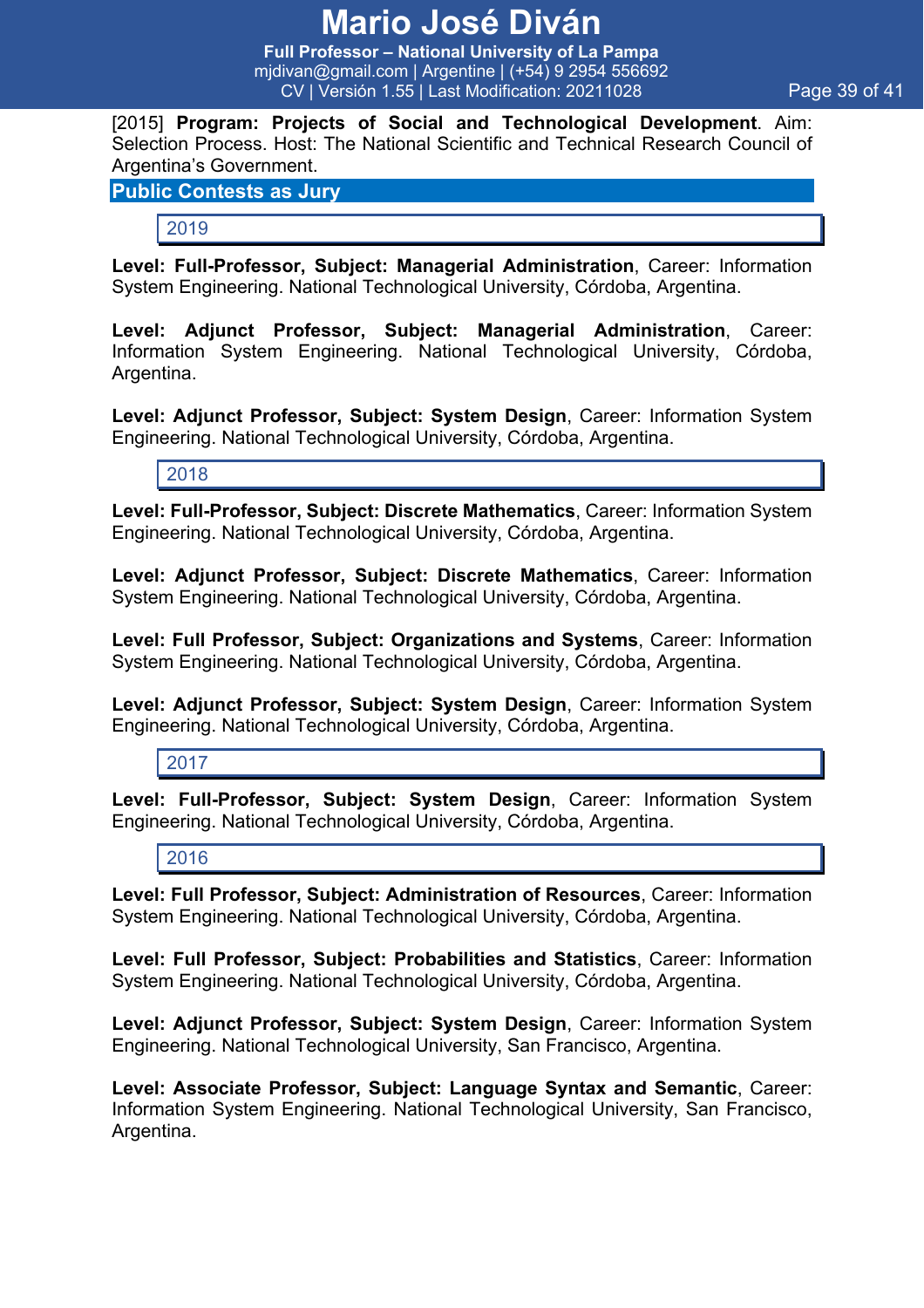**Full Professor – National University of La Pampa** mjdivan@gmail.com | Argentine | (+54) 9 2954 556692 CV | Versión 1.55 | Last Modification: 20211028 Page 40 of 41

**Level: Adjunct Professor, Subject: Management Systems**, Career: Information System Engineering. National Technological University, San Francisco, Argentina.

**Level: Adjunct Professor, Subject: System Analysis**, Career: Information System Engineering. National Technological University, San Francisco, Argentina.

**Level: Associate Professor, Subject: Managerial Administration**, Career: Information System Engineering. National Technological University, San Francisco, Argentina.

2015

**Level: Assistant Professor, Subject: Information Technology and Automated Management**, Career: Public Accountant. National University of Rio IV, Rio IIV (Córdoba), Argentina.

**Level: Associate Professor, Subject: Information Technology and Automated Management**, Career: Public Accountant. National University of Rio IV, Rio IV (Córdoba), Argentina.

**Level: Adjunct Professor, Subject: System Analysis**, Career: Information System Engineering. National Technological University, Córdoba, Argentina.

**Level: Assistant Professor, Subject: Information Technology I**, Career: Public Accountant. Economy School at National University of La Pampa, Argentina.

**Level: Adjunct Professor, Subject: Information Technology II**, Career: Public Accountant. Economy School at National University of La Pampa, Argentina.

2013

**Level: Assistant Professor, Subject: Introduction to Computing**, Career: Computer Science Professorship. Exact and Natural Sciences School at National University of La Pampa, Argentina.

**Level: Assistant Professor, Subject: Algorithms and Data Structures**, Career: Information System Engineering. Engineering School at National University of La Pampa, Argentina.

2011

**Level: Assistant Professor, Subject: Introduction to Computing**, Career: Computer Science Professorship. Exact and Natural Sciences School at National University of La Pampa, Argentina.

**Level: Full-Professor, Subject: Object-Oriented Programming**, Career: Information System Engineering. Engineering School at National University of La Pampa, Argentina.

**Level: Associate Professor, Subject: Introduction to Computing**, Career: Information System Engineering. Engineering School at National University of La Pampa, Argentina.